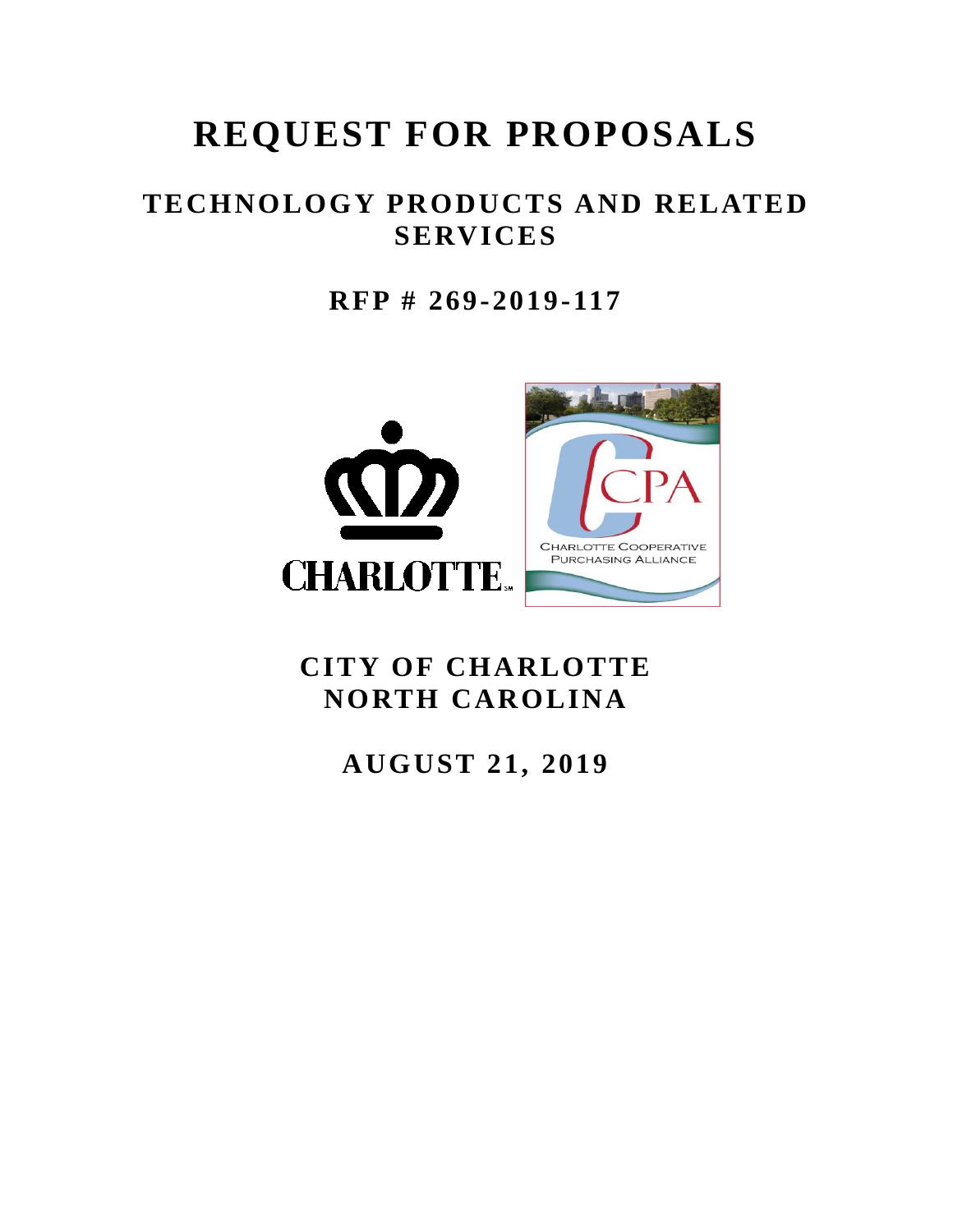#### **REQUEST FOR PROPOSALS RFP # 269-2019-117 Technology Products and Related Services**

AUGUST 21, 2019

Dear Sir or Madam:

The City of Charlotte, on behalf of itself, South Carolina entities to include Beaufort County, Buffalo-Mt. Pisgah Fire Department, Burton Fire District, Cherokee Springs Fire Department, City of Charleston, City of Greenville, City of Greer, City of Marion, City of Mullins, City of Myrtle Beach, City of North Myrtle Beach, City of Spartanburg, City of West Columbia, County of Lexington, Darlington County, Duncan Fire Department, Florence County, Georgetown County, Horry County, Lancaster County, Oconee County, Richland County School District One, Rock Hill School District Three, Surfside Beach Fire Department, Town of Aynor, Town of Pamplico, and Ware Shoals Fire Department, and all local government agencies and non-federal government agencies within Arizona, California, Connecticut, District of Columbia, Florida, Georgia, Illinois, Maryland, Massachusetts, Michigan, Missouri, New York, North Carolina, Ohio, Tennessee, Texas, Virginia, Washington, and West Virginia is accepting Proposals for Technology Products and Related Services to satisfactorily support the City, and other public agencies supported under this contract. This Request for Proposals (the "RFP") issued on behalf of the Charlotte Cooperative Purchasing Alliance (CCPA) through group purchasing clause, which provides that any county, city, special district, local government, school district, private K-12 school, technical or vocational school, higher education institution (including community colleges, colleges, and universities, both public and private), state, other government agency or nonprofit organization may purchase Products and Services through this contract. Therefore, respondents to this RFP must give due consideration to the potential market. The requirements for submitting a Proposal are stated in the following RFP. Please review them carefully.

A **Non-Mandatory** Pre-Proposal Conference for the purpose of reviewing the RFP and answering questions regarding the Services will be held on **SEPTEMBER 4, 2019 at 2:00 p.m.**, at the Charlotte-Mecklenburg Government Center (CMGC), 600 East Fourth Street, Charlotte, North Carolina 28202, 9<sup>th</sup> Floor Large Conference Room 986 or via teleconference at 704-336-5479. Please bring a copy of the RFP with you at that time. All interested Companies should return a completed Request For Proposals Acknowledgement Form (see Section 6, Form 1) by the date stated in the schedule in Section 2.1 of this RFP.

An electronic copy of the RFP in Microsoft Word format may be obtained by contacting Judson P. Cross at [Judson.Cross@CharlotteNC.gov.](mailto:Judson.Cross@CharlotteNC.gov)

All Proposals are due to City of Charlotte Department of General Services, City Procurement, 9th Floor, CMGC 600 East Fourth Street, Charlotte, North Carolina 28202, no later than **SEPTEMBER 18, 2019 at 2:00 p.m.**

One (1) electronic copy of the Proposal on a CD or flash drive in a searchable format such as MS Word or Adobe Acrobat and one (1) original Proposal signed in ink by a company official authorized to make a legal and binding offer, plus five (5) copies of your Proposal must be submitted in a sealed box or opaque envelope plainly marked with the Proposal number and service description as follows:

**Request for Proposals Attention: Judson P. Cross [Name of Company Submitting Proposal] Technology Products and Related Services RFP # 269-2019-117**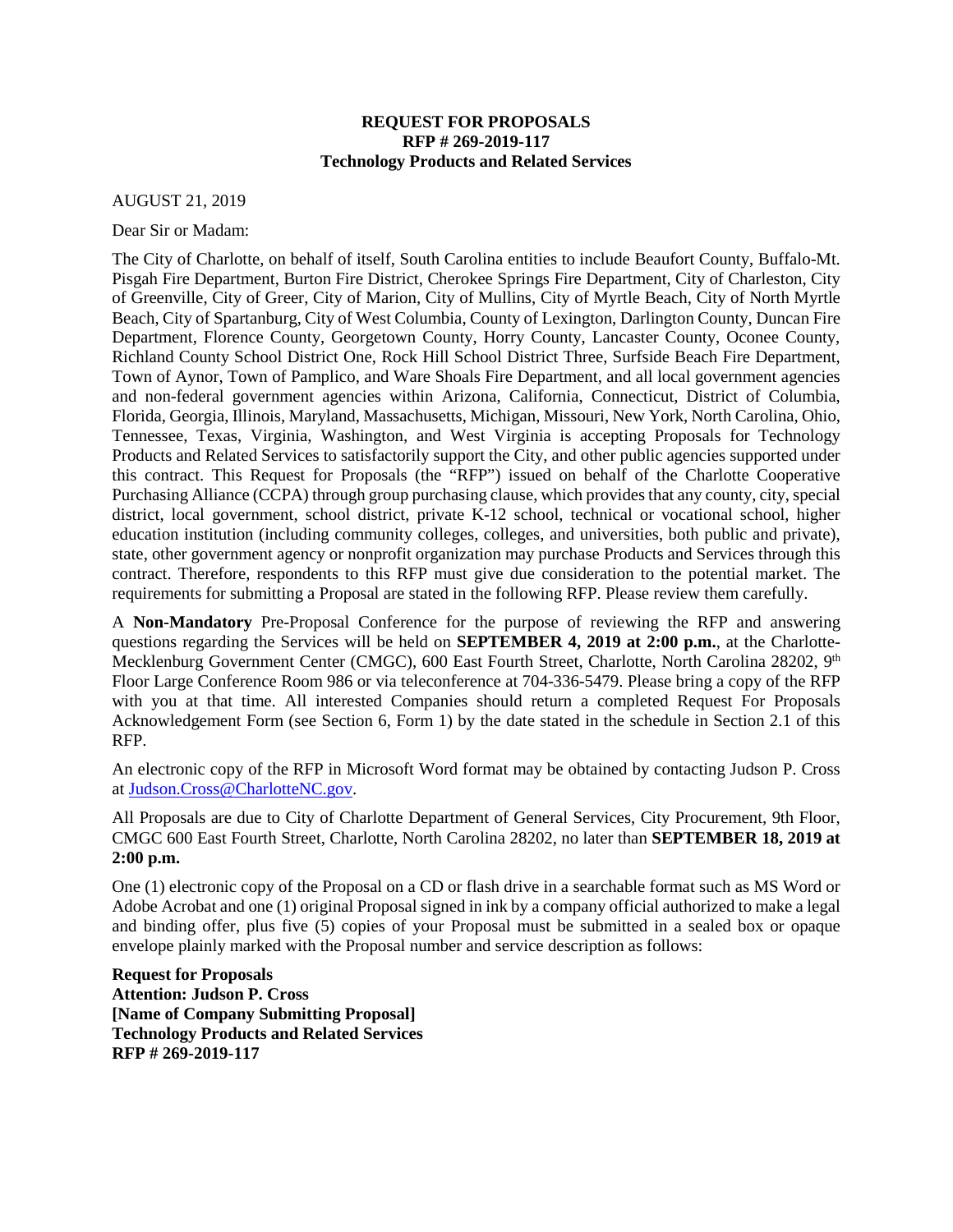RFP questions must be directed to Judson P. Cross, Department of General Services – City Procurement, per the enclosed instructions in Section 2.3. The City is an equal opportunity purchaser.

Sincerely,

Kay Elmore Chief Procurement Officer

cc: RFP Project Team RFP file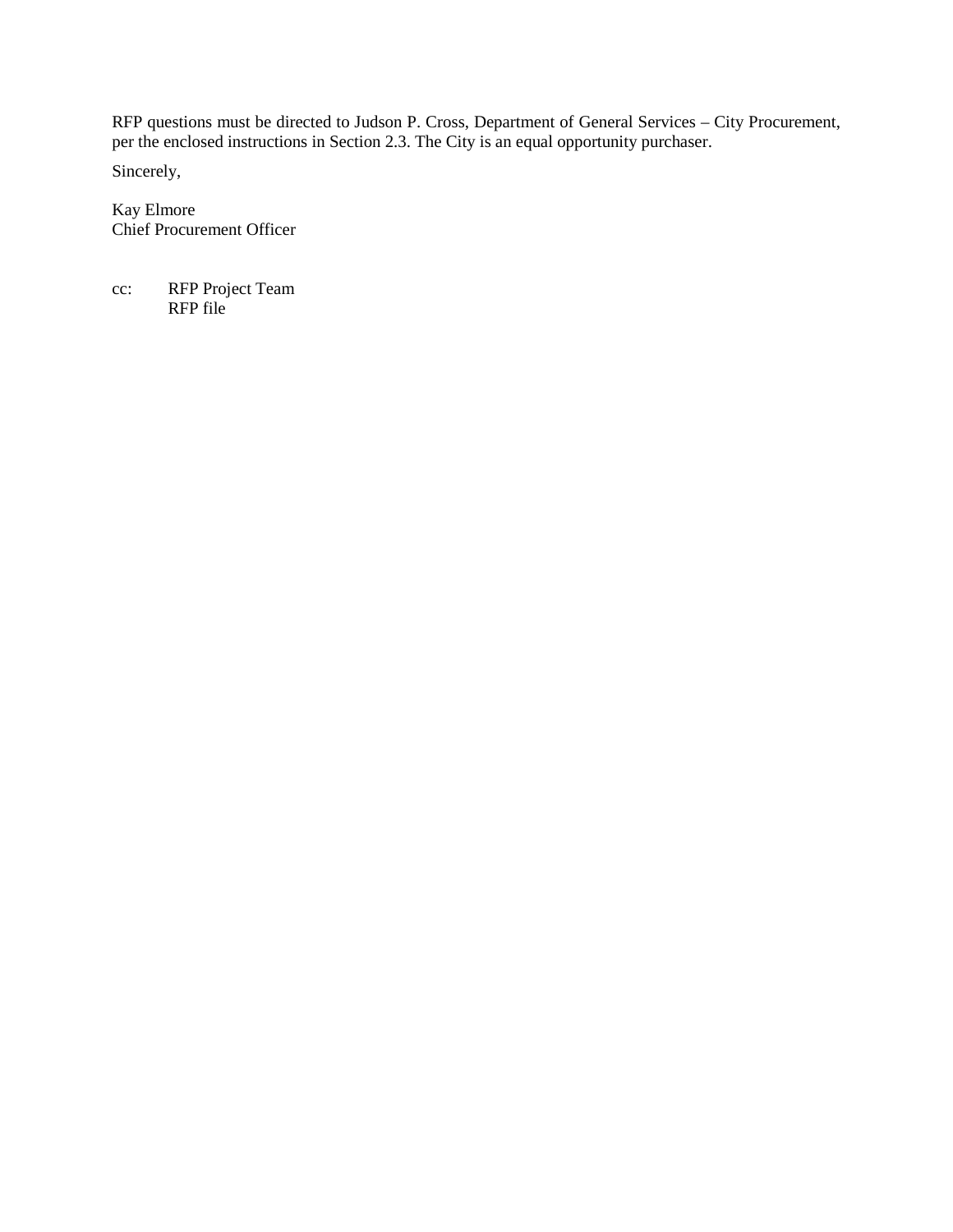#### **Checklist for submitting a Proposal:**

#### **Step 1-Read the document fully.**

**Step 2-**If you plan on submitting a Proposal then fax or email **Form 1 in Section 6** to the number or email address listed on the sheet.

**Steps 3-**If you have any questions send them before the deadline listed in **Section 2.3**.

**If you plan to submit a Proposal you must follow this checklist, and must include everything detailed below.**

**Proposal Copies** - Please provide the specified number for each format

1 Copy on CD or flash drive  $\Box$ 

- $\Box$ 1 Copy marked "Original"
- $\Box$ 5 Copies marked "Copy"

**Proposal Format** - Proposals should be formatted as follows:

- $\Box$ Cover Letter per **Section 4.1.1**
- Proposed Solution per **Section 4.1.2**  $\Box$
- **Section 6, Form 2, Addenda Receipt Confirmation**  $\Box$
- $\Box$ **Section 6, Form 3, Proposal Submission**
- $\Box$ **Section 6, Form 4, Pricing Worksheet**
- $\Box$ **Section 6, Form 5, MWSBE Utilization**
- $\Box$ **Section 6, Form 6, Company Background and Experience**
- $\Box$ **Section 6, Form 7, References**
- $\Box$ **Section 6, Form 8, Additional Company Questions**
- $\Box$ **Section 6, Form 9, Certification Regarding Debarment, Suspension and Other Responsibility Matters**
- $\Box$ **Section 6, Form 10, Byrd Anti-Lobbying Certification**
- $\Box$ **Section 6, Form 11, CCPA Plan**
- $\Box$ **Section 6, Form 12, Environmental Purchasing Responses**
- Exceptions to any part of the RFP (If you take any exceptions to anything in this document list it  $\Box$ in a category in your Proposal called "Exceptions" and offer an alternative solution).

**The above items constitute all that must be included in the Proposal.** If awarded a contract, you will be required to provide an insurance certificate that meets or exceeds the requirements set forth in Section 7.

**It is the Company's responsibility to check [www.ips.state.nc.us](http://www.ips.state.nc.us/) or the City's [Contract Opportunities](http://charlottenc.gov/DoingBusiness/Pages/ContractOpportunities.aspx)  [Site,](http://charlottenc.gov/DoingBusiness/Pages/ContractOpportunities.aspx) and/or [https://ncadmin.nc.gov/businesses/hub/eventsf](https://ncadmin.nc.gov/businesses/hub/events)or any addenda or changes to this Project. Search for bid # 269-2019-117 to find if any documents or changes have been posted.**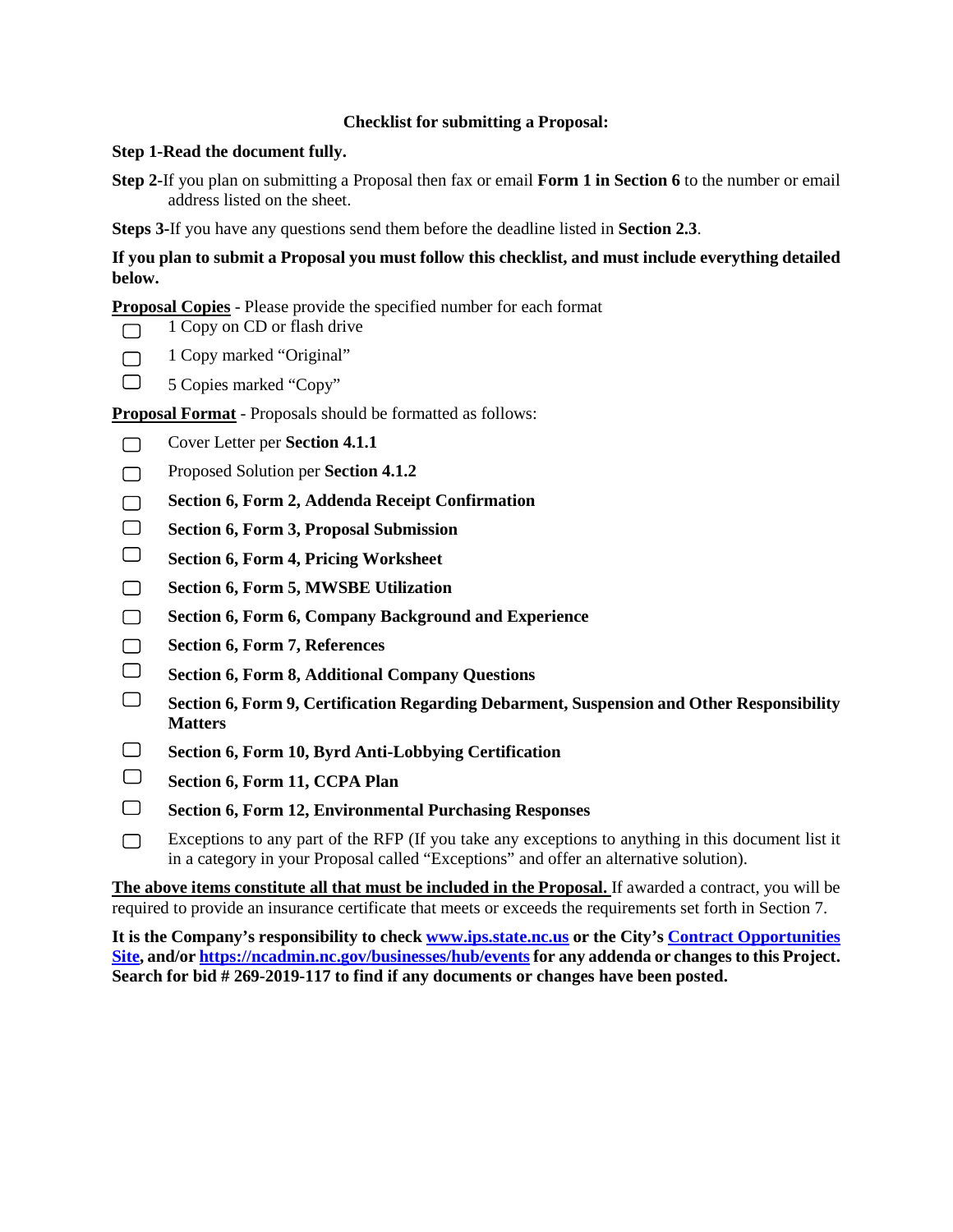## **TABLE OF CONTENTS**

| 1. |                                              |                                                            |  |
|----|----------------------------------------------|------------------------------------------------------------|--|
|    | 1.1.<br>$12^{-}$<br>1.3.<br>1.5.<br>18       |                                                            |  |
| 2. |                                              |                                                            |  |
|    | 2.2.<br>2.3.<br>2.4.<br>2.5.<br>2.7.<br>2.8. |                                                            |  |
| 3. |                                              | SCOPE OF TECHNOLOGY PRODUCTS AND RELATED SERVICES 13       |  |
|    | 3.1.<br>3.2.<br>3.3.<br>3.4.                 |                                                            |  |
| 4. |                                              |                                                            |  |
|    |                                              |                                                            |  |
| 5. |                                              |                                                            |  |
|    |                                              | REQUIRED FORM 1 - REQUEST FOR PROPOSALS ACKNOWLEDGEMENT 18 |  |
|    |                                              |                                                            |  |
|    |                                              |                                                            |  |
|    |                                              |                                                            |  |
|    |                                              |                                                            |  |
|    |                                              |                                                            |  |
|    |                                              |                                                            |  |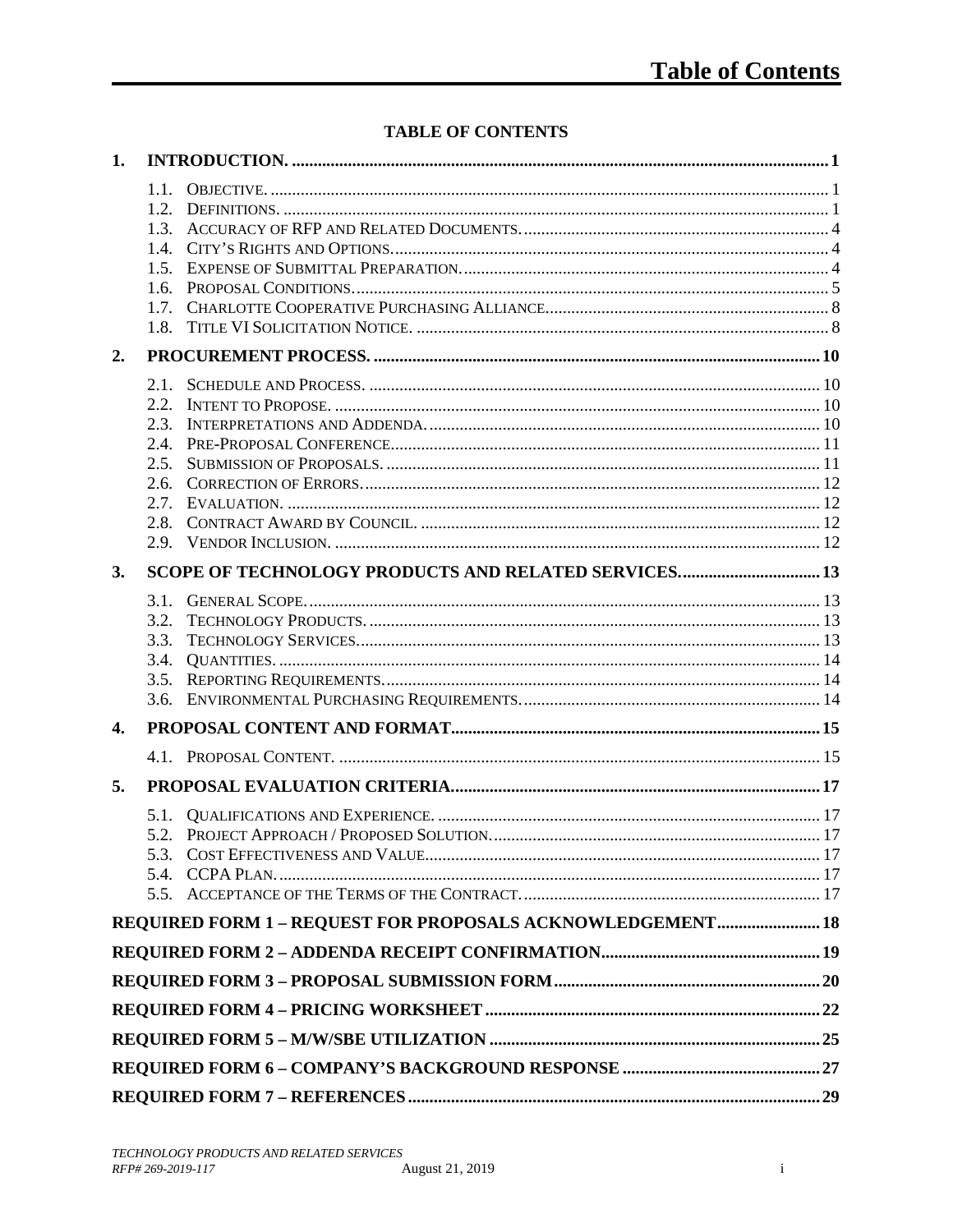| REQUIRED FORM 9 - CERTIFICATION REGARDING DEBARMENT, SUSPENSION AND |  |
|---------------------------------------------------------------------|--|
|                                                                     |  |
|                                                                     |  |
|                                                                     |  |
|                                                                     |  |
| APPENDIX A - MASTER INTERGOVERNMENTAL COOPERATIVE PURCHASING        |  |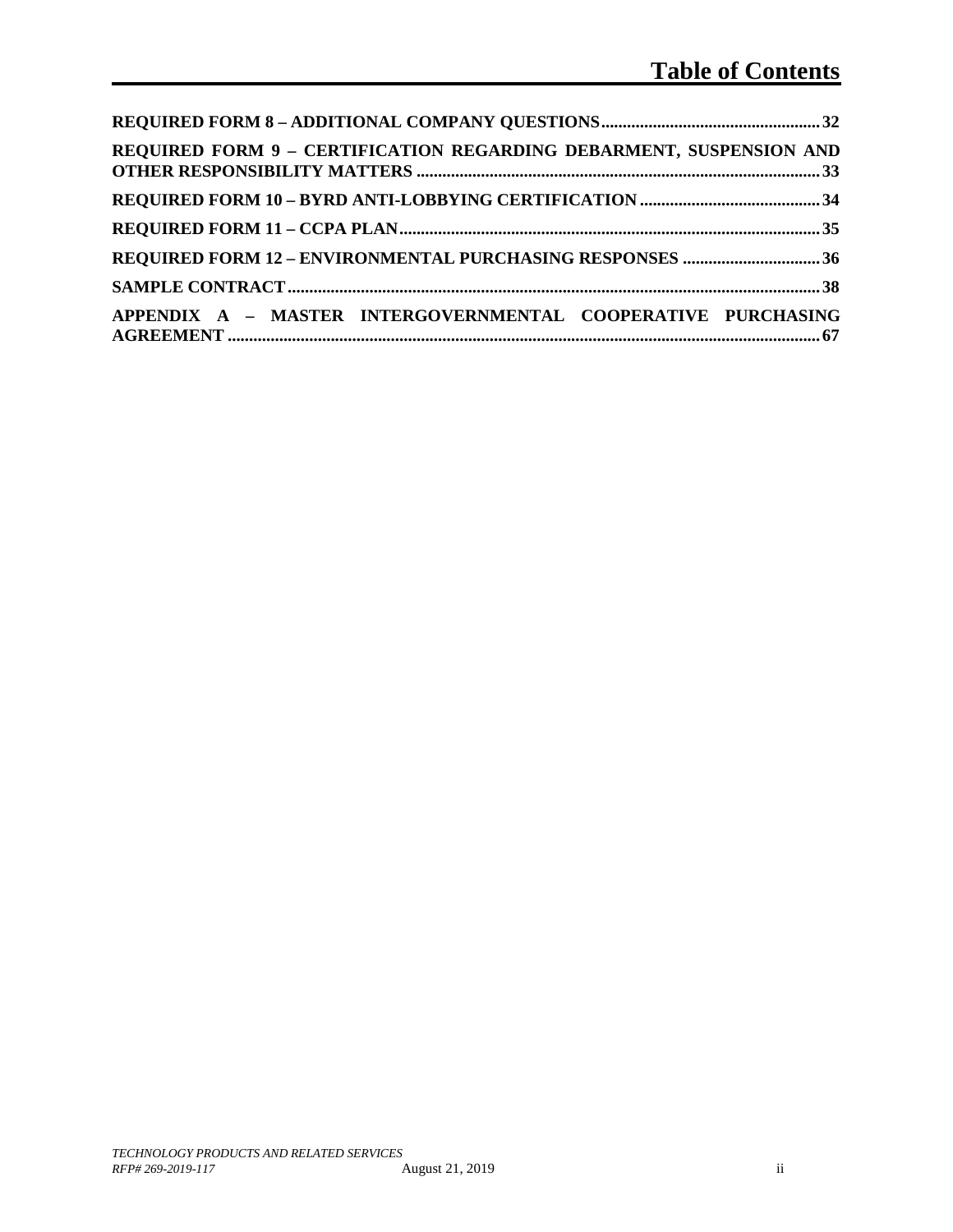#### <span id="page-6-1"></span><span id="page-6-0"></span>**1. INTRODUCTION.**

#### **1.1. Objective.**

The objective of this RFP is to solicit Proposals that will enable the City to determine which Company will best meet the City's needs for Technology Products and Services.

#### <span id="page-6-2"></span>**1.2. Definitions.**

As used in this RFP, the following terms shall have the meanings set forth below:

| Acceptance:                                          | Refers to receipt and approval by the City of a Deliverable or Service<br>in accordance with the acceptance process and criteria in the Contract.                                                                                                                                                                                                 |
|------------------------------------------------------|---------------------------------------------------------------------------------------------------------------------------------------------------------------------------------------------------------------------------------------------------------------------------------------------------------------------------------------------------|
| Administrative Fee:                                  | Refers to a fee paid to the City for all expenditures made by the City<br>and Participating Public Agencies per Section 6, Form 4.                                                                                                                                                                                                                |
| Affiliates:                                          | Refers to all departments or units of the City and all other<br>governmental units, boards, committees or municipalities for which<br>the City processes data or performs services.                                                                                                                                                               |
| Biodegradable:                                       | Refers to the ability of an item to be decomposed by bacteria or other<br>living organisms.                                                                                                                                                                                                                                                       |
| <b>Charlotte Business</b><br>Inclusion (CBI):        | Refers to the Charlotte Business Inclusion office of the City<br>of Charlotte.                                                                                                                                                                                                                                                                    |
| CCPA:                                                | Refers to the Charlotte Cooperative Purchasing Alliance.                                                                                                                                                                                                                                                                                          |
| <b>Charlotte Combined</b><br>Statistical Area (CSA): | Refers to the area consisting of the North Carolina counties of Anson,<br>Cabarrus, Cleveland, Gaston, Iredell, Lincoln, Mecklenburg, Rowan,<br>Stanly, and Union, and the South Carolina counties of Chester,<br>Lancaster, and York; a criteria used by Charlotte Business INClusion<br>to determine eligibility to participate in the program. |
| City:                                                | Refers to the City of Charlotte, North Carolina.                                                                                                                                                                                                                                                                                                  |
| City Project Manager:                                | Refers to a specified City employee representing the City's<br>best interests in this Project.                                                                                                                                                                                                                                                    |
| Company:                                             | During the solicitation process, refers to a company that has interest<br>in providing the Services. After the solicitation process, refers to a<br>company that has been selected by the City to provide the Services.                                                                                                                           |
| Company Project                                      |                                                                                                                                                                                                                                                                                                                                                   |
| Manager:                                             | Refers to a specified Company employee representing the best<br>interests of the Company for this Project.                                                                                                                                                                                                                                        |
| Contract:                                            | Refers to a written agreement executed by the City and the Company<br>for all or part of the Services.                                                                                                                                                                                                                                            |
| Deliverables:                                        | Refers to all tasks, reports, information, designs, plans, and other items<br>that the Company is required to deliver to the City in connection with<br>the Contract.                                                                                                                                                                             |
| Department:                                          | Refers to a department within the City of Charlotte.                                                                                                                                                                                                                                                                                              |
| Documentation:                                       | Refers to all written, electronic, or recorded works that describe the<br>use, functions, features, or purpose of the Deliverables or Services or                                                                                                                                                                                                 |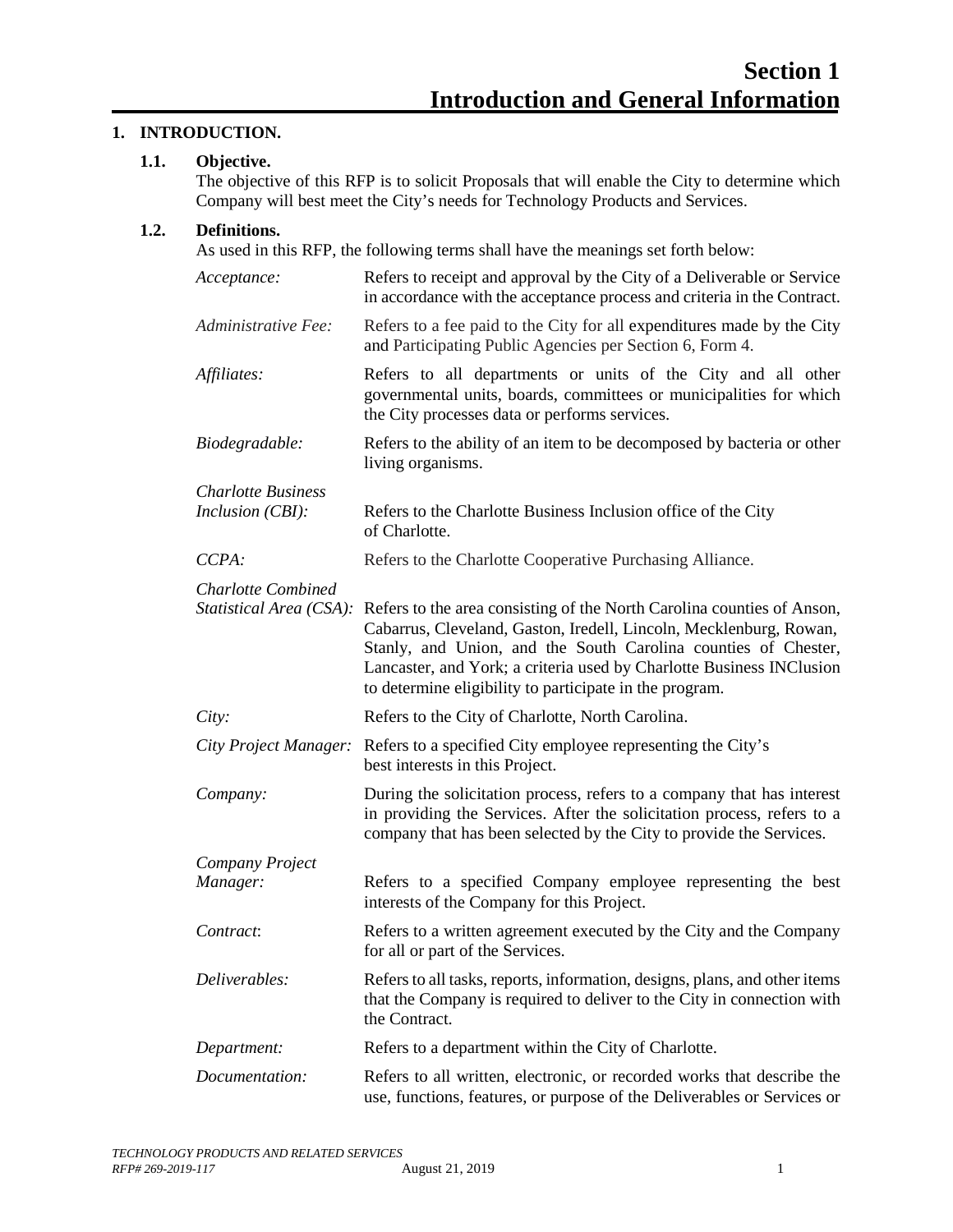|                                         | any component thereof, and which are provided to the City by the<br>Company or its subcontractors, including without limitation all end<br>user manuals, training manuals, guides, program listings, data models,<br>flow charts, and logic diagrams.                                                                                                                                                                                                                                                                                                                               |
|-----------------------------------------|-------------------------------------------------------------------------------------------------------------------------------------------------------------------------------------------------------------------------------------------------------------------------------------------------------------------------------------------------------------------------------------------------------------------------------------------------------------------------------------------------------------------------------------------------------------------------------------|
| Environmentally<br>Preferable Products: | Refers to products that have a lesser or reduced effect on human health<br>and the environment when compared with competing products that<br>serve the same purpose. This comparison may consider raw materials<br>acquisition, production, manufacturing, packaging, distribution,<br>reuse, operation, maintenance, or disposal of the product.                                                                                                                                                                                                                                   |
|                                         | Evaluation Committee: Refers to a City appointed committee that will evaluate Proposals and<br>identify the Company(-ies) best meeting the needs of the City.                                                                                                                                                                                                                                                                                                                                                                                                                       |
| <b>Minority Business</b>                |                                                                                                                                                                                                                                                                                                                                                                                                                                                                                                                                                                                     |
| Enterprise/MBE:                         | Refers to a business enterprise that: (i) is certified by the State of North<br>Carolina as a Historically Underutilized Business (HUB) within the<br>meaning of N.C. Gen. Stat. § 143-128.4; (ii) is at least fifty-one<br>percent (51%) owned by one or more persons who are members of one<br>of the following groups: African American or Black, Hispanic, Asian,<br>Native American or American Indian; and (iii) has significant business<br>presence in the Charlotte Combined Statistical Area.                                                                             |
| <i>MWSBE:</i>                           | Refers to SBEs, MBEs and WBEs, collectively.                                                                                                                                                                                                                                                                                                                                                                                                                                                                                                                                        |
| <b>MWSBE Goal:</b>                      | If an RFP or Contract has separate Subcontracting Goals for MBEs,<br>WBEs, and/or SBEs, the term MWSBE is a shorthand way to refer<br>collectively to all MBE, WBE, and SBE Goals set for the RFP. In<br>some instances, the City may set one combined goal for MBEs, WBEs,<br>and/or SBEs, in which event the term MWSBE Goal refers to that one,<br>combined goal. In the latter instance, calculated as a percentage, the<br>MWSBE Goal represents the total dollars spent with MBEs, WBEs,<br>and SBEs as a portion of the total Proposal amount, including any<br>contingency. |
| <b>Participating Public</b>             |                                                                                                                                                                                                                                                                                                                                                                                                                                                                                                                                                                                     |
| Agency:                                 | Refers to a public entity, county, city, special district, local<br>government, school district, private K-12 school, technical or<br>vocational school, higher education institution (including community<br>colleges, colleges and universities, both public and private), other<br>government agency or nonprofit organization.                                                                                                                                                                                                                                                  |
| Post-Consumer                           |                                                                                                                                                                                                                                                                                                                                                                                                                                                                                                                                                                                     |
| Recycled Material:                      | Refers to material and by-products which have served their intended<br>end-use by a consumer and have been recovered or diverted from solid<br>waste. It does not include those materials and by-products generated<br>from, and commonly reused within, an original manufacturing<br>process.                                                                                                                                                                                                                                                                                      |
| Products/Technology                     |                                                                                                                                                                                                                                                                                                                                                                                                                                                                                                                                                                                     |
| Products:                               | Refers to products purchased from the Company as defined in Section<br>3.                                                                                                                                                                                                                                                                                                                                                                                                                                                                                                           |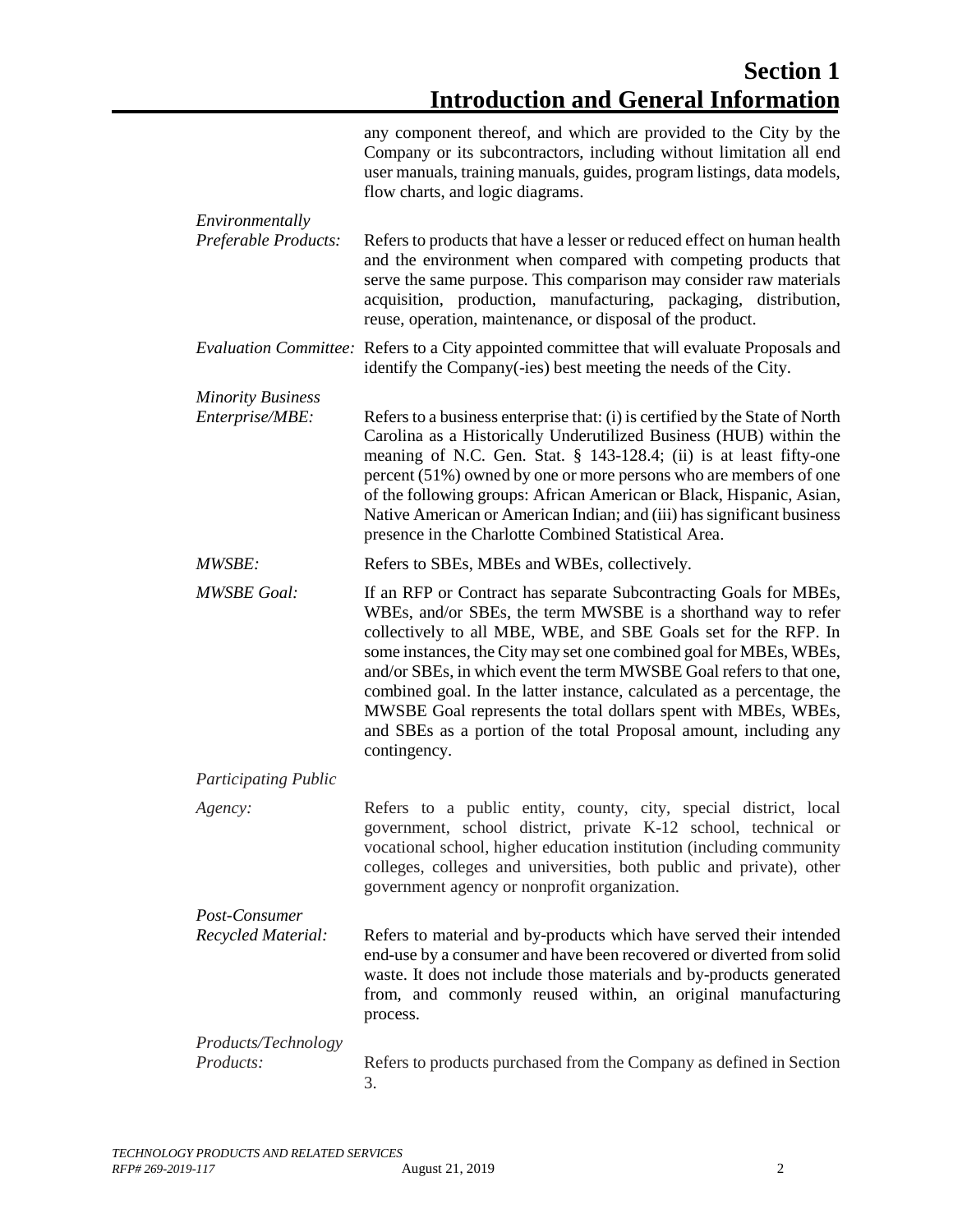**Section 1 Introduction and General Information**

| Project:                            | Refers to the City's need for a company to provide Technology<br>Products and Related Services for the City.                                                                                                                                                                                                                                                                                                                                                                                               |
|-------------------------------------|------------------------------------------------------------------------------------------------------------------------------------------------------------------------------------------------------------------------------------------------------------------------------------------------------------------------------------------------------------------------------------------------------------------------------------------------------------------------------------------------------------|
| Proposal:                           | Refers to the proposal submitted by a Company for the Services as<br>outlined in this RFP.                                                                                                                                                                                                                                                                                                                                                                                                                 |
| Recyclability:                      | Refers to products or materials that can be collected, separated or<br>otherwise recovered from the solid waste stream for reuse, or used in<br>the manufacture or assembly of another package or product, through<br>an established recycling program. For products that are made of both<br>recyclable and non-recyclable components, the recyclable claim<br>should be adequately qualified to avoid consumer deception about<br>which portions or components are recyclable.                           |
| Recycled Material:                  | Refers to material and by-products which have been recovered or<br>diverted from solid waste for the purpose of recycling. It does not<br>include those materials and by-products generated from,<br>and<br>commonly reused within, an original manufacturing process.                                                                                                                                                                                                                                     |
| Services:                           | Refers to the Technology Products and Related Services as requested<br>in this RFP.                                                                                                                                                                                                                                                                                                                                                                                                                        |
| <b>Small Business</b>               |                                                                                                                                                                                                                                                                                                                                                                                                                                                                                                            |
| Enterprise/SBE:                     | Refers to a business enterprise that is certified by the City of Charlotte<br>under Part E of the CBI Policy as meeting all of the requirements for<br>SBE certification.                                                                                                                                                                                                                                                                                                                                  |
| Specifications and<br>Requirements: | Refers to all definitions, descriptions, requirements, criteria,<br>warranties, and performance standards relating to the Deliverables and<br>Services that are set forth or referenced in: (i) this RFP, including any<br>addenda; (ii) the Documentation; and (iii) any functional and/or<br>technical specifications that are published or provided by the<br>Company or its licensors or suppliers from time to time with respect<br>to all or any part of the Deliverables or Services.               |
| <b>Subcontracting Goals:</b>        | Refers to the SBE, MBE, WBE, and MWSBE Goals established by<br>the City for an RFP and resulting Contract.                                                                                                                                                                                                                                                                                                                                                                                                 |
| Trade Secrets:                      | Information of the City or any of its suppliers, contractors or licensors:<br>(a) that derives value from being secret; and (b) that the owner has<br>taken reasonable steps to keep confidential. See N.C. Gen. Stat. § 66-<br>152 et seq. Examples of trade secrets include information relating to<br>proprietary software, new technology, new products or services, flow<br>charts or diagrams that show how things work, manuals that tell how<br>things work and business processes and procedures. |
| <b>Women Business</b>               |                                                                                                                                                                                                                                                                                                                                                                                                                                                                                                            |
| Enterprise (WBE):                   | Refers to a business enterprise that: (i) is certified by the State of North<br>Carolina as a Historically Underutilized Business (HUB) within the<br>meaning of N.C. Gen. Stat. § 143-128.4; (ii) is at least fifty-one<br>percent (51%) owned by one or more persons who are female; and (iii)<br>has significant business presence in the Charlotte Combined Statistical<br>Area.                                                                                                                       |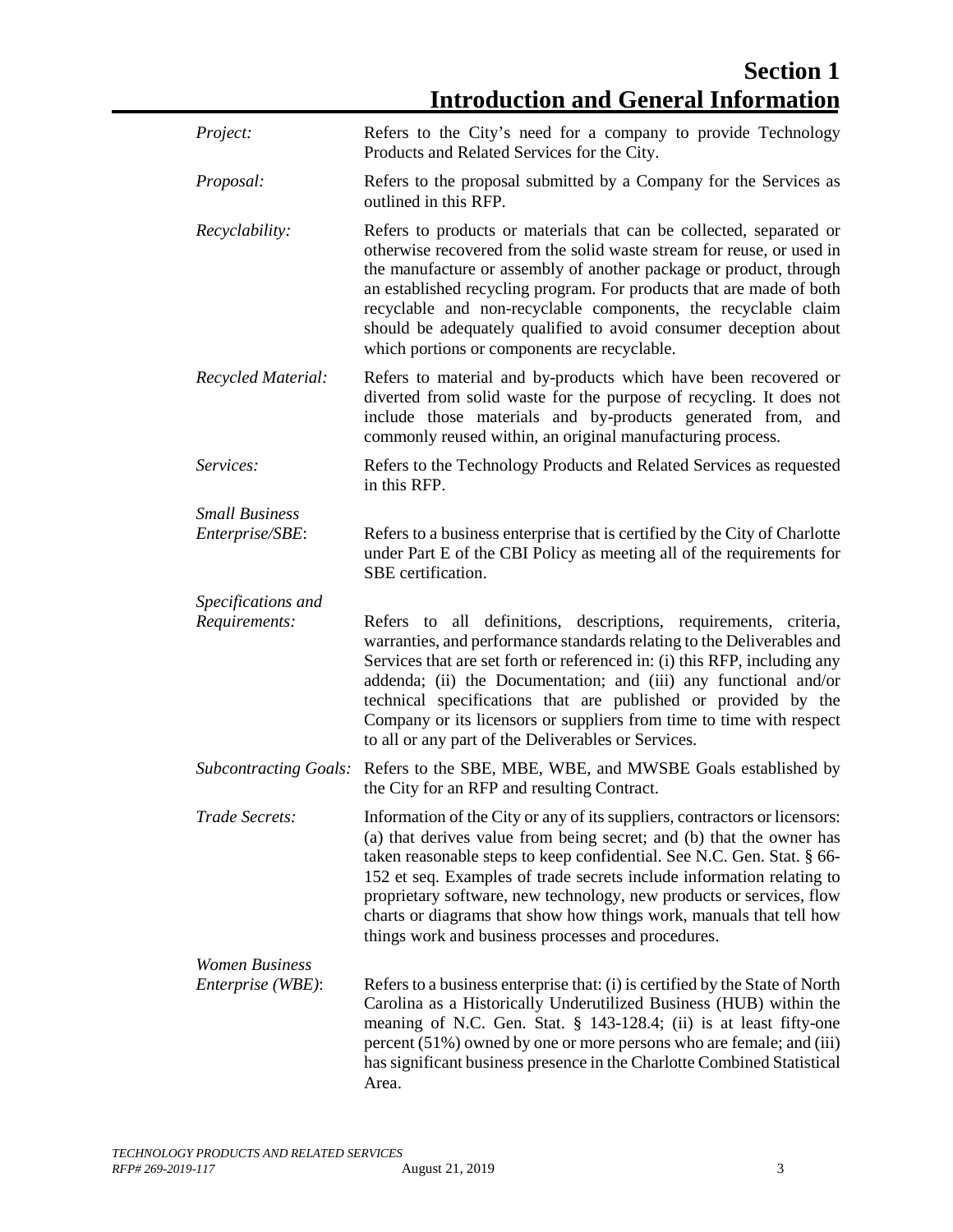*Work Product:* Refers to the Deliverables and all other programs, algorithms, reports, information, designs, plans and other items developed by the Company in connection with this RFP, and all partial, intermediate or preliminary versions of any of the foregoing.

#### <span id="page-9-0"></span>**1.3. Accuracy of RFP and Related Documents.**

Each Company must independently evaluate all information provided by the City. The City makes no representations or warranties regarding any information presented in this RFP, or otherwise made available during this procurement process, and assumes no responsibility for conclusions or interpretations derived from such information. In addition, the City will not be bound by or be responsible for any explanation or conclusions regarding this RFP or any related documents other than those provided by an addendum issued by the City. Companies may not rely on any oral statement by the City or its agents, advisors, or consultants.

If a Company identifies potential errors or omissions in this RFP or any other related documents, the Company should immediately notify the City of such potential discrepancy in writing. The City may issue a written addendum if the City determines clarification necessary. Each Company requesting an interpretation will be responsible for delivering such requests to the City's designated representative as directed in RFP Section 2.

#### <span id="page-9-1"></span>**1.4. City's Rights and Options.**

The City reserves the right, at the City's sole discretion, to take any action affecting this RFP, this RFP process, or the Services or facilities subject to this RFP that would be in the best interests of the City, including:

- 1.4.1. To supplement, amend, substitute, or otherwise modify this RFP, including the schedule, or to cancel this RFP, at any time;
- 1.4.2. To require any Companiesto supplement or clarify its Proposal or provide additional information relating to its Proposals;
- 1.4.3. To investigate the qualifications, experience, capabilities, and financial standing of each Company submitting a Proposal;
- 1.4.4. To waive any defect or irregularity in any Proposal received;
- 1.4.5. To reject any or all Proposals;
- 1.4.6. To share the Proposals with City employees and contractors in addition to the Evaluation Committee as deemed necessary by the City;
- 1.4.7. To award all, none, or any part of the Services and enter into Contracts with one or more of the responding Companies deemed by the City to be in the best interest of the City, which may be done with or without re-solicitation;
- 1.4.8. To discuss and negotiate with any Company(-ies) their Proposal terms and conditions, including but not limited to financial terms; and
- 1.4.9. To terminate discussions and negotiations with any Company at any time and for any reason.

#### <span id="page-9-2"></span>**1.5. Expense of Submittal Preparation.**

The City accepts no liability, and Companies will have no actionable claims, for reimbursement of any costs or expenses incurred in participating in this solicitation process. This includes expenses and costs related to Proposal submission, submission of written questions, attendance at pre-proposal meetings or evaluation interviews, contract negotiations, or activities required for contract execution.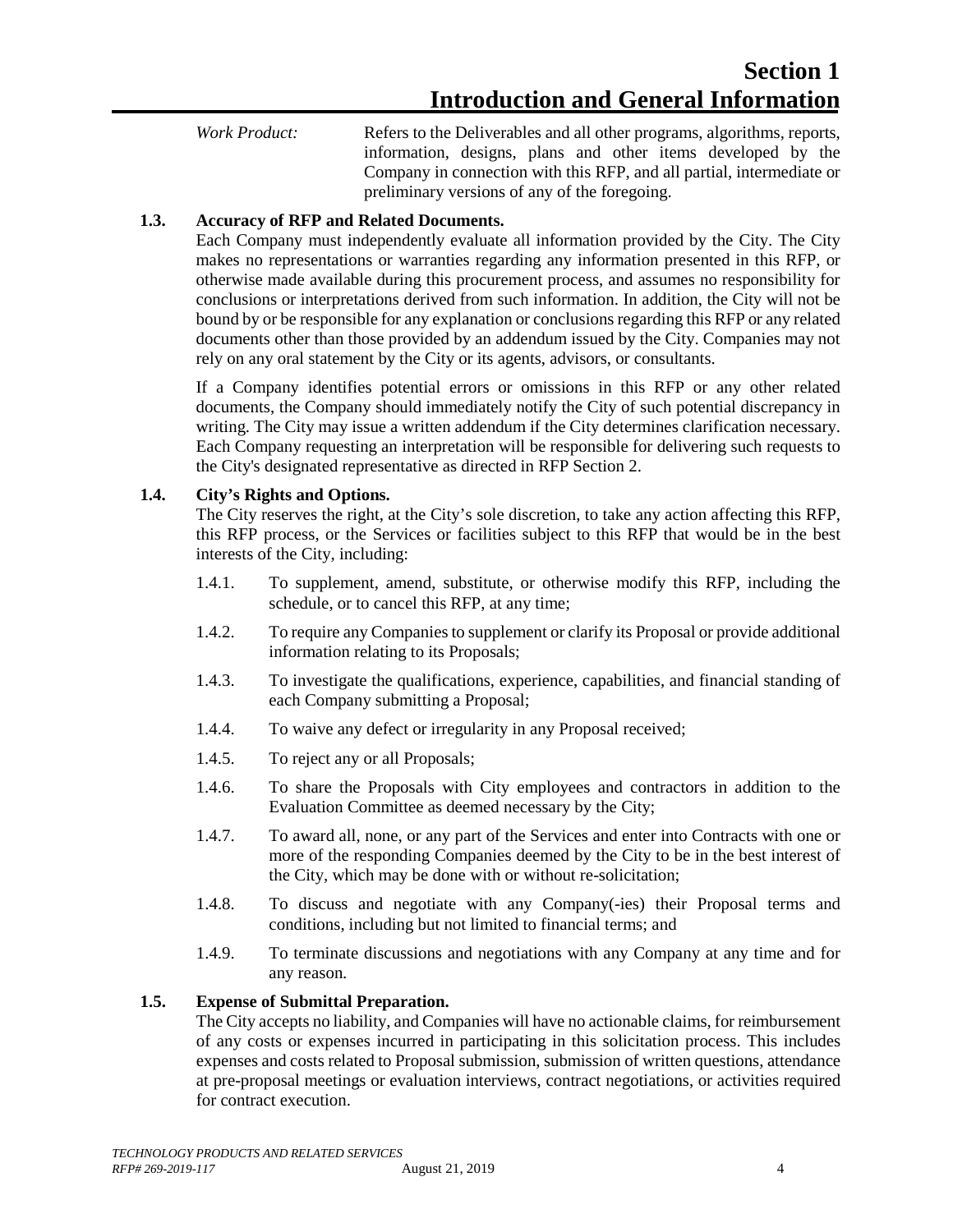#### <span id="page-10-0"></span>**1.6. Proposal Conditions.**

The following terms are applicable to this RFP and the Company's Proposal.

1.6.1. RFP Not an Offer.

This RFP does not constitute an offer by the City. No binding contract, obligation to negotiate, or any other obligation shall be created on the part of the City unless the City and the Company execute a Contract. No recommendations or conclusions from this RFP process concerning the Company shall constitute a right (property or otherwise) under the Constitution of the United States or under the Constitution, case law, or statutory law of North Carolina.

1.6.2. Trade Secrets and Personal Identification Information.

#### Definition.

Upon receipt by City Procurement, all materials submitted by a Company (including the Proposal) are considered public records except for (1) material that qualifies as "trade secret" information under N.C. Gen. Stat. § 66-152 et seq. ("Trade Secrets") or (2) "personally identifiable information" protected by state or federal law, to include, but not be limited to, Social Security numbers, bank account numbers, and driver's license numbers ("Personally Identifiable Information" or "PII").

#### Instructions for Marking and Identifying Trade Secrets.

If any Proposal contains Trade Secrets or PII, such Trade Secrets and PII must specifically and clearly be identified in accordance with this Section 1.6.2 by clearly separating them from the rest of the Proposal. For hard copy documents, it must be submitted in a separate, sealed envelope, marked either "Personally Identifiable Information – Confidential" or "Trade Secret—Confidential and Proprietary Information." For electronic submissions it must also be submitted on a separate CD or flash drive. In both hard copy or electronic format, the confidentiality caption stated above must appear on each page of the Trade Secret or PII materials.

#### Availability of Proposals to City Staff and Contractors.

By submitting a Proposal, each Company agrees that the City may reveal any Trade Secret materials and PII contained therein to all City staff and City officials involved in the selection process, and to any outside consultant or other third parties who serve on the Evaluation Committee or who are hired or appointed by the City to assist in the evaluation process.

#### Availability of Proposals via Public Records Requests.

Any person or entity (including competitors) may request Proposals submitted in response to an RFP. Only those portions of RFPs properly designated as Trade Secret or PII are not subject to disclosure. The public disclosure of the contents of a Proposal or other materials submitted by a Company is governed by N.C. Gen. Stat. § 132 and 66-152, et seq.

When determining whether to mark materials as Trade Secret, please note the following:

- Entire Proposals may not be marked as Trade Secret
- Pricing may not be marked as Trade Secret

The City may disqualify and Company that designates its entire Proposal as a trade secret, or any portion thereof that clearly does not qualify under applicable law as a Trade Secret or PII. Each Company agrees to indemnify, defend, and hold harmless the City and each of its officers, employees, and agents from all costs, damages, and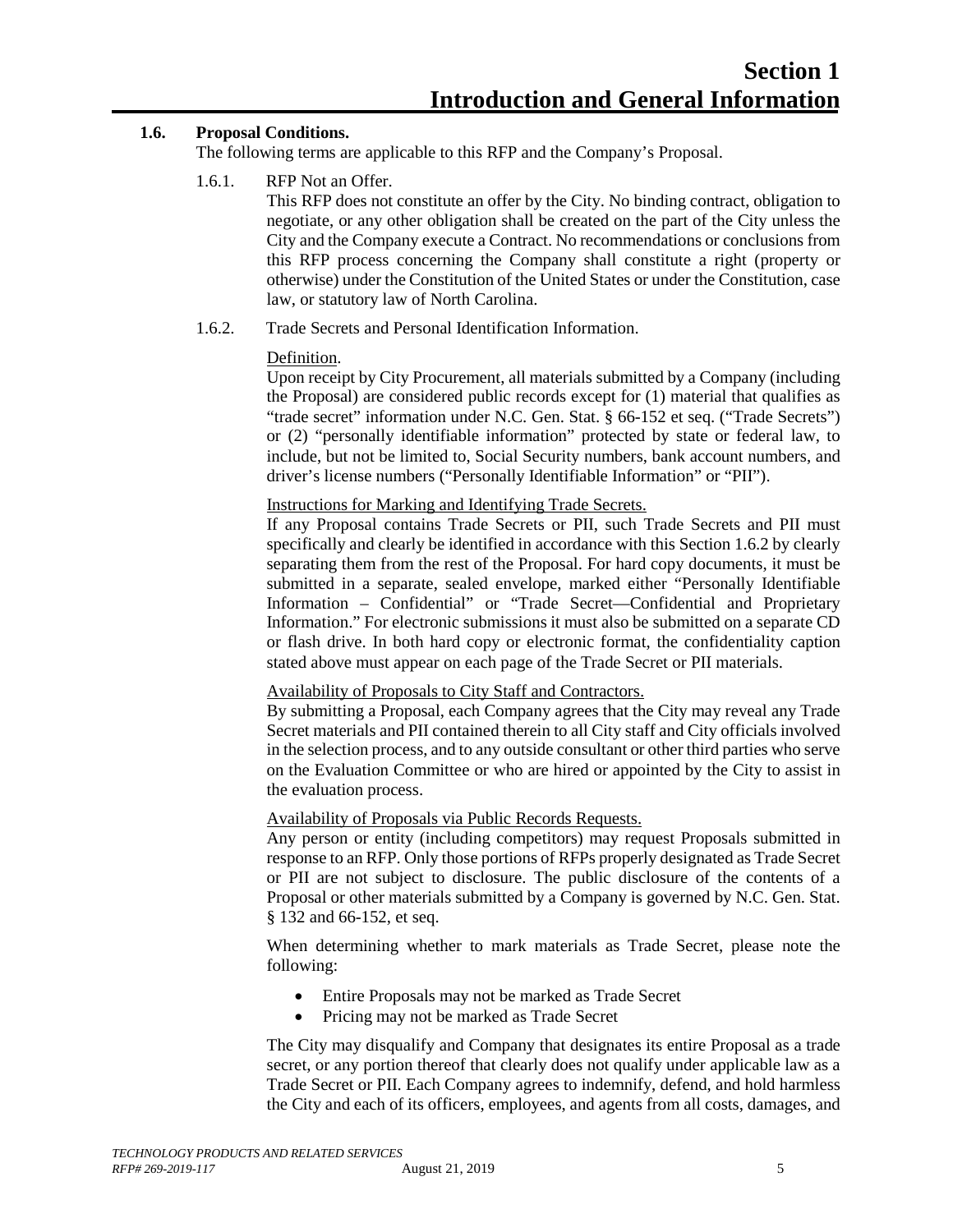expenses incurred in connection with refusing to disclose any material that the Company has designated as a Trade Secret or PII. This includes an obligation on the part of the Company to defend any litigation brought by a party that has requested Proposals or other information that the Company has marked Trade Secret or PII.

1.6.3. Amendments to RFP.

If the City amends this RFP, addenda will be posted to the IPS website at [www.ips.state.nc.us](http://www.ips.state.nc.us/) and the City's [Contract Opportunities Site.](http://charlottenc.gov/DoingBusiness/Pages/ContractOpportunities.aspx) Companies are required to acknowledge receipt of each addendum by including the Addenda Receipt Confirmation Form (Section 6, Form 2) with their Proposals.

1.6.4. Proposal Terms Firm and Irreversible.

The signed Proposal shall be considered a firm offer on the part of the Company. The City reserves the right to negotiate price and other terms. All Proposal elements (including all statements, claims, declarations, prices, and specifications) shall be considered firm and irrevocable for purposes of future Contract negotiations unless specifically waived in writing by the City. The Company chosen for award should be prepared to have its Proposal and any relevant correspondence incorporated into the Contract, either in part or in its entirety, at the City's election.

1.6.5. Proposal Binding for 180 Days.

Section 6, Form 3 contains a statement to the effect that the Proposal is a firm offer for one-hundred-eighty (180) calendar day period from the date of the opening. This statement must be signed by an individual authorized to bind the Company. All prices quoted shall be firm and fixed for the full Contract period. The City shall have the option to accept subject to exception by Contract.

#### 1.6.6. Charlotte Business INClusion Program.

Pursuant to Charlotte City Council's adoption of the Charlotte Business INClusion (CBI) Policy, the CBI program promotes diversity, inclusion, and local business opportunities in the City's contracting and procurement process for Minority, Women, and Small Business Enterprises (MWSBEs) with a significant business presence in the Charlotte Combined Statistical Area (CSA). The CBI Policy is posted at: [www.charlottebusinessinclusion.com.](http://www.charlottebusinessinclusion.com/)

The City is committed to promoting opportunities for maximum participation of certified MWSBEs on City funded contracts at both the Prime and Subcontract level. For MWSBE participation to count towards a Goal, MWSBEs must meet both the certification and geographic requirements as detailed throughout this solicitation and in the CBI Policy.

The City intends to negotiate utilization of MWSBE(s). The Company is required to submit Section 6, Form 5 attached herein. Failure to submit this form with the Proposal shall render the Proposal non-responsive.

1.6.7. Subcontracting.

The Company given contract award shall be the prime contractor and shall be solely responsible for contractual performance. In the event of a subcontracting relationship, the Company shall remain the prime contractor and will assume all responsibility for the performance of the Services that are supplied by all subcontractors. The City retains the right to approve all subcontractors.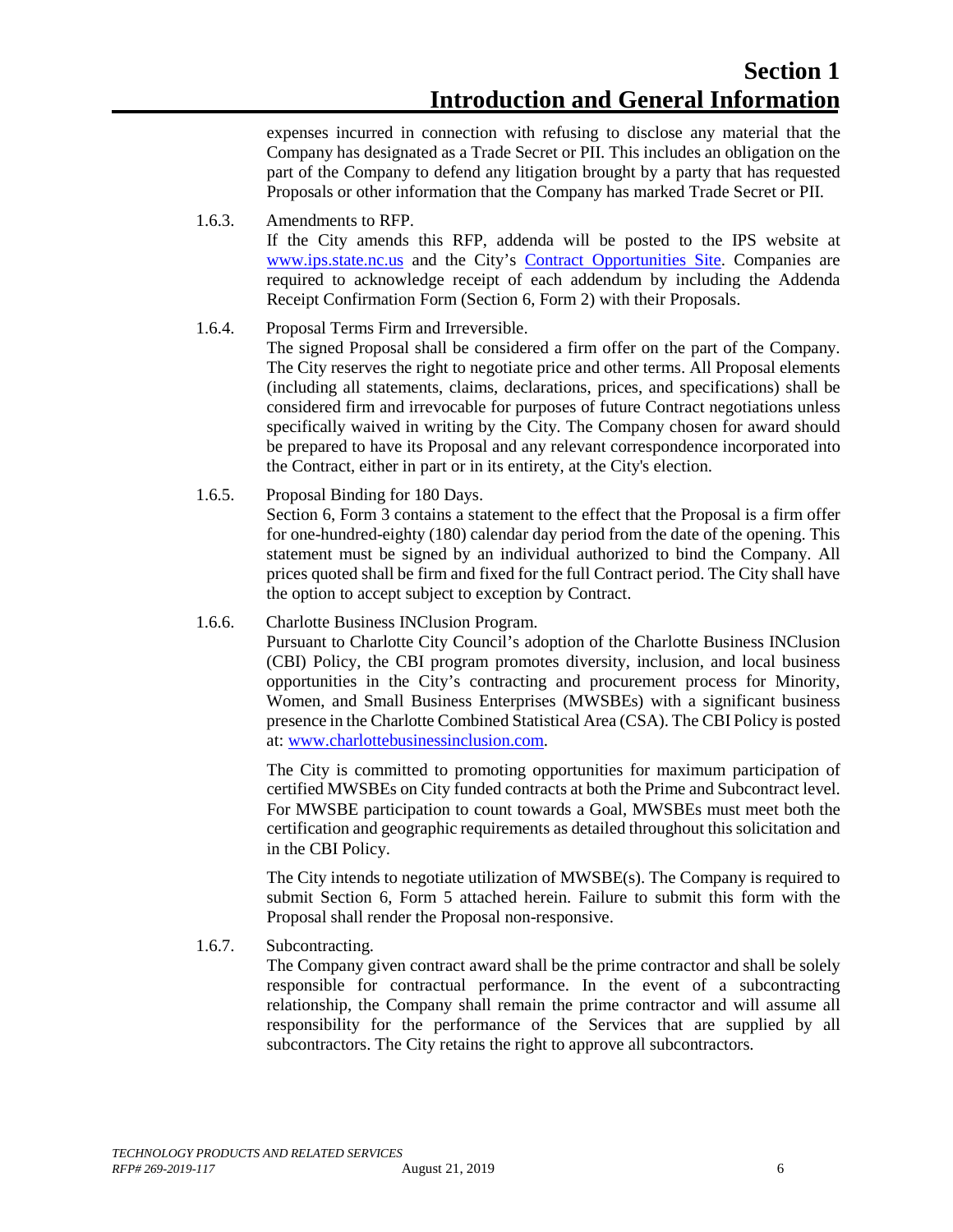1.6.8. Equal Opportunity.

The City has an equal opportunity purchasing policy. The City seeks to ensure that all segments of the business community have access to supplying the goods and services needed by City programs. The City provides equal opportunity for all businesses and does not discriminate against any Companies regardless of race, color, religion, age, sex, and national origin or disability.

1.6.9. Use of City's Name.

No advertising, sales promotion, or other materials of the Company or its agents or representatives may identify or reference the City in any manner absent the prior written consent of the City.

- 1.6.10. Withdrawal for Modification of Proposals. Companies may change or withdraw a previously-submitted Proposal at any time prior to the Proposal due date. Only formal written requests addressed in the same manner as the Proposal and received by the City prior to the Proposal due date will be accepted. The request must be in a sealed envelope that is plainly marked "**Modifications to Proposal**." No oral modifications will be allowed. If the Company complies with this Section, after the Proposal due date, the Proposal, will be withdrawn or corrected in accordance with the written request(s).
- 1.6.11. No Bribery.

In submitting a response to this RFP, each Company certifies that neither it, any of its affiliates or subcontractor*s*, nor any employees of any of the foregoing has bribed, or attempted to bribe, an officer or employee of the City in connection with the Contract.

1.6.12. Exceptions to the RFP.

Other than exceptions that are stated in compliance with this Section and Section 4.1.4, each Proposal shall be deemed to agree to comply with all terms, conditions, specifications, and requirements of this RFP including the Sample Contract language included in Section 7. An "exception" is defined as the Company's inability or unwillingness to meet a term, condition, specification, or requirement in the manner specified in the RFP including the Sample Contract language included as in Section 7. All exceptions taken must be identified and explained in writing in your Proposal and must specifically reference the relevant section(s) of this RFP. If the Company provides an alternate solution when taking an exception to a requirement, the benefits of this alternative solution and impact, if any, on any part of the remainder of the Company's solution, must be described in detail.

1.6.13. Fair Trade Certifications.

By submitting a Proposal, the Company certifies that:

- The prices in its Proposal have been arrived at independently, without consultation, communication, or agreement with anyone, as to any matter relating to such prices for the purpose of restricting competition;
- Unless otherwise required by law, the prices quoted in its Proposal have not been knowingly disclosed by the Company and will not knowingly be so disclosed prior to the Proposal due date; and
- No attempt has been made or will be made by the Company to induce any other person or firm to submit or not to submit a Proposal for the purpose of restricting competition.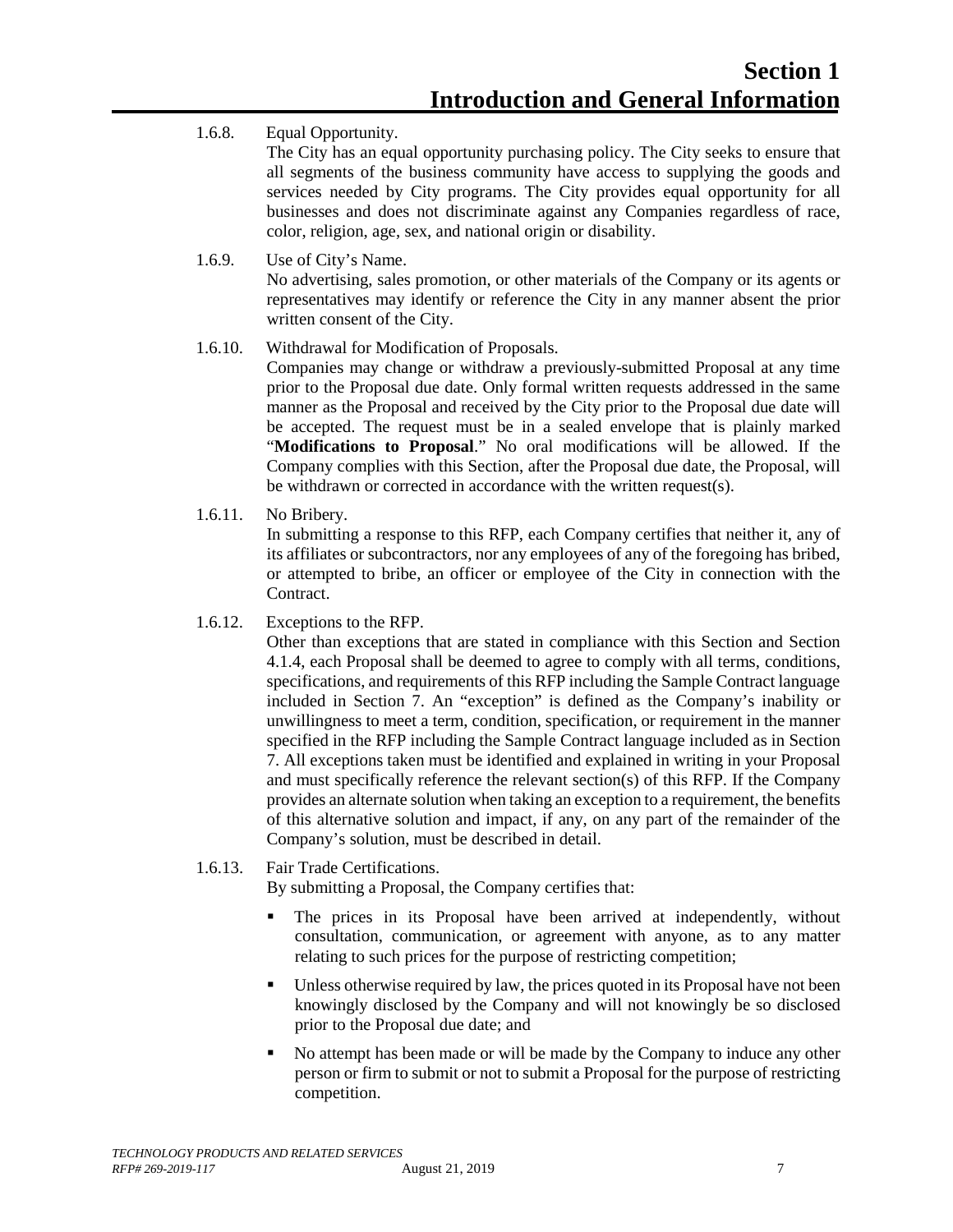1.6.14. Companies' Obligation to Fully Inform Themselves. Companies or their authorized representatives must fully inform themselves as to all conditions, requirements, and specifications of this RFP before submitting Proposals. Failure to do so will be at the Company's own risk.

#### <span id="page-13-0"></span>**1.7. Charlotte Cooperative Purchasing Alliance.**

The Charlotte Cooperative Purchasing Alliance ("CCPA") is a cooperative purchasing program established by the City of Charlotte with the specific purpose of reducing procurement costs by leveraging aggregate purchasing volume to receive better pricing.

CCPA serves as a government cooperative purchasing organization for government agencies and all contracts are publicly solicited, awarded, and held by the City of Charlotte, North Carolina. CCPA contracts are available for use and benefit all entities that must comply with state purchasing laws.

The City of Charlotte is referred to in this procurement as "City." The other government entities and nonprofits that may participate in a CCPA contract are referred to as "Participating Public Agencies," and may include any county, city, special district, local government, school district, private K-12 school, technical or vocational school, higher education institution (including community colleges, colleges and universities, both public and private), other government agency or nonprofit organization that elects to access the CCPA Contract.

Except as specifically set forth in the Company's Proposal, the terms and conditions of the Contract entered into with the Company may be extended to other public entities that are or at any time in the future become members of the CCPA. Except as prohibited in the Proposal, and subject to the City and the Company entering into an administrative agreement that includes a fee payable to the City, Participating Public Agencies will have the right to enter into contracts with the Company at the same prices, discounts and other terms as are in the Company's Contract with the City.

If a Participating Public Agency decides to take advantage of this option, the Company may opt to enter into a separate contract with that public entity, and must deal directly with that public entity concerning the placement of orders, issuance of purchase orders, contractual disputes, invoicing and payment. The City of Charlotte acts only as the entity conducting the initial procurement.

The Company may notify other public entities of the availability of the Contract for use under the CCPA. Other public entities desiring to procure Products and Services under the terms set forth in the City's Contract will need to make their own legal determinations as to whether the use of this Contract is consistent with their laws, regulations, and other policies.

The City of Charlotte shall not be held liable for any costs or damages incurred by any other public entity or the Company as a result of any contract or other arrangement entered into between that public entity and the Company.

Any subsequent contract(s) between a Participating Public Agency and an awarded Company shall be construed to be in accordance with and governed by the laws of the State in which the Participating Public Agency exists.

#### <span id="page-13-1"></span>**1.8. Title VI Solicitation Notice.**

The City, in accordance with the provisions of Title VI of the Civil Rights Act of 1964 (78 Stat. 252, 42 U.S.C. § 2000d to 2000d-4) and the Regulations, hereby notifies all proposers that it will affirmatively ensure that any contract entered into pursuant to this advertisement, disadvantaged business enterprises will be afforded full and fair opportunity to submit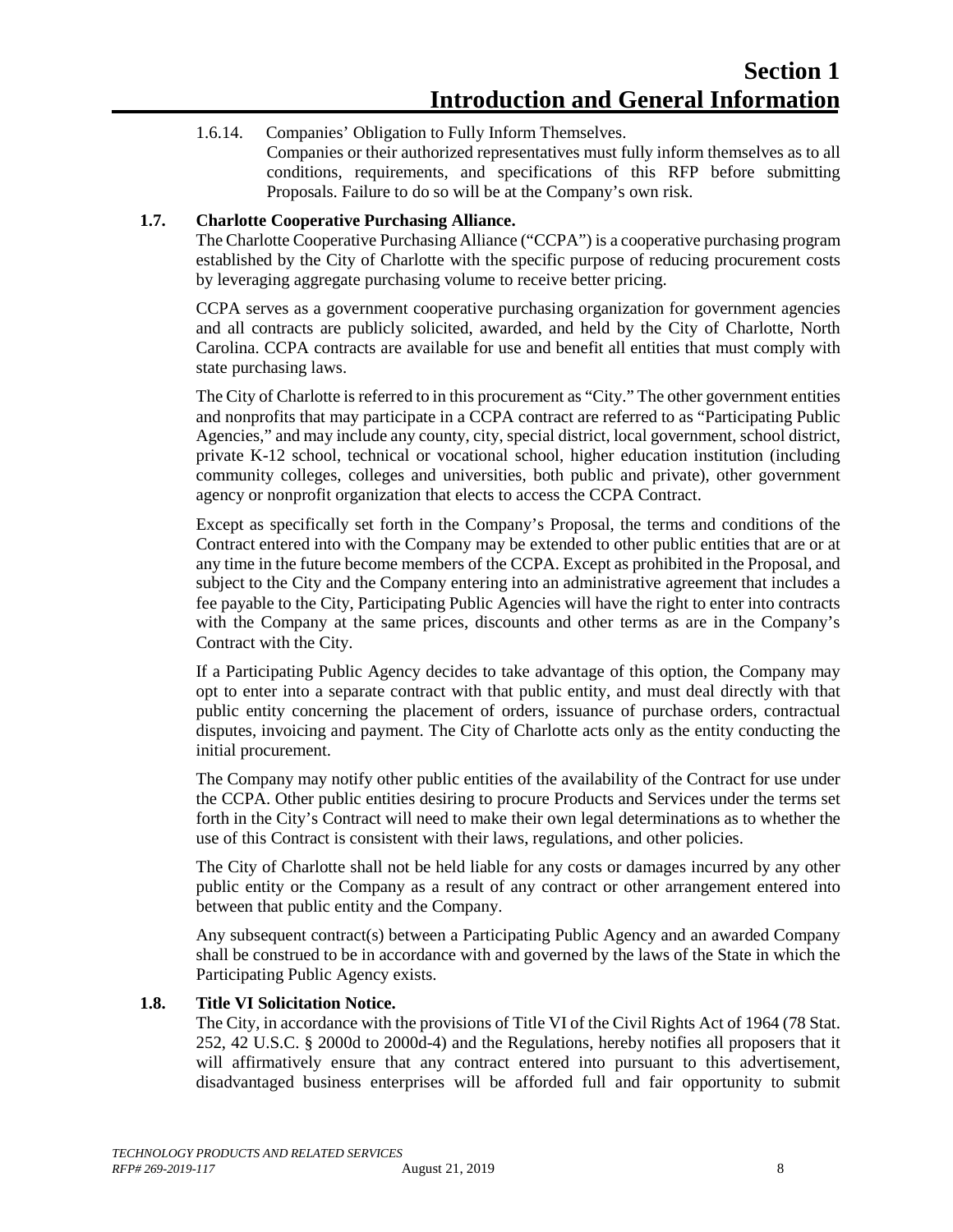proposals in response to this request and will not be discriminated against on the grounds of race, color, or national origin in consideration for an award.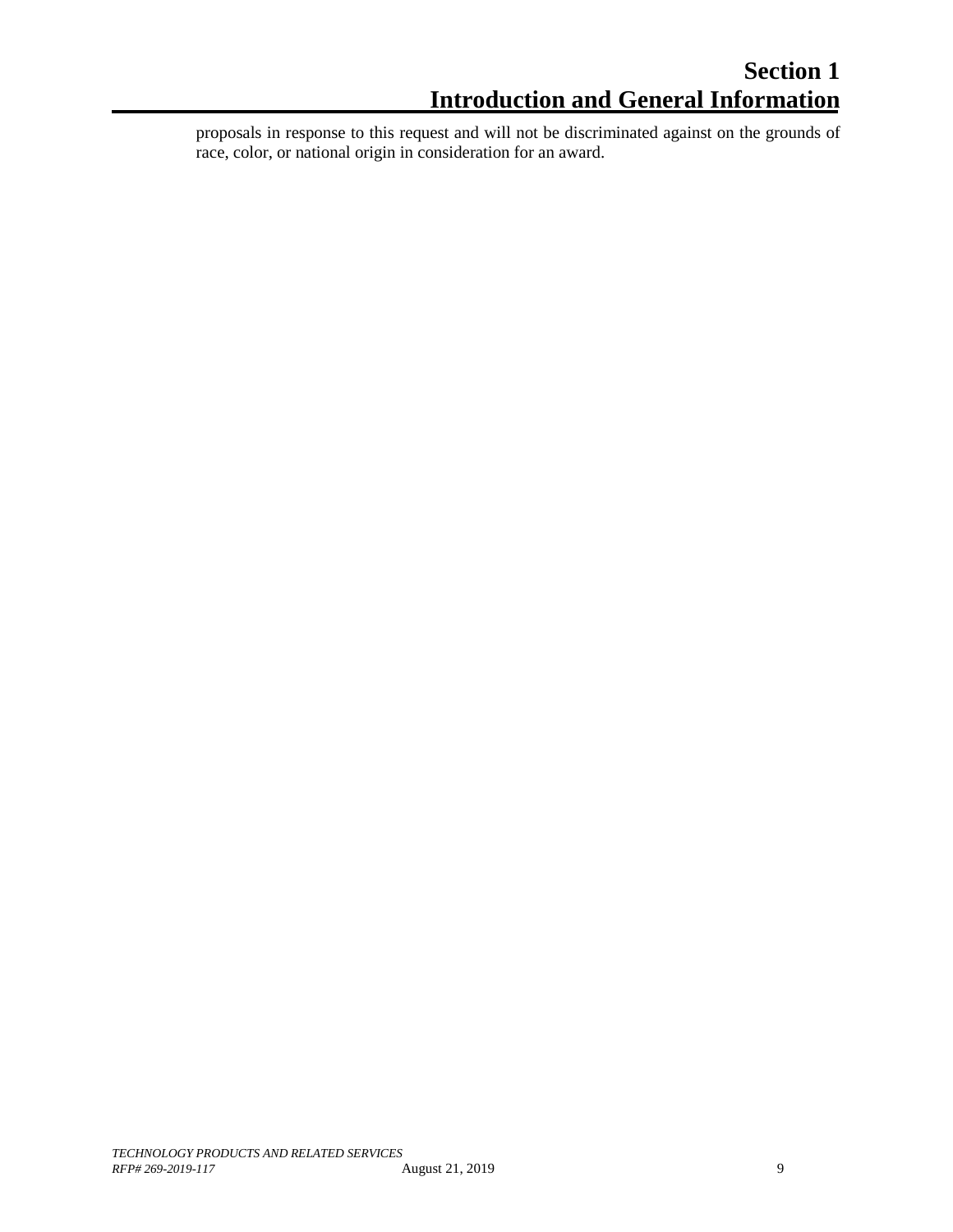#### <span id="page-15-0"></span>**2. PROCUREMENT PROCESS.**

This Section 2 contains information about the procurement process for this Project.

#### <span id="page-15-1"></span>**2.1. Schedule and Process.**

The following chart shows the schedule of events for the conduct of this RFP. The key events and deadlines for this process are as follows, some of which are set forth in more detail in the Sections that follow:

| <b>DATE</b>              | <b>EVENT</b>                                                                                                                                                                                                                                         |  |  |
|--------------------------|------------------------------------------------------------------------------------------------------------------------------------------------------------------------------------------------------------------------------------------------------|--|--|
| AUGUST 21,<br>2019       | <i>Issuance of RFP.</i> The City issues this RFP.                                                                                                                                                                                                    |  |  |
| AUGUST 28,<br>2019       | Request for Proposals Acknowledgement. Companies that<br>intend to submit a Proposal shall submit the RFP<br>Acknowledgement Form on this date to the email or fax<br>number listed in Section 2.2.                                                  |  |  |
| AUGUST 28,<br>2019       | Submission of Written Questions Prior to Pre-Proposal<br>Conference. Companies are permitted to submit written<br>questions for purposes of clarifying this RFP. All submissions<br>must be pursuant to the instructions in Section 2.3 by 4:00 p.m. |  |  |
| SEPTEMBER 4,<br>2019     | Non-Mandatory Pre-Proposal Conference to be held at the<br>location indicated in Section 2.4 at 2:00 p.m.                                                                                                                                            |  |  |
| SEPTEMBER 18,<br>2019    | <i>Proposal Submission.</i> Proposals are due by 2:00 p.m. at City<br>Procurement, CMGC 9th Floor.                                                                                                                                                   |  |  |
| SEPTEMBER 18,<br>$2019-$ | <i>Evaluation</i> . The Evaluation Committee will assess each<br>Proposal and conduct evaluation activities with Companies.                                                                                                                          |  |  |
| OCTOBER 29,<br>2019      |                                                                                                                                                                                                                                                      |  |  |
| DECEMBER 9,<br>2019      | Contract Award by Council.                                                                                                                                                                                                                           |  |  |
| JANUARY 9,<br>2020       | Services commence. Company begins providing the Services.                                                                                                                                                                                            |  |  |

#### <span id="page-15-2"></span>**2.2. Intent to Propose.**

Please acknowledge receipt of this RFP via email or facsimile by **AUGUST 28, 2019** using the Request for Proposals Acknowledgement Form located in Section 6, Form 1. Complete the form in its entirety advising the City of your firm's intention to submit or not submit a Proposal. Email or fax a copy of the completed and signed form to the email address or number below. The City strongly encourages Companies to submit this form prior to the Pre-Proposal conference but Companies shall not be precluded from submitting a Proposal if they fail to submit this form.

#### <span id="page-15-3"></span>**2.3. Interpretations and Addenda.**

There are two (2) ways to ask questions about this RFP: (1) submit a question in writing to the Procurement Officer at the e-mail address listed below; or (2) ask a question at the Pre-Proposal Conference. Other than these permitted methods, Companies should refrain from contacting City staff prior to the Proposal deadline. **The City is not bound by any statements, representations or clarifications regarding this RFP other than those provided in writing by the Procurement Officer.**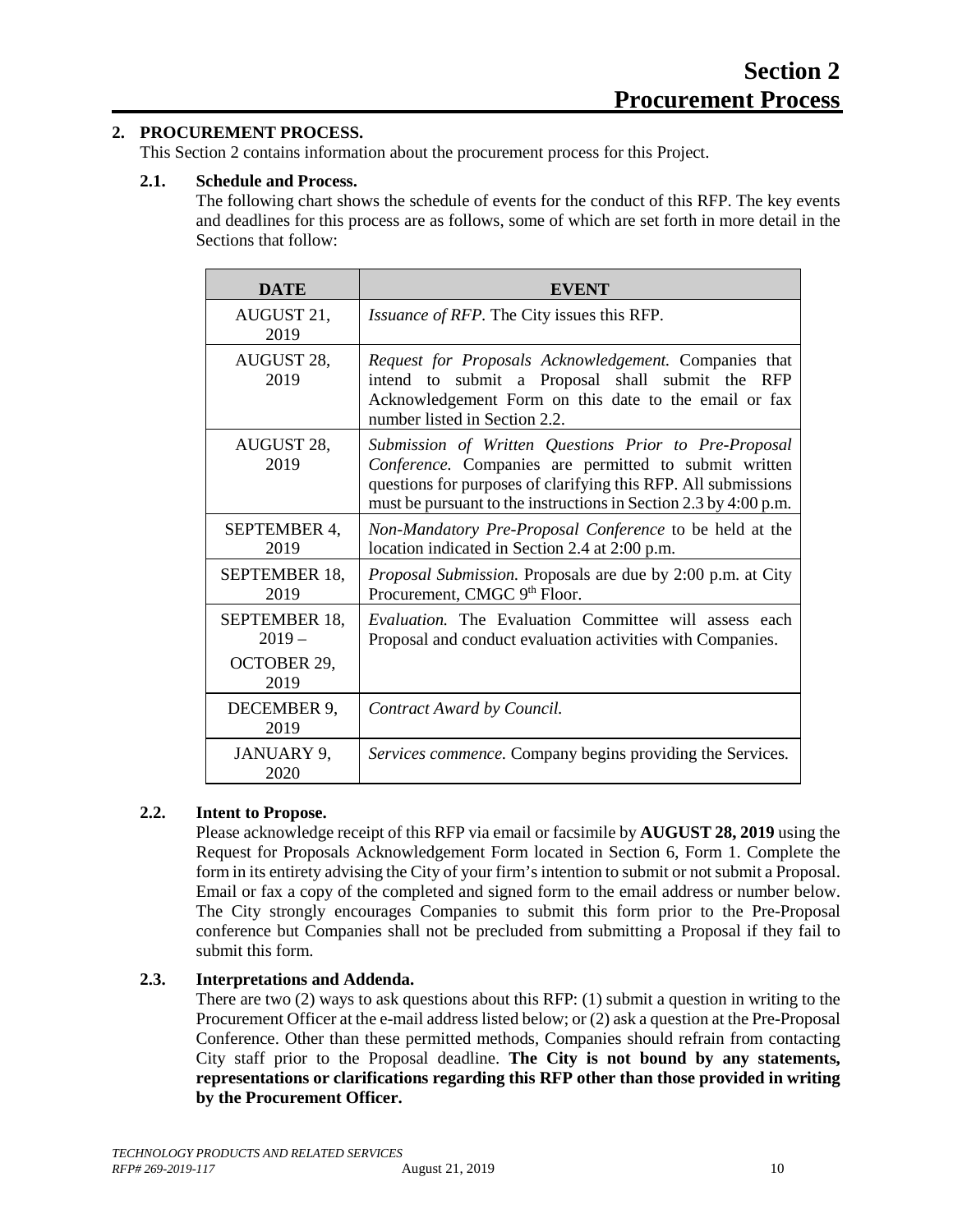Judson P. Cross City of Charlotte City Procurement 600 East 4th Street, CMGC 9th Floor Charlotte, NC 28202 RFP # 269-2019-117 Fax: 704.632.8584 E-mail[: Judson.Cross@CharlotteNC.gov](mailto:Judson.Cross@CharlotteNC.gov)

When submitting questions, please reference the RFP page and topic number. In order for questions to be addressed at the Pre-Proposal Conference, they must be submitted by **4:00 p.m. on AUGUST 28, 2019**.

In the case of questions not submitted by the deadline, the Procurement Officer will, based on the availability of time to research and communicate an answer, decide whether an answer can be given before the Proposal deadline. When responding to Company questions or issuing addenda to the RFP, the City will post the answer or information to the Internet at [http://www.ips.state.nc.us](http://www.ips.state.nc.us/) and the City's [Contract Opportunities Site,](http://charlottenc.gov/DoingBusiness/Pages/ContractOpportunities.aspx) and/or <https://ncadmin.nc.gov/businesses/hub/events> referencing solicitation # 269-2019-117. Companies are required to acknowledge their receipt of each addenda by including in the Proposal a completed Addenda Receipt Confirmation Form (Section 6, Form 2).

#### <span id="page-16-0"></span>**2.4. Pre-Proposal Conference.**

A Non-Mandatory Pre-Proposal Conference will be conducted on **SEPTEMBER 4, 2019 at 2:00 p.m**. The meeting will be held at the Charlotte-Mecklenburg Government Center (CMGC), 600 East Fourth Street, Charlotte, North Carolina 28202, 9<sup>th</sup> Floor Large Conference Room 986 or via teleconference by calling 704-336-5479.

While attendance at the Pre-Proposal Conference is not mandatory, all interested Companies are encouraged to attend. If special accommodations are required for attendance, please notify Judson P. Cross in advance of the conference date and time identifying the special accommodations required.

#### <span id="page-16-1"></span>**2.5. Submission of Proposals.**

Proposals must be in the format specified in Section 4 of this RFP. One (1) electronic copy on a CD or flash drive in a searchable format such as MS Word or Adobe Acrobat and one (1) original Proposal signed in ink by a company official authorized to make a legal and binding offer, plus five (5) copies shall be submitted to the address listed in Section 2.3 above by **SEPTEMBER 18, 2019 on or before but no later than 2:00 p.m.** The original Proposal and each of the copies shall be complete and unabridged, and shall not refer to any other copy of the signed and sealed original for any references, clarifications, or additional information.

When received, all Proposals and supporting materials, as well as correspondence relating to this RFP, shall become the property of the City. **Proposals sent by fax or email will not be accepted.**

**Due to security requirements at the Charlotte-Mecklenburg Government Center (CMGC), sealed box(es), including any portions marked as Confidential/Trade Secret, may be searched and thoroughly inspected prior to admittance. Please allow time for this search to take place and to re-seal the box if delivering your Proposal in person to the CMGC.**

Do not arrive at City Procurement on the Proposal due date for the purposes of reviewing your competitors' Proposals. The Proposals will not be read aloud or made available to inspect or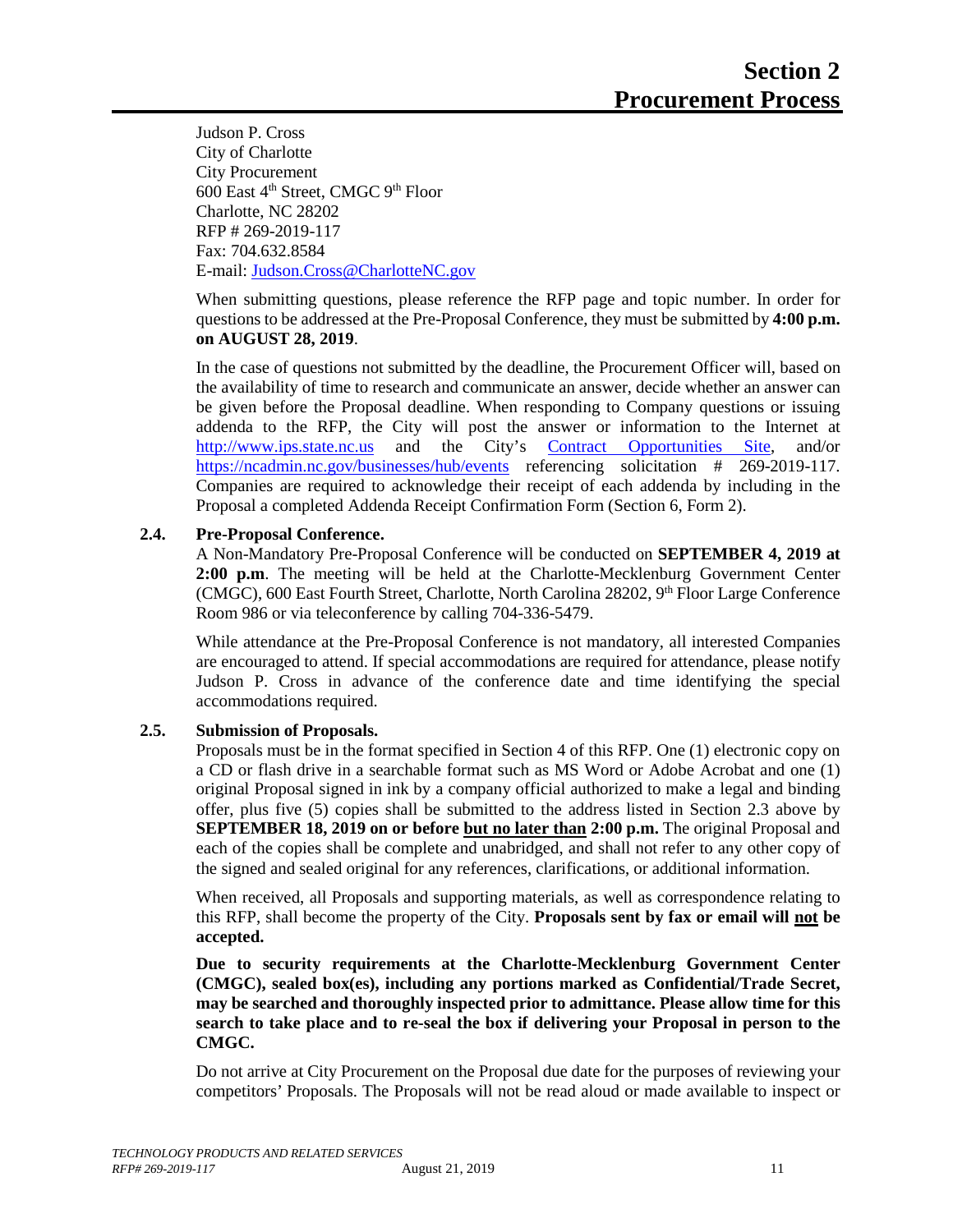copy until any trade secret issues have been resolved. All Proposals will be time-stamped upon receipt and held in a secure place until opening.

#### <span id="page-17-0"></span>**2.6. Correction of Errors.**

The person signing the Proposal must initial erasures or other corrections in the Proposal. The Company further agrees that in the event of any obvious errors, the City reserves the right to waive such errors in its sole discretion. The City, however, has no obligation under any circumstances to waive such errors.

#### <span id="page-17-1"></span>**2.7. Evaluation.**

As part of the evaluation process, the Evaluation Committee may engage in discussions with one or more Companies. Discussions might be held with individual Companies to determine in greater detail the Company's qualifications, to explore with the Company the scope and nature of the required contractual Services, to learn the Company's proposed method of performance and the relative utility of alternative methods, and to facilitate arriving at a Contract that will be satisfactory to the City.

The City may in its discretion require one or more Companies to make presentations to the Evaluation Committee or appear before the City and/or its representatives for an interview. During such interview, the Company may be required to orally and otherwise present its Proposal and to respond in detail to any questions posed. Additional meetings may be held to clarify issues or to address comments, as the City deems appropriate. Companies will be notified in advance of the time and format of such meetings.

Since the City may choose to award a Contract without engaging in discussions or negotiations, the Proposals submitted shall state the Company's best offer for performing the Services described in this RFP.

#### <span id="page-17-2"></span>**2.8. Contract Award by Council.**

As soon as practical after opening the Proposals, the name of the apparent successful Company will be submitted to the Council for final approval of award and the Procurement Officer will provide Contract documents to the Company. In the event the Council approval is not received within one hundred eighty (180) calendar days after opening of the Proposals, the Company may request that it be released from the Proposal.

#### <span id="page-17-3"></span>**2.9. Vendor Inclusion.**

The City's vendor management philosophy supports a fair, open, and inclusive process that offers the same access and information to all Companies. Although Companies are not required to be registered in the City's vendor registration system prior to submitting a Proposal, in order to execute a contract with the City and receive payment from the City, all Companies must register with the City's vendor registration system.

Your registration provides the City with baseline information for your company including location, contact and demographic information, as well as your areas of expertise with specific commodity and/or service descriptions. You will also have the opportunity to complete any applicable certifications if your company desires to establish itself as an SBE, MBE, or WBE. The link below will provide you with the opportunity to complete your registration on-line with the City.

<http://charlottenc.gov/vendors>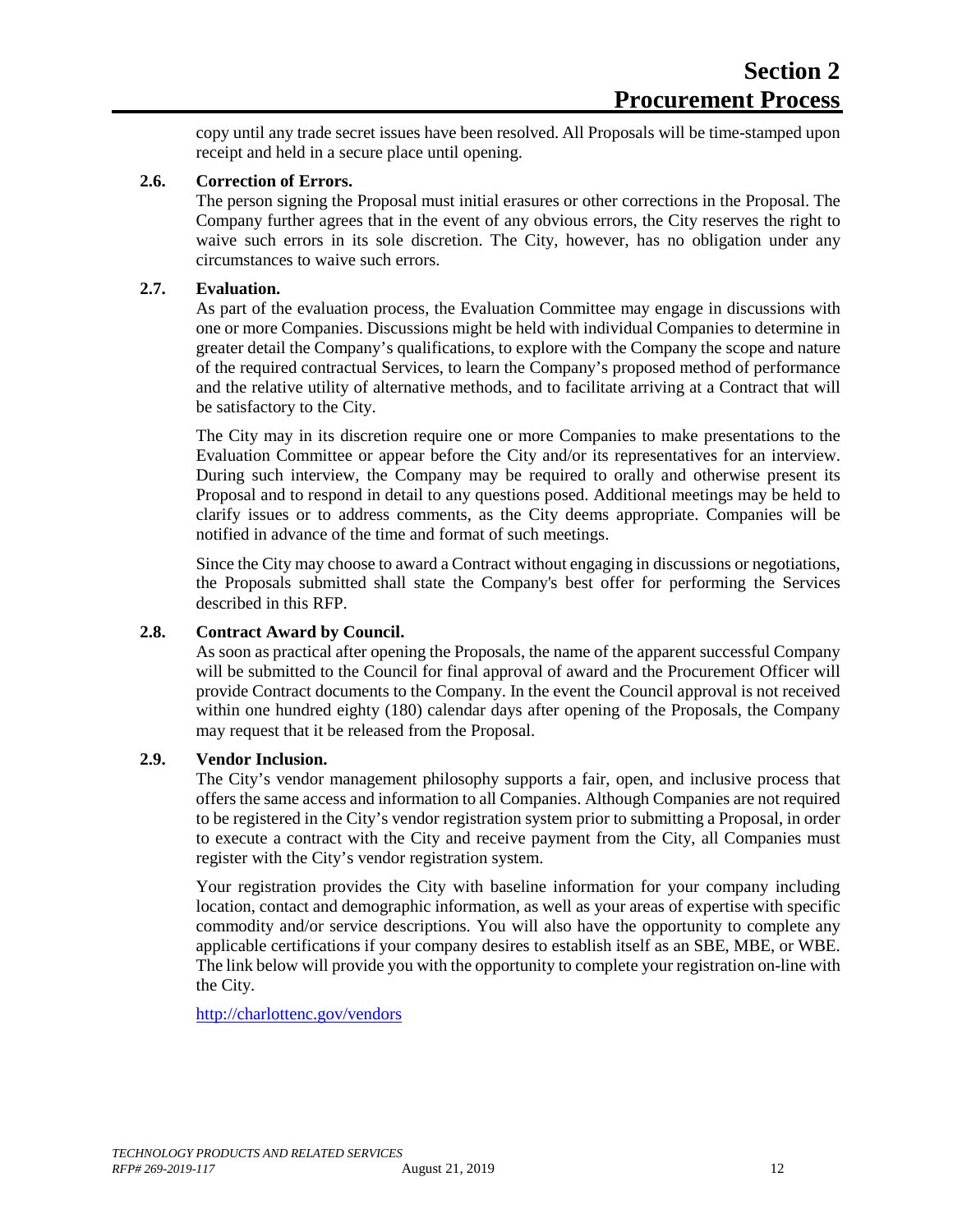#### <span id="page-18-1"></span><span id="page-18-0"></span>**3. SCOPE OF TECHNOLOGY PRODUCTS AND RELATED SERVICES.**

#### **3.1. General Scope.**

The City and Participating Public Agencies requires multiple Companies to provide various technology Products and applicable Services. While the Participating Public Agencies is flexible with respect to certain elements of the Technology Products and Related Services, the following specific requirements and preferences apply.

#### <span id="page-18-2"></span>**3.2. Technology Products.**

The Products required include, but are not limited to:

- Desktop printers
- Scanners
- Projectors
- Smartboards
- Plotters
- Tablet computers (e.g., Microsoft SurfacePro®)
- Ruggedized tablet and laptop computers (e.g., Panasonic Toughbooks® and ToughPads®)
- Security cameras and components
- Wireless cameras and components
- Servers
- Computer peripherals (e.g., keyboards, mice, speakers, cords, adapters)
- Power protection (uninterruptable power supply)
- Audio/visual equipment (e.g., televisions, speakers, amplifiers, switching, video and audio recording and microphones)
- Mobile and wireless communications equipment and related peripherals (e.g., modems and in-car routers)
- Network hardware (e.g., identity engines, switches)
- Commercial off the shelf ("COTS") software
- Subscription and/or cloud-based software
- Firewalls
- Services related to the above

All Products shall be provided in new condition. City of Charlotte-specific standards for the above items, where applicable, are included as Exhibit B. Where no standards are included, the City does not have specific standards for those Products at this time.

This Project does **not** include the following items:

- Dell products and services
- Cisco products and services
- Motorola products and services
- Oracle products and services
- Cabling Services
- Microsoft products and services

#### <span id="page-18-3"></span>**3.3. Technology Services.**

3.3.1. Product-Related Services.

Participating Public Agencies may require Services directly related to the Products listed in Section 3.1 including, but not limited to, implementation, customization, installation, basic maintenance and repair, consulting, project management and applicable software licenses.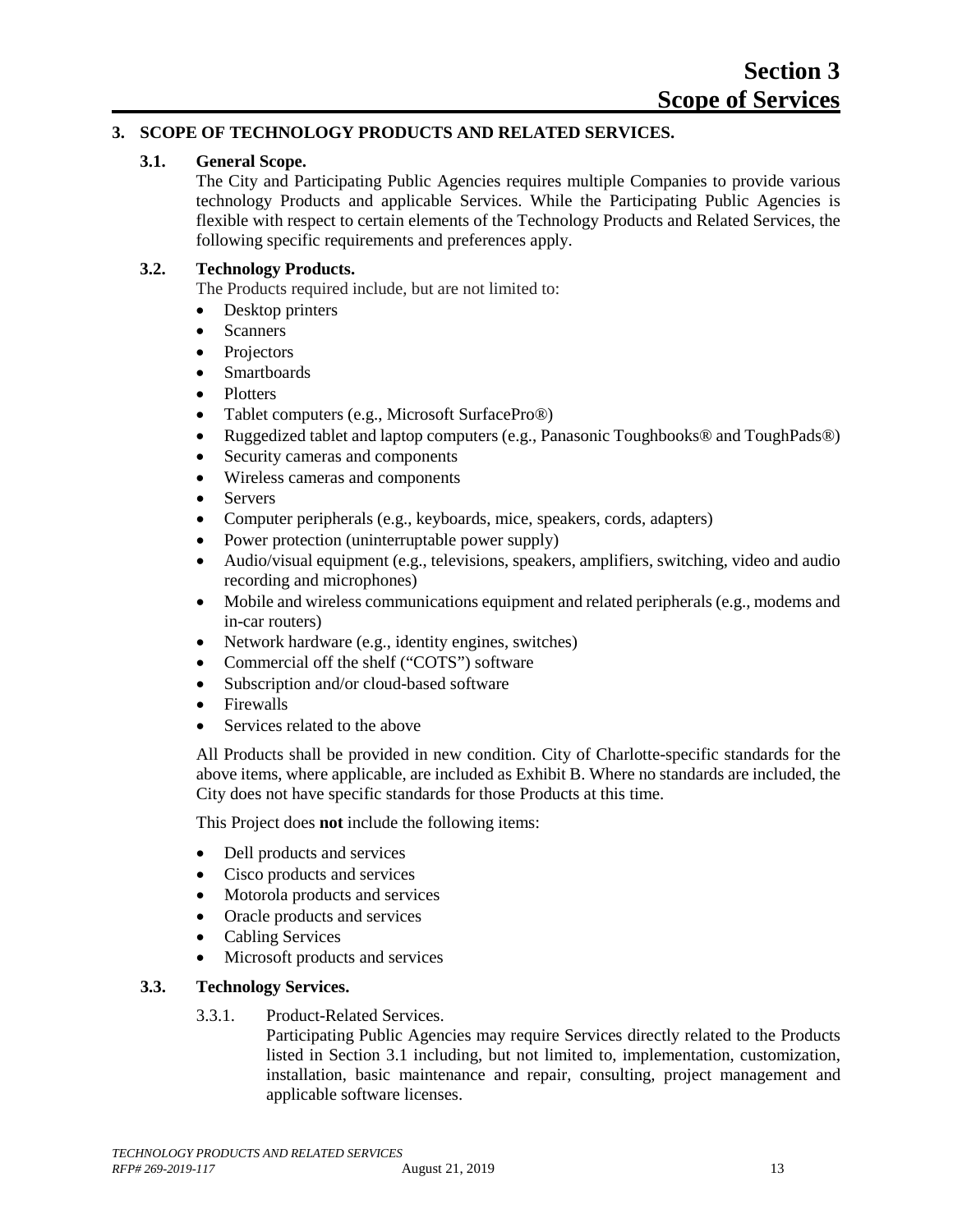#### 3.3.2. Other Services.

Participating Public Agencies may require other Services from time to time including, but not limited to, commercial off the shelf (COTS) software related maintenance and support.

Some Services may require a unique scope of work, pricing and specific terms.

#### <span id="page-19-0"></span>**3.4. Quantities.**

Participating Public Agencies reserve the right to purchase according to actual need and do not guarantee quantities. Multiple orders will be placed on an as needed basis during the term of the Contract.

#### <span id="page-19-1"></span>**3.5. Reporting Requirements.**

#### 3.5.1. CCPA Quarterly Reports.

The Company shall provide quarterly usage reports in Excel format to City Procurement by the 30<sup>th</sup> of January, April, July, and October. Reports must be designed in such a manner that the information captured on the purchase request shall also be reflected in the quarterly report. The reports must include but not limited to the City department, Participating Public Agency name, category, product/service description, product number, unit of measure, quantity, applicable percentage discount/list price, fixed unit price, and extended price for each item. The City and Participating Public Agency reserves the right to request additional information.

#### 3.5.2. Environmental Reports.

The Company shall provide quarterly reports on all Products and Services purchased by the City or any other requesting Participating Public Agency on any item with an environmental element as described below.

#### <span id="page-19-2"></span>**3.6. Environmental Purchasing Requirements.**

The following are applicable items covered by the City's Sustainable Purchasing Policy that must be accommodated by the Company:

| <b>Product or Service</b>            | <b>Examples</b>                                      | <b>Environmental Attributes</b>            |
|--------------------------------------|------------------------------------------------------|--------------------------------------------|
| Electronics                          | Computers, phones, radios,<br>printers, televisions, | Energy efficiency, lifecycle<br>management |
|                                      | multifunction machines                               |                                            |
| Records Management   Digital storage |                                                      | End of life management                     |

Companies are required to provide information with their Proposals regarding the environmental attributes in Section 6, Form 12.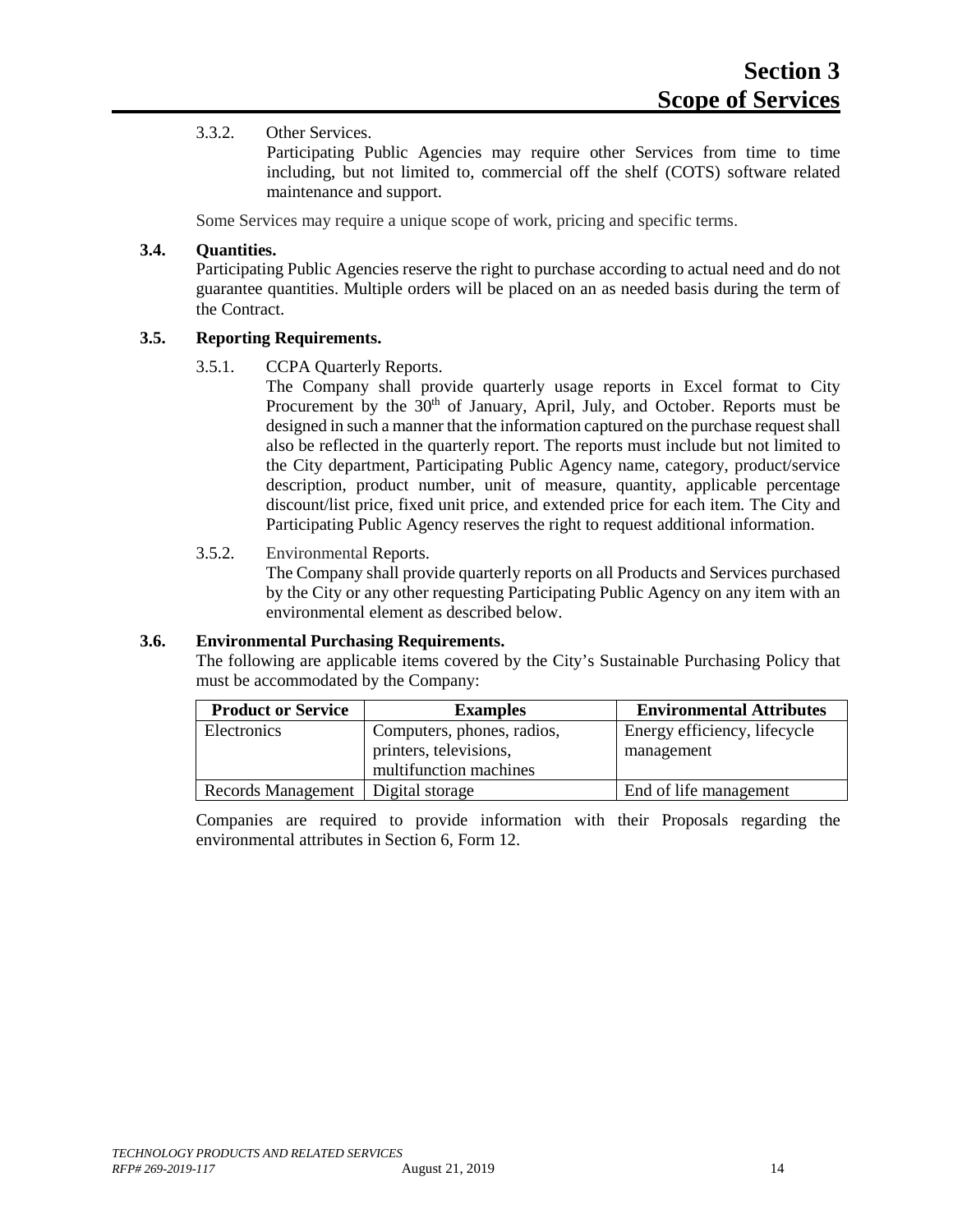#### <span id="page-20-0"></span>**4. PROPOSAL CONTENT AND FORMAT.**

The City desires all Proposals to be identical in format in order to facilitate comparison. While the City's format may represent departure from the Company's preference, the City requires strict adherence to the format. The Proposal will be in the format described below:

- A. Cover letter;
- B. Proposed Solution;
- C. The "Addenda Receipt Confirmation" set forth in Section 6, Form 2;
- D. The "Proposal Submission" set forth in Section 6, Form 3;
- E. The "Pricing Worksheet" set forth in Section 6, Form 4;
- F. The "MWSBE Utilization" form set forth in Section 6, Form 5;
- G. The "Company's Background Response" form set forth in Section 6, Form 6;
- H. The "References" set forth in Section 6, Form 7;
- I. The "Additional Company Questions" set forth in Section 6, Form 8;
- J. The "Certification Regarding Debarment, Suspension and Other Responsibility Matters" set forth in Section 7, Form 9;
- K. The "Byrd Anti-Lobbying Certification" set forth in Section 7, Form 10;
- L. The "CCPA Plan" set forth in Section 6, Form 11;
- M. The "Environmental Purchasing Responses" set forth in Section 6, Form 12 and
- N. Exceptions to the Remainder of the RFP, including the Sample Contract in Section 7.

The City encourages Proposals to be compatible with the City's waste reduction goals and policies. Therefore, it is desired that all responses meet the following requirements:

- All Proposals be printed  $8\frac{1}{2}$ " x  $11$ " format with all standard text no smaller than eleven (11) points;
- All copies be printed double-sided;
- All copies be printed on recycled paper (at least 30% post-consumer recovered material and at least 30% total recovered material);
- Unless necessary, all Proposal originals and copies should minimize or eliminate use of nonrecyclable or non-reusable materials such as 3- ring binders, plastic report covers, plastic dividers, vinyl sleeves, and GBC binding. Glued materials, paper clips, and staples are acceptable; and
- Materials be submitted in a format that allows for easy removal and recycling.

Proposals must also include a CD or flash drive including the entire Proposal in a searchable format such as MS Word or Adobe Acrobat.

**Companies are required to organize the information requested in this RFP in accordance with the format and instructions outlined above and detailed below. Failure to do so may result in the City, at its sole discretion, deeming the Proposal non-responsive. The Company, however, may reduce the repetition of identical information within several sections of the Proposal by making the appropriate cross-references to other sections of the Proposal. Appendices for certain technical or financial information may be used to facilitate Proposal preparation.**

#### <span id="page-20-1"></span>**4.1. Proposal Content.**

4.1.1. Cover Letter.

The Proposal must include a letter of transmittal attesting to its accuracy, signed by an individual authorized to execute binding legal documents. The cover letter shall provide the name, address, telephone and facsimile numbers of the Company along with the name, title, address, email address, telephone and facsimile numbers of the executive that has the authority to contract with the City. The cover letter shall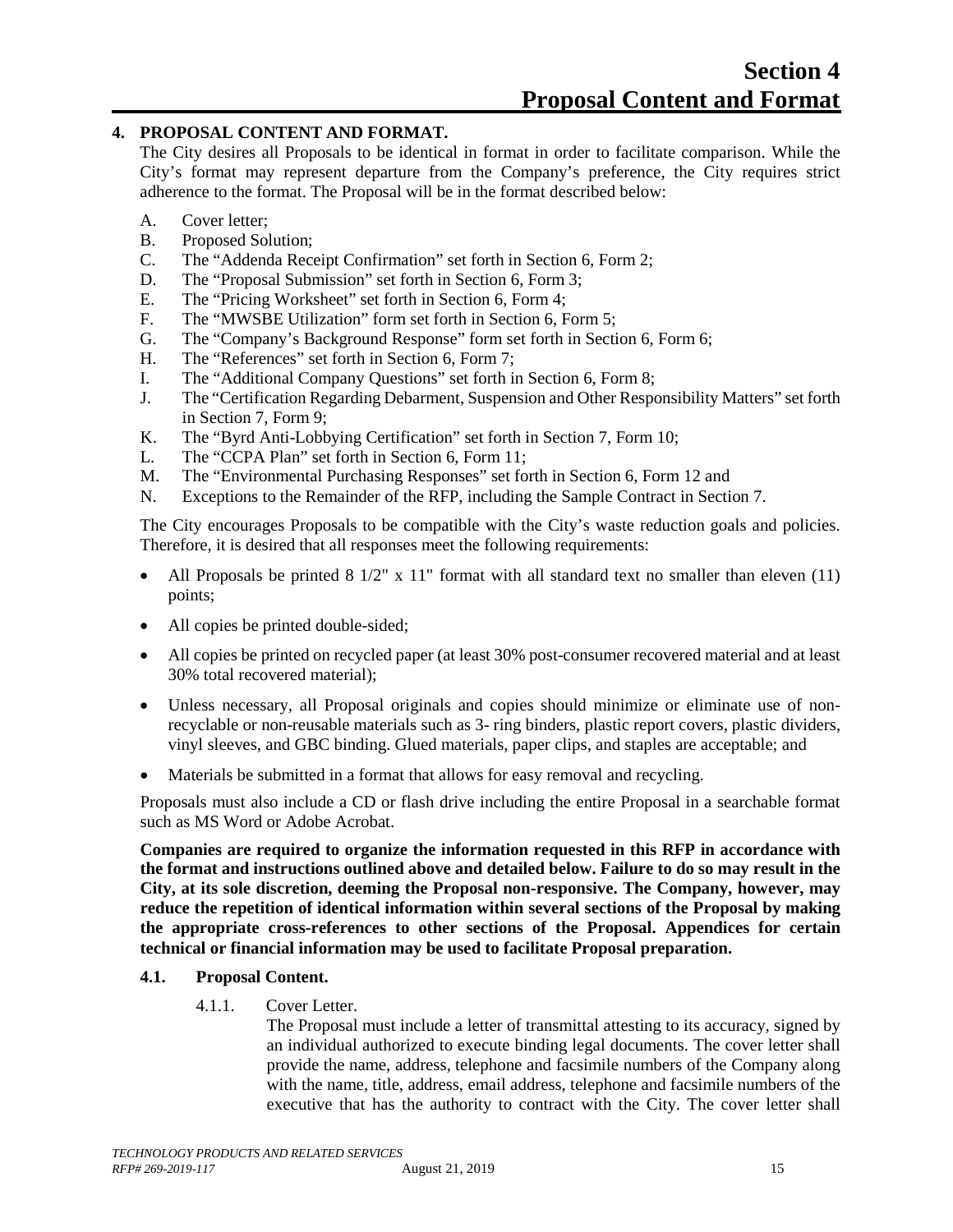present the Company's understanding of the Project and a summary of the approach to perform the Services.

4.1.2. Proposed Solution.

Given the purpose of this Project and the City's goals as stated in this RFP, provide a creative solution to meet such goals. **For each component of the Project described in Section 3, state whether and how your Proposed Solution complies as well as any additional information requested.** If you wish to add supplemental information, it shall be labeled "Supplemental Information."

4.1.3. Required Forms.

To be deemed responsive to this RFP, Companies must complete, in detail, all Proposal Forms listed in this Section 4, items numbered C through M.

4.1.4. Exceptions to the RFP.

Exceptions must be submitted in accordance with Section 1.6.12 of this RFP. If exceptions are not identified in your Proposal they may not be considered during Contract negotiation and could result in Proposal being rejected from further consideration. If legal counsel needs to review the Sample Contract prior to signature, reviews must be completed before your Proposal is submitted.

The City intends to enter into a City-drafted Contract with the successful Company that contains the terms and conditions set forth in Section 7 ("Sample Terms"). The number and extent of any exceptions and proposed additions to the Sample Terms will be one of the City's evaluation criteria.

Accordingly, each Company must state specifically in its Proposal any exceptions to the Sample Terms, or any such exceptions will be waived. Any Company-proposed additional terms or conditions must also be included in the Proposal, and the City reserves the right to refuse consideration of any terms not so included. Any proposed changes to the Sample Terms after tentative contract award may constitute a material change to the Company's Proposal and be grounds for revoking the award.

Notwithstanding the foregoing, the City reserves the right to modify the Sample Terms prior to or during contract negotiations if it is in the City's best interest to do so.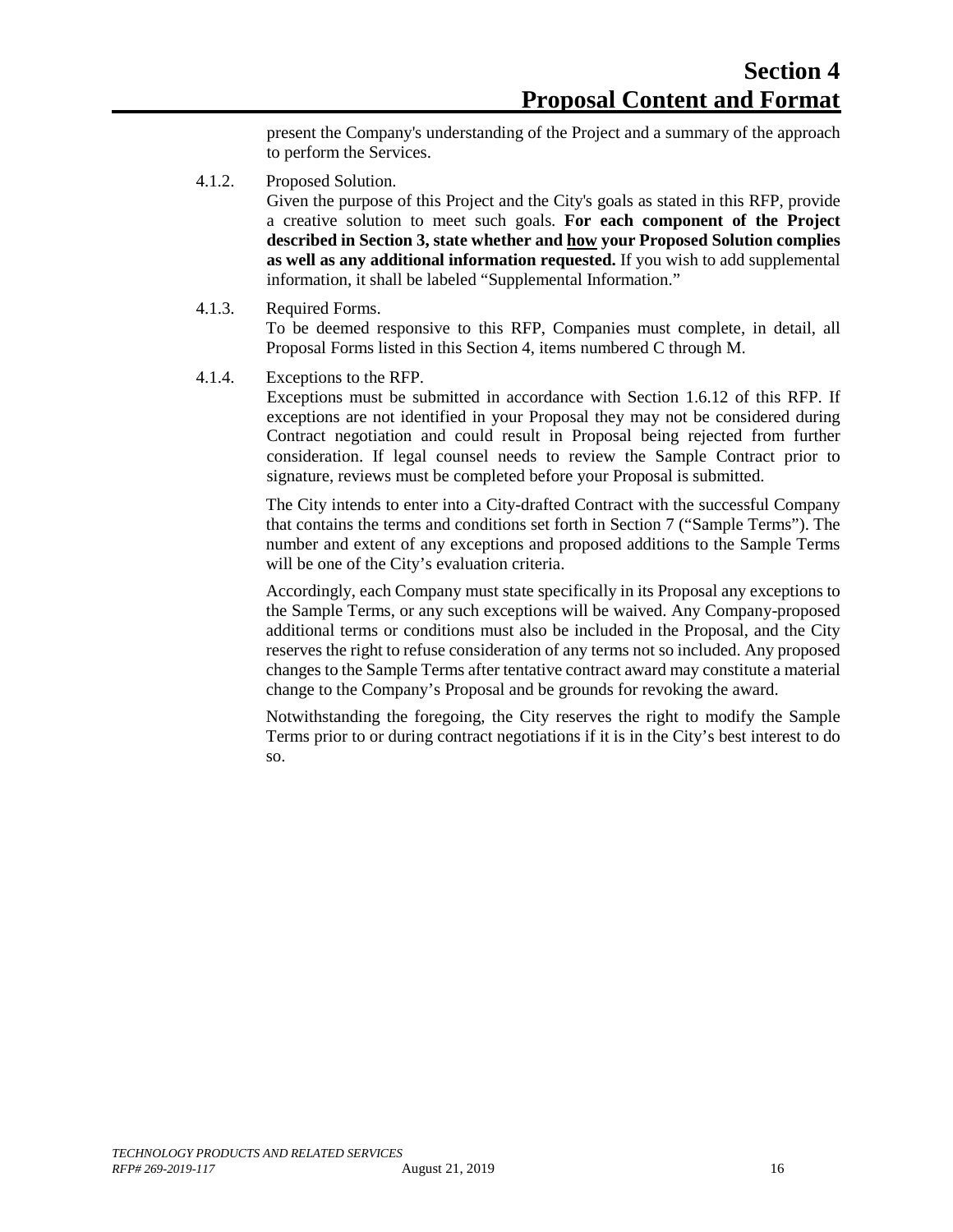#### <span id="page-22-0"></span>**5. PROPOSAL EVALUATION CRITERIA.**

Proposals will be evaluated based on the Company's ability to meet the performance requirements of this RFP. This section provides a description of the evaluation criteria that will be used to evaluate the Proposals. To be deemed responsive, it is important for the Company to provide appropriate detail to demonstrate satisfaction of each criterion and compliance with the performance provisions outlined in this RFP. The Company's Proposal will be the primary source of information used in the evaluation process. Proposals must contain information specifically related to the proposed Services and requested herein. Failure of any Company to submit information requested may result in the elimination of the Proposal from further evaluation.

Proposals will be assessed to determine the most comprehensive, competitive and best value solution for the City based on, but not limited to, the criteria below. The City reserves the right to modify the evaluation criteria or waive portions thereof. Proposals will be evaluated on the following major categories:

- a. Qualifications and Experience;
- b. Project Approach and Proposed Solution;
- c. Cost Effectiveness and Value;
- d. CCPA Plan; and
- e. Acceptance of the Terms of the Contract.

#### <span id="page-22-1"></span>**5.1. Qualifications and Experience.**

Companies will be evaluated on the background and experience information provided in Section 6, Form 6.

#### <span id="page-22-2"></span>**5.2. Project Approach / Proposed Solution.**

Companies will be evaluated based upon their understanding, experience and qualifications in performing the same or substantially similar Services, as reflected by its experience in performing such Services. The evaluation will include references regarding work for organizations with needs similar to the City's, and the feasibility of the Company's approach for the provision of the Services.

#### <span id="page-22-3"></span>**5.3. Cost Effectiveness and Value.**

Under this criterion, Proposals will be compared in terms of the most reasonable and effective pricing options. The Evaluation Committee will also take into consideration any indirect costs associated with the Services and administration of the Contract.

#### <span id="page-22-4"></span>**5.4. CCPA Plan.**

The City is committed to supporting the CCPA and making high quality contract opportunities available to Participating Public Agencies. Companies will be evaluated on the information provided in Section 6, Form 11 regarding their CCPA plan.

#### <span id="page-22-5"></span>**5.5. Acceptance of the Terms of the Contract.**

The City will evaluate the Proposals for compliance with the terms, conditions, requirements, and specifications stated in this RFP including the sample contract language provided in Section 7. Regardless of exceptions taken, Companies shall provide pricing based on the requirements and terms set forth in this RFP. Exceptions shall be identified in accordance with Sections 1.6.12 and 4.1.4 of this RFP.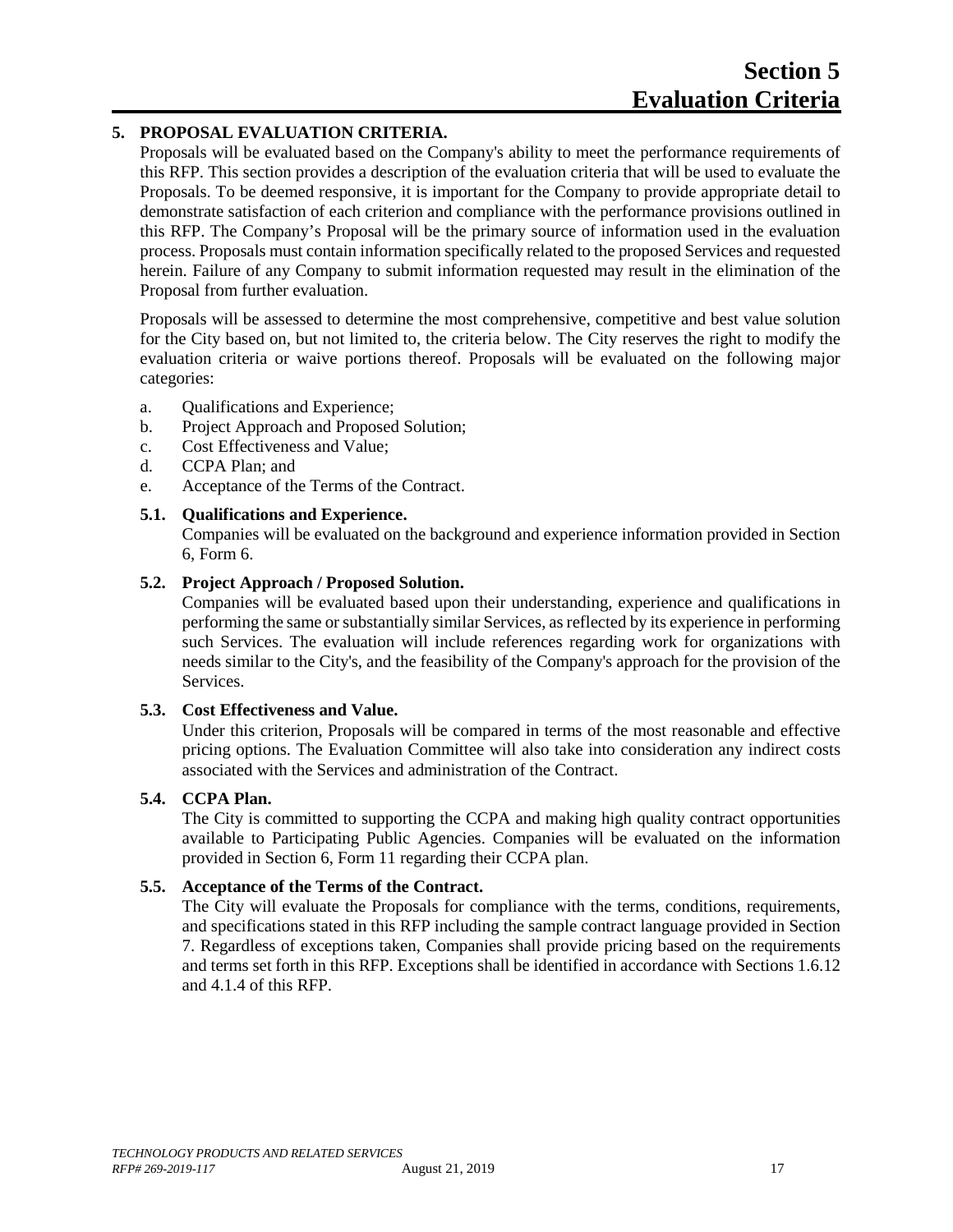#### <span id="page-23-0"></span>**REQUIRED FORM 1 – REQUEST FOR PROPOSALS ACKNOWLEDGEMENT**

#### **RFP # 269-2019-117**

#### **Technology Products and Related Services**

The Company hereby certifies receipt of the Request for Proposals for the City of Charlotte, North Carolina RFP # 269-2019-117, Technology Products and Related Services. This form should be completed upon receipt of the City's Request for Proposals and faxed or emailed in time for the City to receive it by or before **AUGUST 28, 2019**. Failure to submit this form by the designated date shall not preclude the Company from submitting a proposal. Please fax or email the completed Request for Proposals Acknowledgement Form to the attention of:

Judson P. Cross Department of General Services – City Procurement Fax: 704.632.8584 Email: [Judson.Cross@CharlotteNC.gov](mailto:Judson.Cross@CharlotteNC.gov)

Date:

Authorized Signature:

Title: \_\_\_\_\_\_\_\_\_\_\_\_\_\_\_\_\_\_\_\_\_\_\_\_\_\_\_\_\_\_\_\_\_\_\_\_\_\_\_\_\_\_\_\_\_\_\_\_\_\_\_\_\_\_\_\_\_\_\_\_\_\_\_\_\_\_\_\_\_\_\_\_\_

Company Name:

Contact Name: \_\_\_\_\_\_\_\_\_\_\_\_\_\_\_\_\_\_\_\_\_\_\_\_\_\_\_\_\_\_\_\_\_\_\_\_\_\_\_\_\_\_\_\_\_\_\_\_\_\_\_\_\_\_\_\_\_\_\_\_\_\_\_\_\_

Contact E-mail address:

Please check the appropriate space below and provide the requested information:

#### **\_\_\_\_\_We plan to attend the Pre-Proposal Conference and plan on submitting a Proposal**

Indicate number of attendees: In-Person Via Teleconference

#### **\_\_\_\_\_We do not plan to attend the Pre-Proposal Conference but plan on submitting a Proposal**

Reason:

**\_\_\_\_\_We do not plan to attend the Pre-Proposal Conference and do not plan on submitting a Proposal**

\_\_\_\_\_\_\_\_\_\_\_\_\_\_\_\_\_\_\_\_\_\_\_\_\_\_\_\_\_\_\_\_\_\_\_\_\_\_\_\_\_\_\_\_\_\_\_\_\_\_\_\_\_\_\_\_\_\_\_\_\_\_\_\_\_\_\_\_\_\_\_\_\_\_\_\_\_\_\_\_\_\_\_

Reason: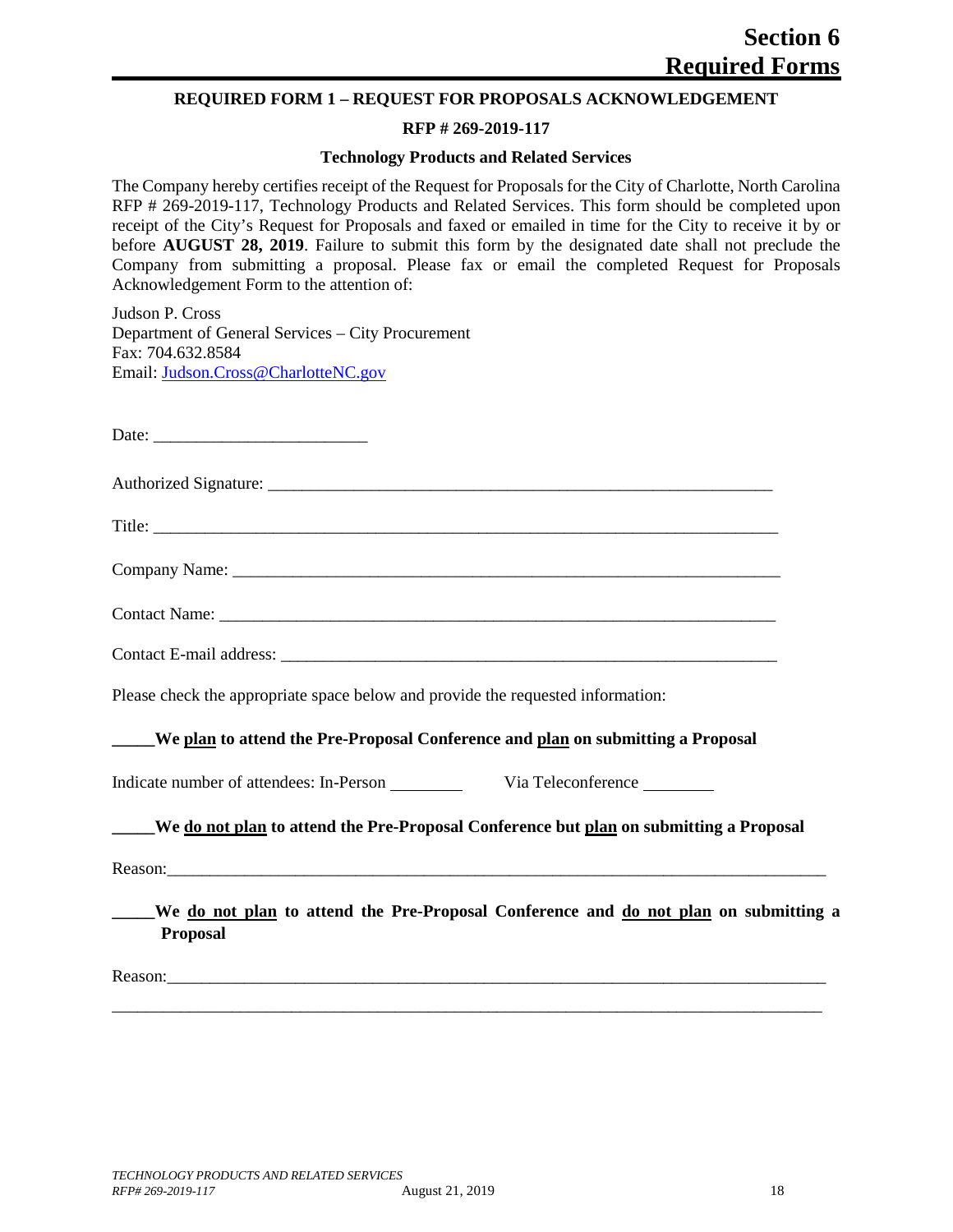#### **REQUIRED FORM 2 – ADDENDA RECEIPT CONFIRMATION**

#### **RFP # 269-2019-117**

#### **Technology Products and Related Services**

<span id="page-24-0"></span>Please acknowledge receipt of all addenda by including this form with your Proposal. All addenda will be posted to the NC IPS website at [www.ips.state.nc.us](http://www.ips.state.nc.us/) and the City's Contract Opportunities Site at [http://charlottenc.gov/DoingBusiness/Pages/ContractOpportunities.aspx.](http://charlottenc.gov/DoingBusiness/Pages/ContractOpportunities.aspx)

\_\_\_\_\_\_\_\_\_\_\_\_\_\_\_\_\_\_\_\_\_\_\_\_\_\_\_\_\_

\_\_\_\_\_\_\_\_\_\_\_\_\_\_\_\_\_\_\_\_\_\_\_\_\_\_\_\_\_

\_\_\_\_\_\_\_\_\_\_\_\_\_\_\_\_\_\_\_\_\_\_\_\_\_\_\_\_\_

#### **ADDENDUM #: DATE ADDENDUM DOWNLOADED FROM NC IPS:**

I certify that this proposal complies with the Specifications and conditions issued by the City except as clearly marked in the attached copy.

**\_\_\_\_\_\_\_\_\_\_\_\_\_ \_\_\_\_\_\_\_\_\_ \_\_\_\_\_\_\_\_\_\_\_\_\_ \_\_\_\_\_\_\_\_\_ \_\_\_\_\_\_\_\_\_\_\_\_\_ \_\_\_\_\_\_\_\_\_ \_\_\_\_\_\_\_\_\_\_\_\_\_ \_\_\_\_\_\_\_\_\_**

\_\_\_\_\_\_\_\_\_\_\_\_\_\_\_\_\_\_\_\_\_\_\_\_\_\_\_\_\_ \_\_\_\_\_\_\_\_\_\_\_\_\_\_\_\_\_\_\_\_\_\_

(Please Print Name) Date

Authorized Signature

Title

Company Name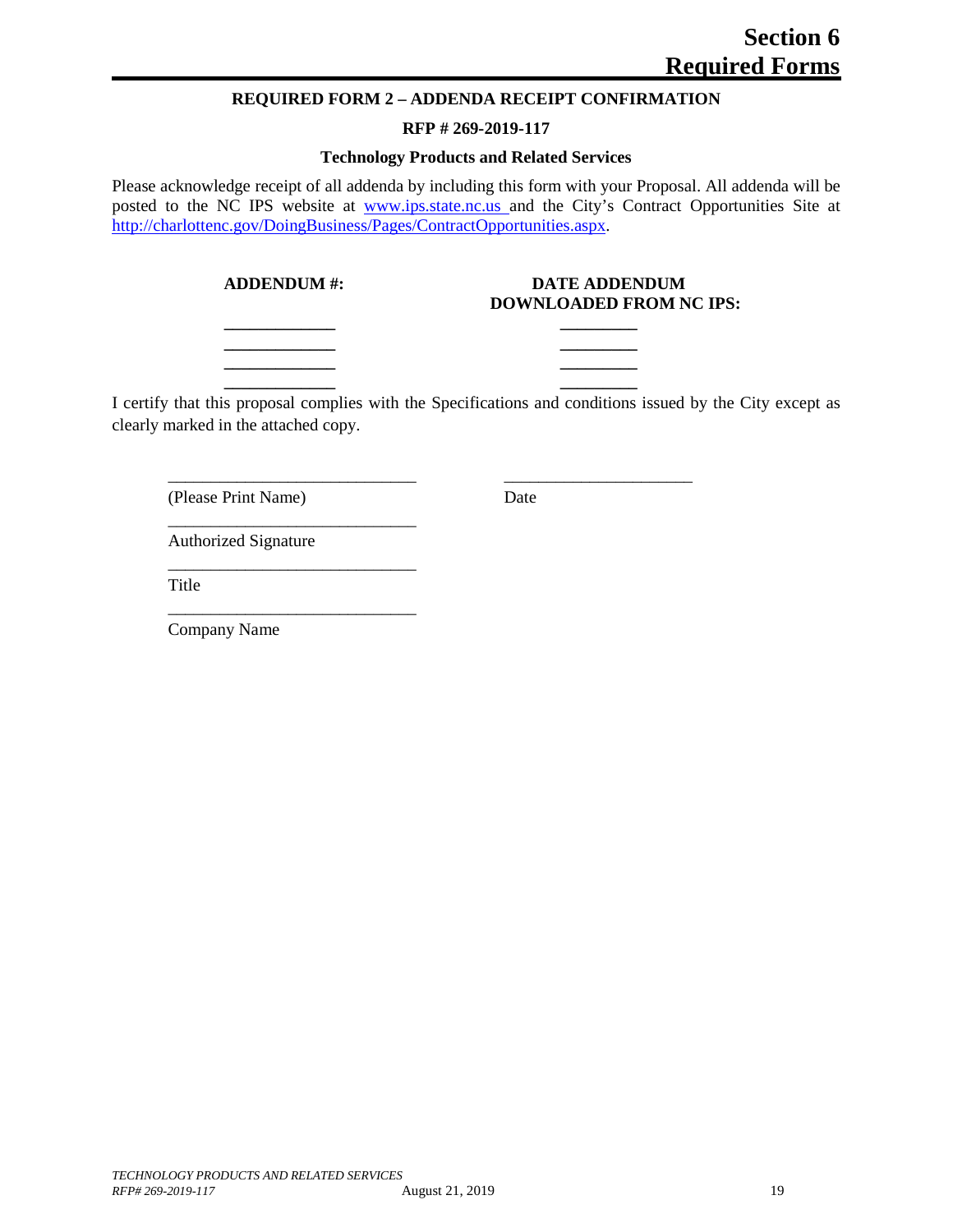#### **REQUIRED FORM 3 – PROPOSAL SUBMISSION FORM**

#### **RFP # 269-2019-117**

<span id="page-25-0"></span>

|                                | <b>Technology Products and Related Services</b> |
|--------------------------------|-------------------------------------------------|
| This Proposal is submitted by: |                                                 |
| Company Name:                  |                                                 |
|                                |                                                 |
| Address:                       |                                                 |
|                                |                                                 |
| City/State/Zip:                |                                                 |
| Email address:                 |                                                 |
| Telephone:                     |                                                 |
|                                | (Area Code) Telephone Number                    |
| Facsimile:                     |                                                 |
|                                | (Area Code) Fax Number                          |

The representative signing above hereby certifies and agrees that the following information is correct:

- 1. In preparing its Proposal, the Company has considered all proposals submitted from qualified, potential subcontractors and suppliers, and has not engaged in or condoned prohibited discrimination.
- 2. For purposes of this Section, discrimination means discrimination in the solicitation, selection, or treatment of any subcontractor, vendor or supplier on the basis of race, ethnicity, gender, age or disability or any otherwise unlawful form of discrimination. Without limiting the foregoing, discrimination also includes retaliating against any person or other entity for reporting any incident of discrimination.
- 3. Without limiting any other provision of the solicitation for proposals on this project, it is understood and agreed that, if this certification is false, such false certification will constitute grounds for the City to reject the Proposal submitted by the Company on this Project and to terminate any contract awarded based on such Proposal.
- 4. As a condition of contracting with the City, the Company agrees to maintain documentation sufficient to demonstrate that it has not discriminated in its solicitation or selection of subcontractors. The Company further agrees to promptly provide to the City all information and documentation that may be requested by the City from time to time regarding the solicitation and selection of subcontractors. Failure to maintain or failure to provide such information constitutes grounds for the City to reject the bid submitted by the Company or terminate any contract awarded on such proposal.
- 5. As part of its Proposal, the Company shall provide to the City a list of all instances within the past ten years where a complaint was filed or pending against the Company in a legal or administrative proceeding alleging that the Company discriminated against its subcontractors, vendors or suppliers, and a description of the status or resolution of that complaint, including any remedial action taken.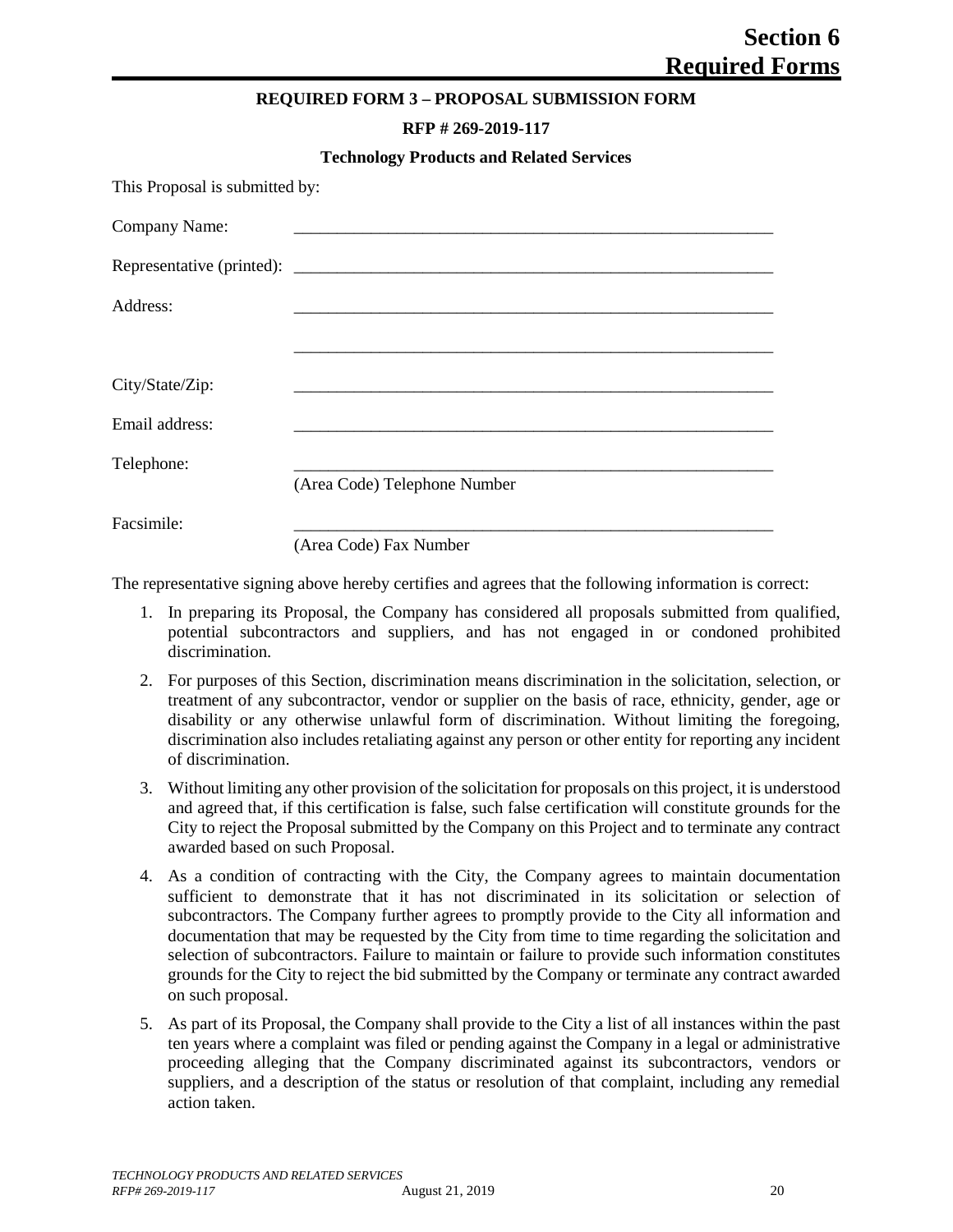- 6. The information contained in this Proposal or any part thereof, including its Exhibits, Schedules, and other documents and instruments delivered or to be delivered to the City, is true, accurate, and complete. This Proposal includes all information necessary to ensure that the statements therein do not in whole or in part mislead the City as to any material facts.
- 7. None of Company's or its subcontractors' owners, employees, directors, or contractors will be in violation of the City's Conflict of Interest Policy for City, Secondary and Other Employment Relationships (HR 13) if a Contract is awarded to the Company.
- 8. It is understood by the Company that the City reserves the right to reject any and all Proposals, to make awards on all items or on any items according to the best interest of the City, to waive formalities, technicalities, to recover and resolicit this RFP.
- 9. This Proposal is valid for one hundred and eighty (180) calendar days from the Proposal due date.

I, the undersigned, hereby acknowledge that my company was given the opportunity to provide exceptions to the Sample Contract as included herein as Section 7. As such, I have elected to do the following:

Include exceptions to the Sample Contract in the following section of my Proposal:

Not include any exceptions to the Sample Contract.

I, the undersigned, hereby acknowledge that my company was given the opportunity to indicate any Trade Secret materials or Personally Identifiable Information ("PII") as detailed in Section 1.6.2. I understand that the City is legally obligated to provide my Proposal documents, excluding any appropriately marked Trade Secret information and PII, upon request by any member of the public. As such, my company has elected as follows:

The following section(s) of the of the Proposal are marked as Trade Secret or PII:

\_\_\_ No portion of the Proposal is marked as Trade Secret or PII.

**Representative (signed): \_\_\_\_\_\_\_\_\_\_\_\_\_\_\_\_\_\_\_\_\_\_\_\_\_\_\_\_\_\_\_\_\_\_\_\_\_\_\_\_\_\_\_\_\_\_\_\_\_\_\_\_\_\_\_\_**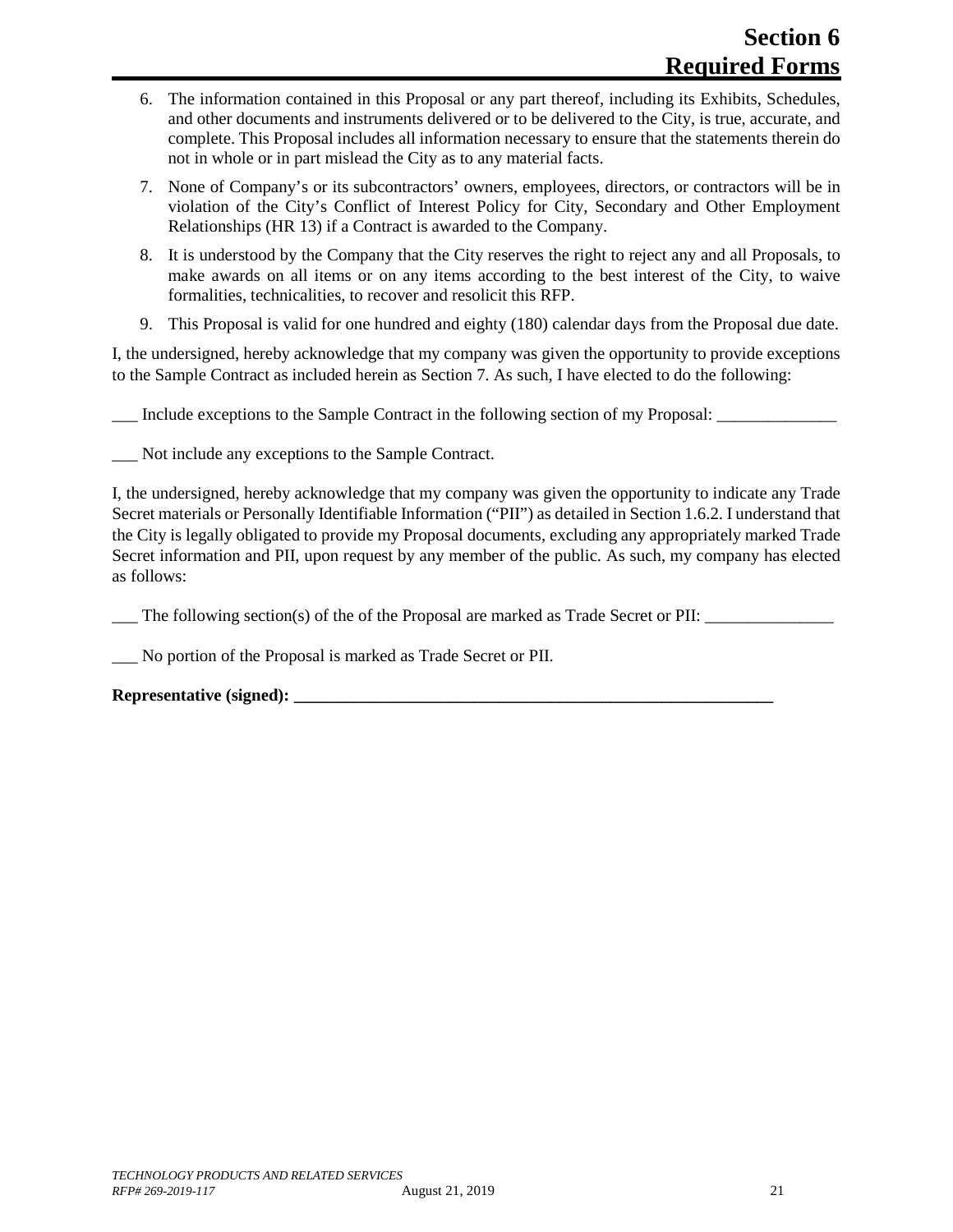#### **REQUIRED FORM 4 – PRICING WORKSHEET**

#### **RFP # 269-2019-117**

#### **Technology Products and Related Services**

<span id="page-27-0"></span>Regardless of exceptions taken, Companies shall provide pricing based on the requirements and terms set forth in this RFP. Pricing must be all-inclusive and cover every aspect of the Project. Cost must be in United States dollars. **If there are additional costs associated with the Services, please add to this chart. Your Price Proposal must reflect all costs for which the City will be responsible.**

For purposes of this RFP, assume an initial term of three (3) years, with the City having an option to renew for two 2 additional consecutive one (1) year terms thereafter.

#### **1. Technology Products.**

Companies shall indicate below their offered discount off their then-current list cost on each Product category from Section 3.1 they provide and the URL where such current list costs can be found:

| Category                                  | Percentage<br>off List Cost | <b>URL</b> |
|-------------------------------------------|-----------------------------|------------|
| Desktop printers                          |                             |            |
| HP desktop printers                       |                             |            |
| <b>Scanners</b>                           |                             |            |
| Projectors                                |                             |            |
| <b>Smartboards</b>                        |                             |            |
| Plotters                                  |                             |            |
| Tablet computers                          |                             |            |
| Microsoft Surface® tablets                |                             |            |
| Ruggedized tablet and laptop<br>computers |                             |            |
| Panasonic Toughbooks®<br>and ToughPads®   |                             |            |
| Basic video cameras<br>and<br>components  |                             |            |
| Security<br>and<br>cameras<br>components  |                             |            |
| Wireless<br>and<br>cameras<br>components  |                             |            |
| <b>Servers</b>                            |                             |            |
| HP servers                                |                             |            |
| Computer peripherals                      |                             |            |
| Power protection                          |                             |            |
| Audio/visual equipment                    |                             |            |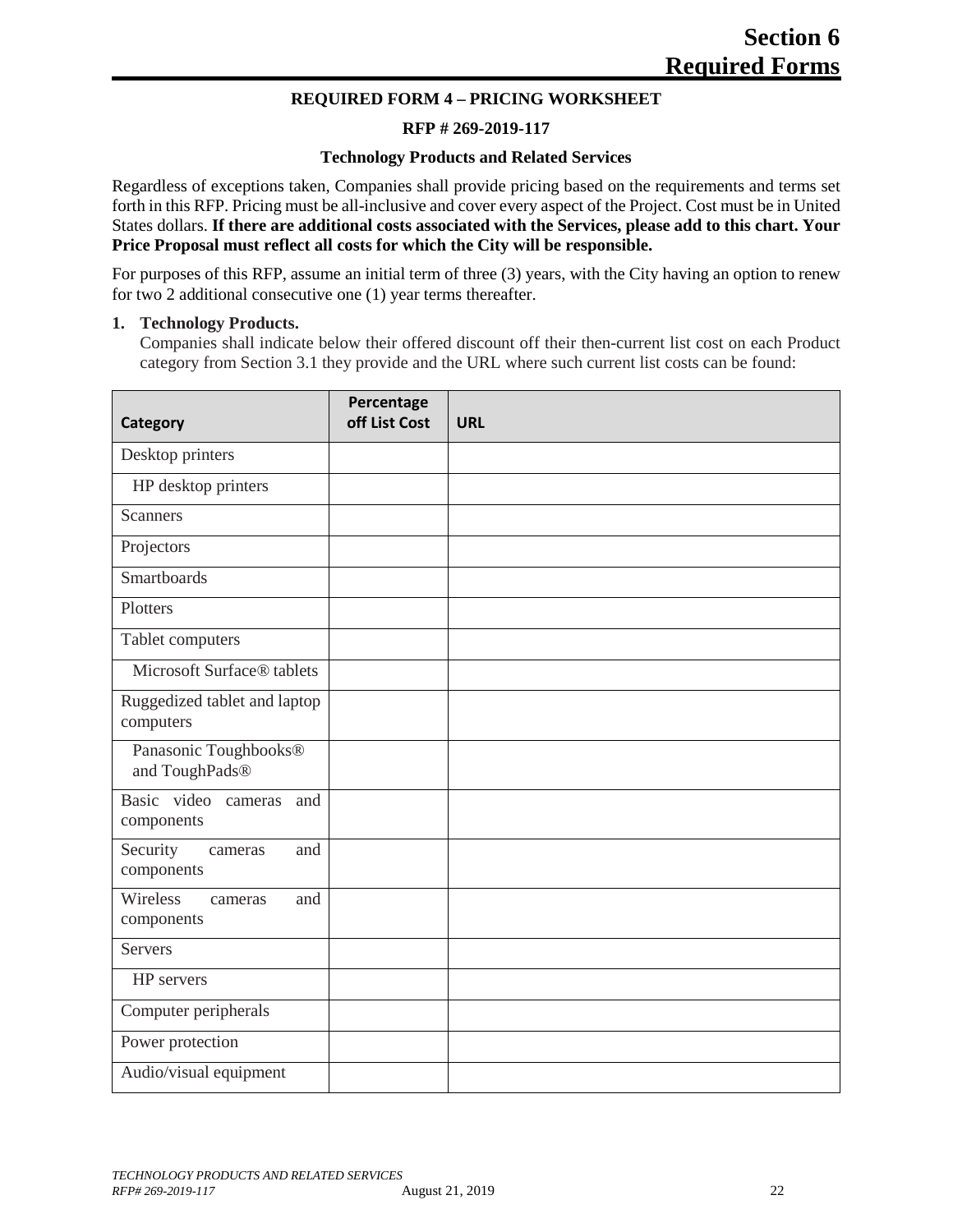| Mobile<br>wireless<br>and<br>communications equipment<br>and peripherals |  |
|--------------------------------------------------------------------------|--|
| Network hardware                                                         |  |
| COTS software                                                            |  |

Companies shall indicate whether they are providing lower pricing on Products than in their North Carolina state contract, if applicable.

#### **2. Technology Services.**

Companies shall indicate below their offered discount off their then-current list cost on both Productrelated and other Service category as described in Section 3.3 and the URL where such current list costs can be found (add lines as needed):

| <b>Service Description</b>                          | Percentage<br>off List Price | <b>URL</b> |  |  |
|-----------------------------------------------------|------------------------------|------------|--|--|
| <b>Product-Related Services (Per Section 3.3.1)</b> |                              |            |  |  |
|                                                     |                              |            |  |  |
|                                                     |                              |            |  |  |
|                                                     |                              |            |  |  |
|                                                     |                              |            |  |  |
|                                                     |                              |            |  |  |
| <b>Other Services (Per Section 3.3.2)</b>           |                              |            |  |  |
|                                                     |                              |            |  |  |
|                                                     |                              |            |  |  |
|                                                     |                              |            |  |  |
|                                                     |                              |            |  |  |
|                                                     |                              |            |  |  |

#### **3. Administrative Fees.**

The Company shall pay the City a minimum of one percent (1%) quarterly Administrative Fee based on overall CCPA Program spend by the City and Participating Public Agencies during the term of the Contract and will include a report as mutually agreed to by the parties outlining the CCPA spend. The Administrative Fee shall be paid no later than thirty (30) days after the end of each calendar quarter during the term of the contract. Companies shall indicate their Administrative Fee below:

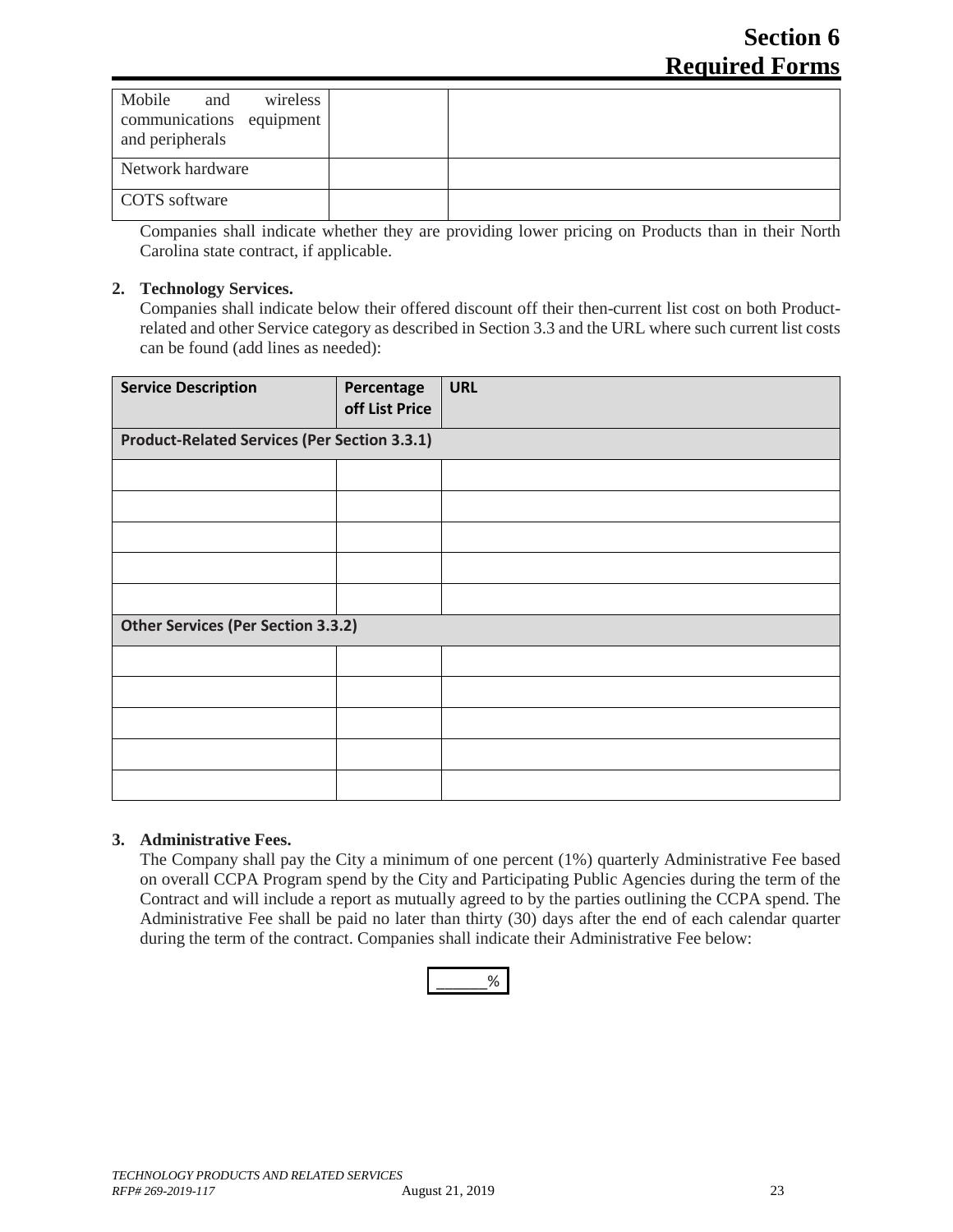#### **4. Pricing Incentives and Rebates.**

The Company shall identify any incentives and rebates offered based on volume dollar amounts, core credits or other criteria below:

| <b>Rebate Description</b> | <b>Amount or Percentage</b> |
|---------------------------|-----------------------------|
|                           |                             |
|                           |                             |
|                           |                             |
|                           |                             |
|                           |                             |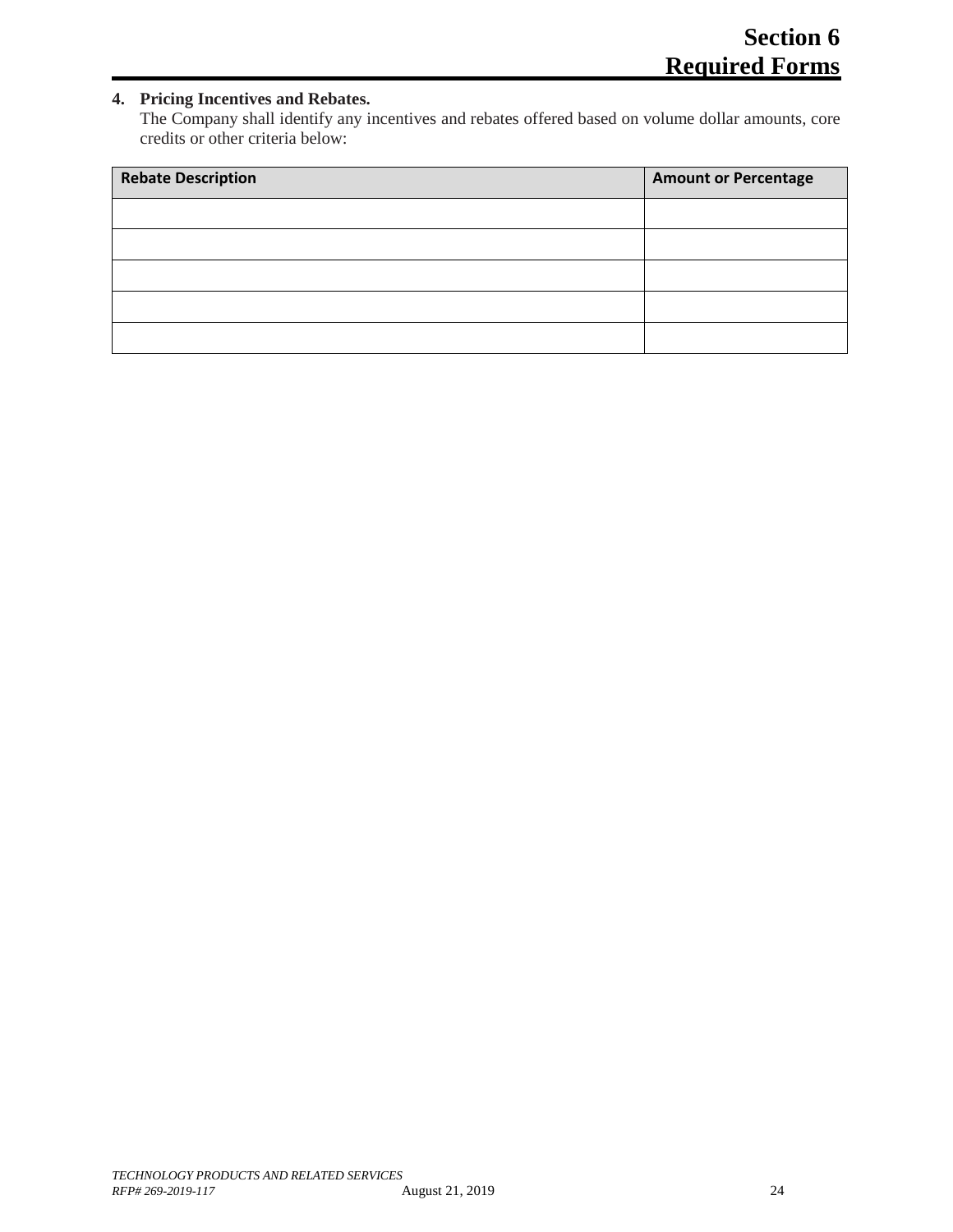

#### **REQUIRED FORM 5 – M/W/SBE UTILIZATION**

#### **RFP # 269-2019-117**

#### **Technology Products and Related Services**

<span id="page-30-0"></span>The City maintains a strong commitment to the inclusion of MWSBEs in the City's contracting and procurement process when there are viable subcontracting opportunities.

Companies must submit this form with their proposal outlining any supplies and/or services to be provided by each City certified Small Business Enterprise (SBE), and/or City registered Minority Business Enterprise (MBE) and Woman Business Enterprise (WBE) for the Contract. If the Company is a City-registered MWSBE, note that on this form.

The City recommends you exhaust all efforts when identifying potential MWSBEs to participate on this RFP.

| Please indicate if your company is any of the following:<br>None of the above<br>MBE<br><b>WBE</b><br><b>SBE</b>                                                                             |  |
|----------------------------------------------------------------------------------------------------------------------------------------------------------------------------------------------|--|
|                                                                                                                                                                                              |  |
|                                                                                                                                                                                              |  |
| If your company has been certified with any of the agencies affiliated with the designations above, indicate<br>which agency, the effective and expiration date of that certification below: |  |

Agency Certifying: \_\_\_\_\_\_\_\_\_\_\_\_\_\_\_\_\_\_\_ Effective Date: \_\_\_\_\_\_\_\_ Expiration Date: \_\_\_\_\_\_

Identify outreach efforts that *were employed* by the firm to maximize inclusion of MWSBEs to be submitted with the firm's proposal (attach additional sheets if needed):

\_\_\_\_\_\_\_\_\_\_\_\_\_\_\_\_\_\_\_\_\_\_\_\_\_\_\_\_\_\_\_\_\_\_\_\_\_\_\_\_\_\_\_\_\_\_\_\_\_\_\_\_\_\_\_\_\_\_\_\_\_\_\_\_\_\_\_\_\_\_\_\_\_\_\_\_\_\_ \_\_\_\_\_\_\_\_\_\_\_\_\_\_\_\_\_\_\_\_\_\_\_\_\_\_\_\_\_\_\_\_\_\_\_\_\_\_\_\_\_\_\_\_\_\_\_\_\_\_\_\_\_\_\_\_\_\_\_\_\_\_\_\_\_\_\_\_\_\_\_\_\_\_\_\_\_\_ \_\_\_\_\_\_\_\_\_\_\_\_\_\_\_\_\_\_\_\_\_\_\_\_\_\_\_\_\_\_\_\_\_\_\_\_\_\_\_\_\_\_\_\_\_\_\_\_\_\_\_\_\_\_\_\_\_\_\_\_\_\_\_\_\_\_\_\_\_\_\_\_\_\_\_\_\_\_

\_\_\_\_\_\_\_\_\_\_\_\_\_\_\_\_\_\_\_\_\_\_\_\_\_\_\_\_\_\_\_\_\_\_\_\_\_\_\_\_\_\_\_\_\_\_\_\_\_\_\_\_\_\_\_\_\_\_\_\_\_\_\_\_\_\_\_\_\_\_\_\_\_\_\_\_\_\_ \_\_\_\_\_\_\_\_\_\_\_\_\_\_\_\_\_\_\_\_\_\_\_\_\_\_\_\_\_\_\_\_\_\_\_\_\_\_\_\_\_\_\_\_\_\_\_\_\_\_\_\_\_\_\_\_\_\_\_\_\_\_\_\_\_\_\_\_\_\_\_\_\_\_\_\_\_\_ \_\_\_\_\_\_\_\_\_\_\_\_\_\_\_\_\_\_\_\_\_\_\_\_\_\_\_\_\_\_\_\_\_\_\_\_\_\_\_\_\_\_\_\_\_\_\_\_\_\_\_\_\_\_\_\_\_\_\_\_\_\_\_\_\_\_\_\_\_\_\_\_\_\_\_\_\_\_

Identify outreach efforts that *will be employed* by the firm to maximize inclusion during the contract period of the Project (attach additional sheets if needed):

*[Form continues on next page]*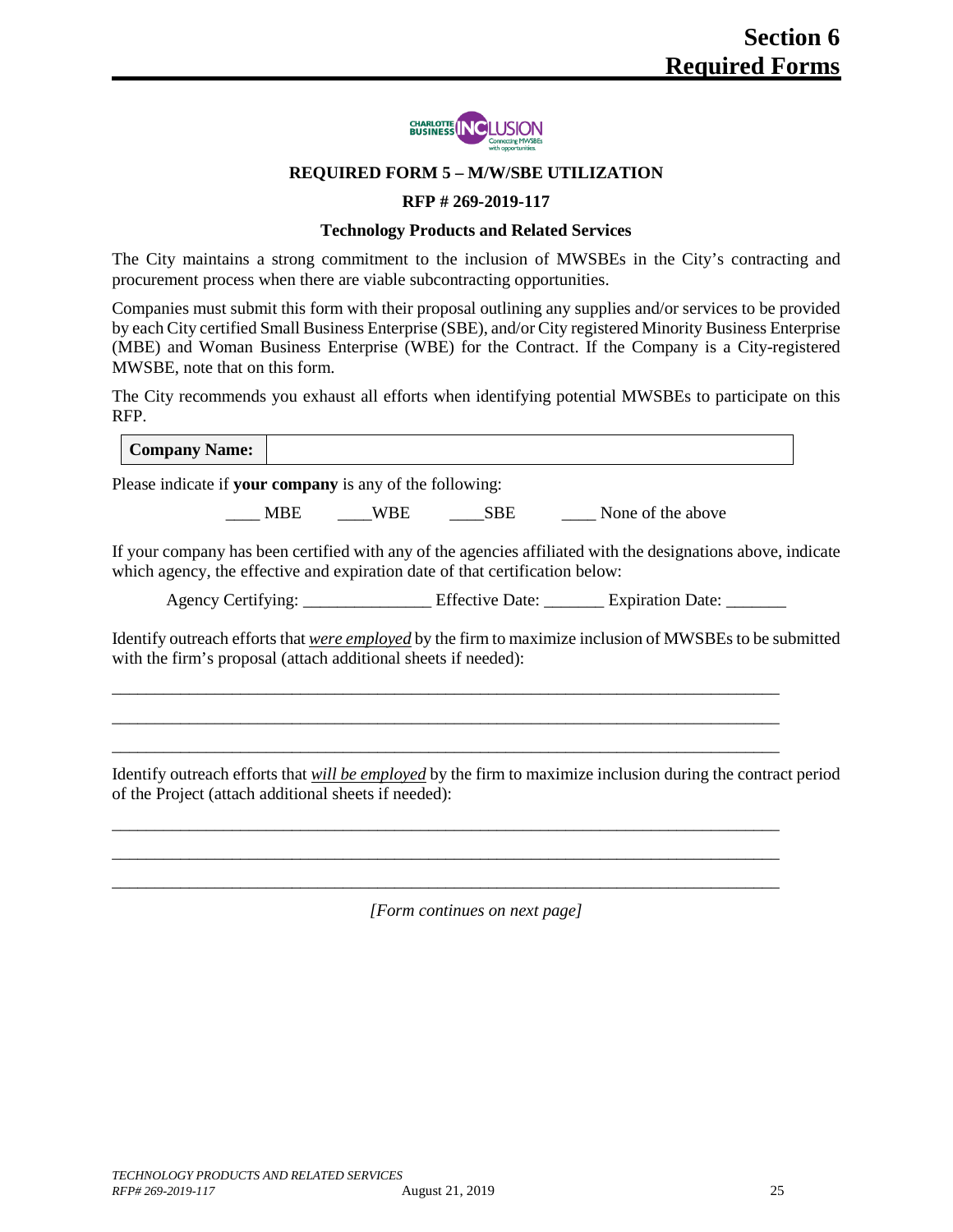| <b>Subcontractor Name</b> | Description of work or<br>materials | Indicate either "M",<br>"S", and/or "W" | <b>City Vendor #</b> |
|---------------------------|-------------------------------------|-----------------------------------------|----------------------|
|                           |                                     |                                         |                      |
|                           |                                     |                                         |                      |
|                           |                                     |                                         |                      |
|                           |                                     |                                         |                      |

List below all **MWSBEs** that you intend to subcontract to while performing the Services:

\_\_\_\_\_\_\_\_\_\_\_\_\_\_\_ \_\_\_\_\_\_\_\_\_\_\_\_\_\_\_\_\_\_\_\_\_\_\_\_\_\_\_\_\_

| l Total MBE Utilization        | $\%$ |
|--------------------------------|------|
| Total WBE Utilization          | $\%$ |
| Total SBE Utilization          | $\%$ |
| <b>Total MWSBE Utilization</b> |      |

**Representative (signed): \_\_\_\_\_\_\_\_\_\_\_\_\_\_\_\_\_\_\_\_\_\_\_\_\_\_\_\_\_\_\_\_\_\_\_\_\_\_\_\_\_\_\_\_\_\_\_\_\_\_\_\_\_\_\_\_**

Date Representative Name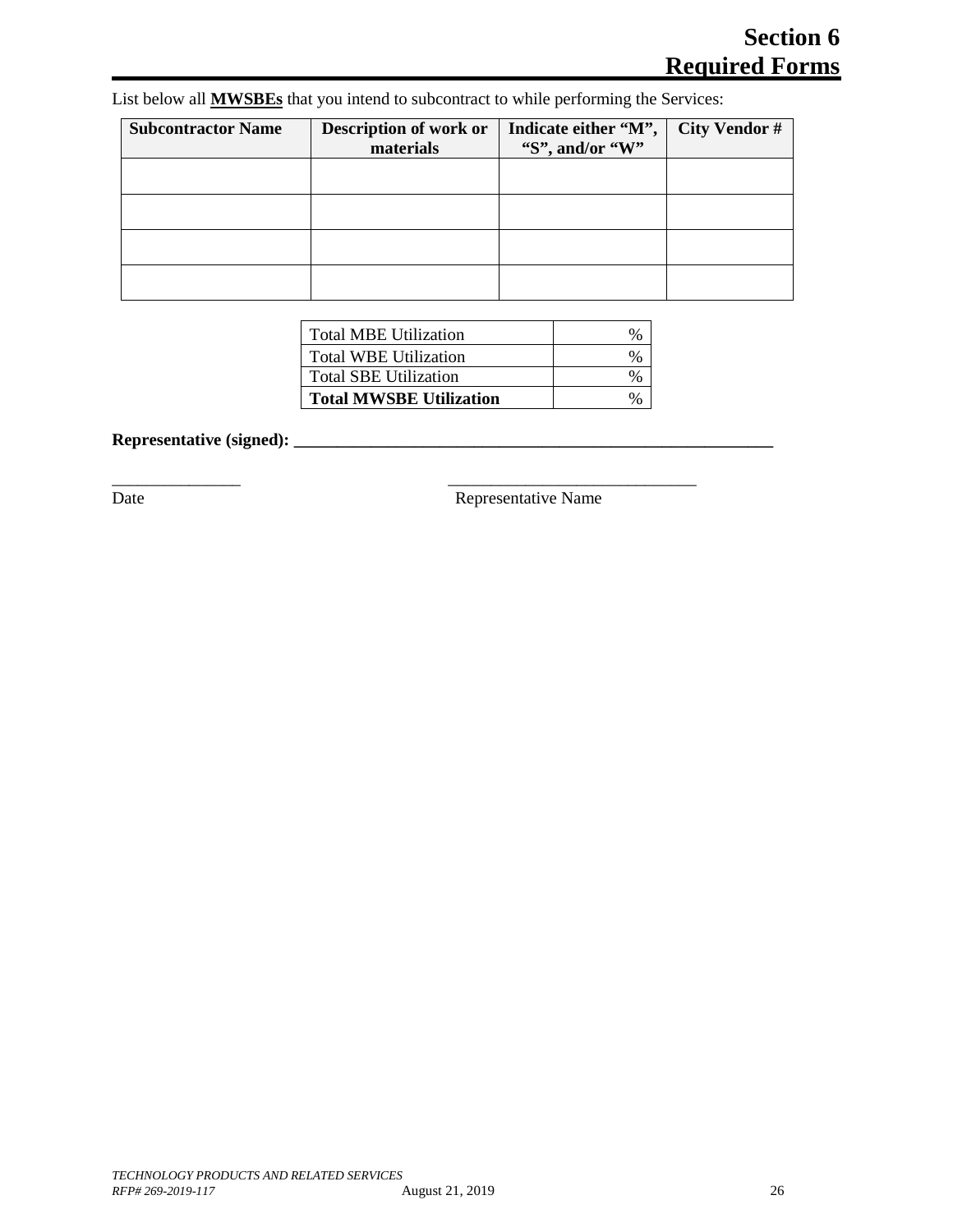### **REQUIRED FORM 6 – COMPANY'S BACKGROUND RESPONSE**

#### **RFP # 269-2019-117**

#### **Technology Products and Related Services**

<span id="page-32-0"></span>Companies shall complete and submit the form below as part of their response to this RFP. Additional pages may be attached as needed to present the information requested.

| <b>Question</b>                                                                                                                                                                                                                                    | <b>Response</b> |
|----------------------------------------------------------------------------------------------------------------------------------------------------------------------------------------------------------------------------------------------------|-----------------|
| Company's legal name.                                                                                                                                                                                                                              |                 |
| <i>(indicate)</i><br>Location<br>Company<br>corporate<br>headquarters and location that will be providing<br>the Services).                                                                                                                        |                 |
| How many years has your company been in<br>business? How long has your company been<br>providing the Services as described in Section 3?                                                                                                           |                 |
| How many public sector (cities or counties) clients<br>does your company have? How many are using the<br>Services? Identify by name some of the clients<br>similar to City (e.g., similar in size, complexity,<br>location, type of organization). |                 |
| List any projects or services terminated by a<br>government entity. Please disclose the government<br>entity that terminated and explain the reason for<br>the termination.                                                                        |                 |
| List any litigation that your company has been<br>involved with during the past two (2) years for<br>Services similar to those in this RFP.                                                                                                        |                 |
| Provide an overview and history of your company.                                                                                                                                                                                                   |                 |
| If your company is a subsidiary, identify the<br>number of employees in your company or division<br>and the revenues of proposing company or<br>division.                                                                                          |                 |
| Identify the percentage of revenue used for<br>research and/or development by the proposing<br>company or division.                                                                                                                                |                 |
| Identify any certifications held by your company<br>if you are implementing or reselling another<br>company's products or services. Include how long<br>the partnership or certification has been effect.                                          |                 |
| Describe your company's complete corporate<br>structure, including any parent companies,<br>subsidiaries, affiliates and other related entities.                                                                                                   |                 |
| Describe<br>ownership<br>the<br>structure<br>of<br>your<br>company, including any significant or controlling<br>equity holders.                                                                                                                    |                 |
| Provide a management organization chart of your<br>company's overall<br>organization,<br>including<br>director and officer positions and names and the<br>reporting structure.                                                                     |                 |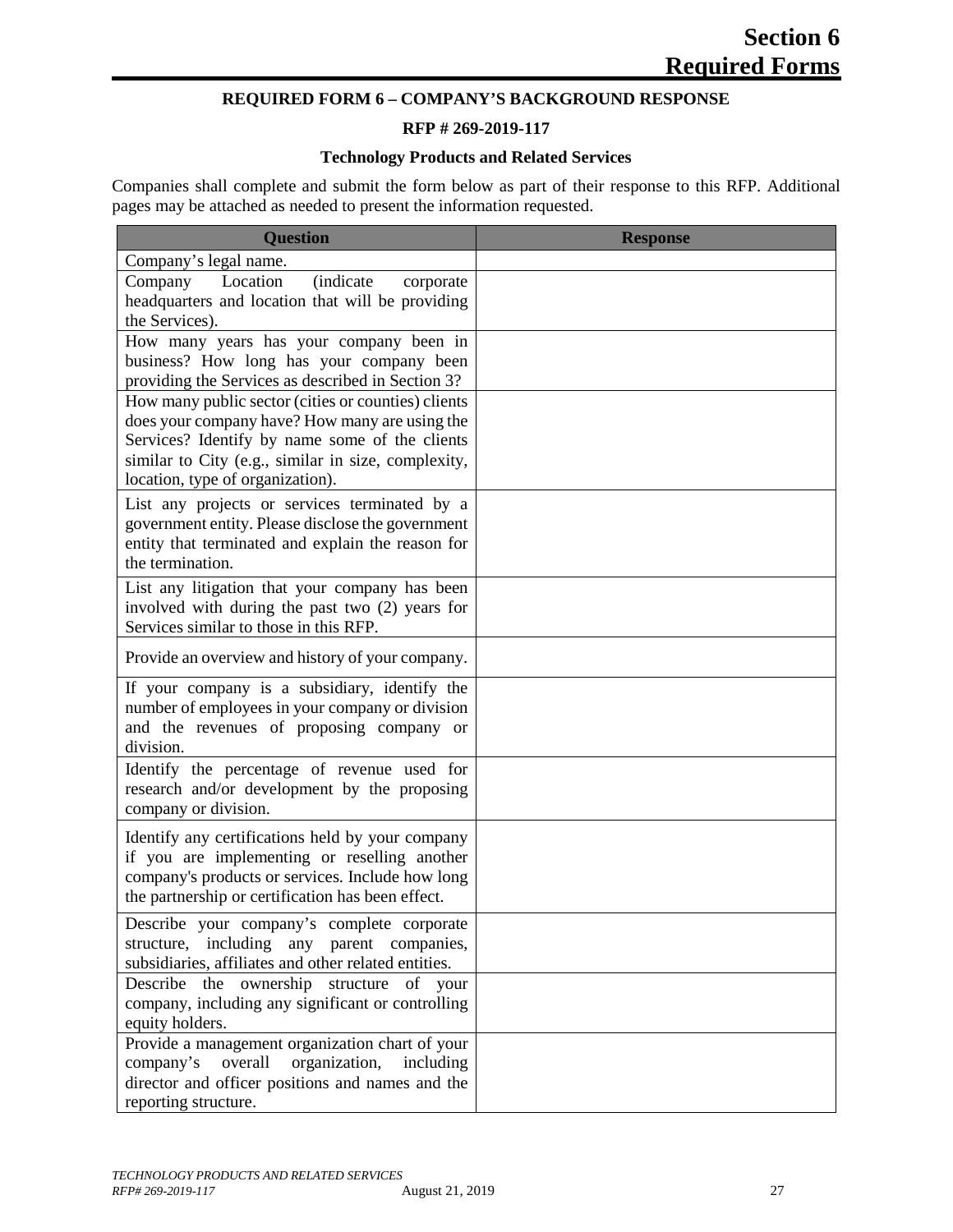| Describe the key individuals along with their<br>qualifications, professional certifications<br>and |  |
|-----------------------------------------------------------------------------------------------------|--|
| experience that would comprise your company's                                                       |  |
| team for providing the Services.                                                                    |  |
| If the Proposal will be from a team composed of                                                     |  |
| more than one $(1)$ company or if any subcontractor                                                 |  |
| will provide more than fifteen percent $(15%)$ of the                                               |  |
|                                                                                                     |  |
| Services, please describe the relationship, to                                                      |  |
| include the form of partnership, each team                                                          |  |
| member's role, and the experience each company                                                      |  |
| will bring to the relationship that qualifies it to                                                 |  |
| fulfill its role. Provide descriptions and references                                               |  |
| for the projects on which team members have                                                         |  |
| previously collaborated.                                                                            |  |
| Explain how your organization ensures that                                                          |  |
| personnel performing the Services are qualified                                                     |  |
| and proficient.                                                                                     |  |
| Provide information regarding the level of staffing                                                 |  |
| at your organization's facilities that will be                                                      |  |
| providing the Services, as well as the level of                                                     |  |
| staffing at subcontractors' facilities, if known or                                                 |  |
| applicable.                                                                                         |  |
| If your company has been the subject of a dispute                                                   |  |
| or strike by organized labor within the last five (5)                                               |  |
| years, please describe the circumstances and the                                                    |  |
| resolution of the dispute.                                                                          |  |
| Describe your security procedures to include                                                        |  |
| physical plant, electronic data, hard copy                                                          |  |
| information, and employee security. Explain your                                                    |  |
| point of accountability for all components of the                                                   |  |
| security process. Describe the results of any third                                                 |  |
| party security audits in the last five (5) years.                                                   |  |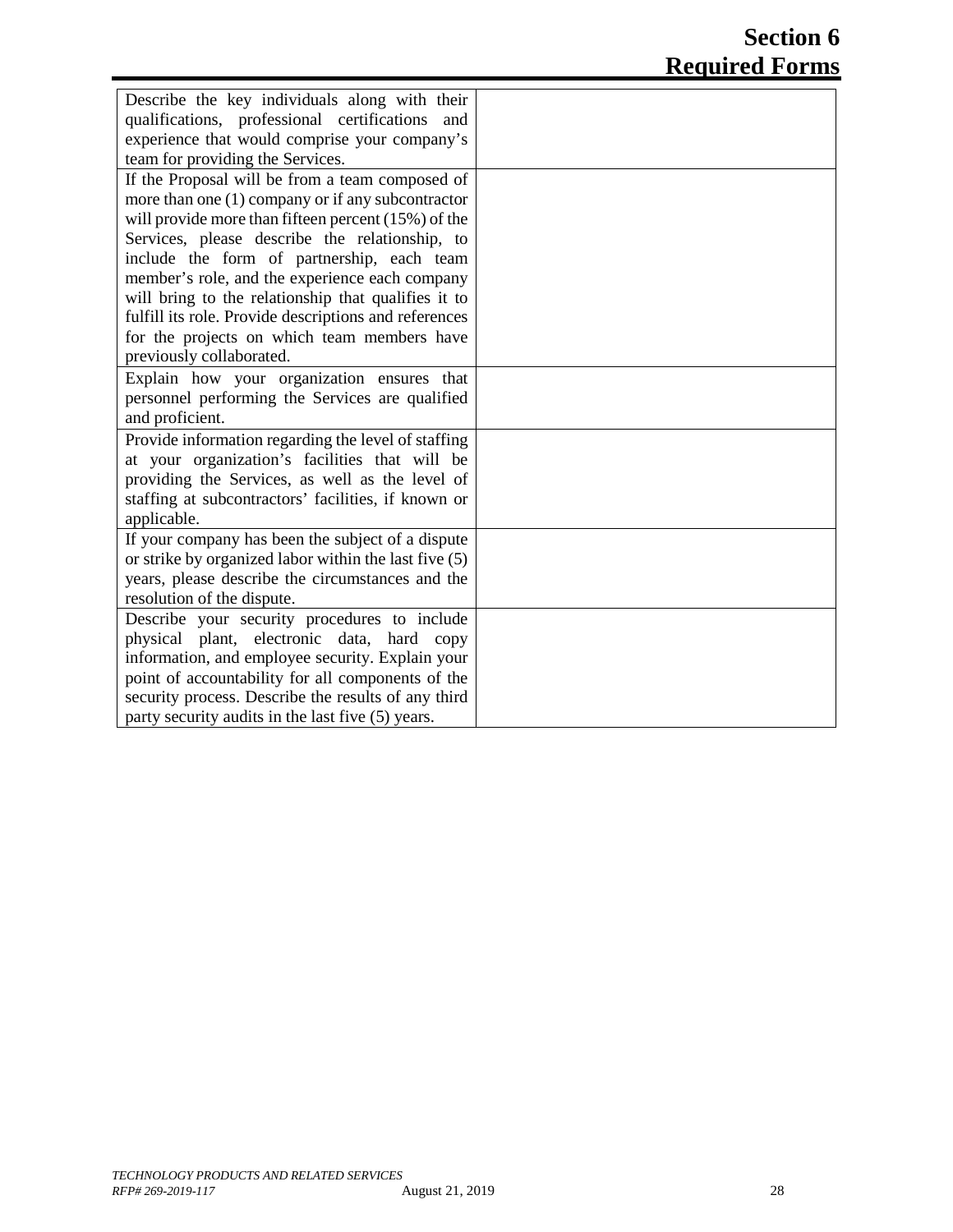#### **REQUIRED FORM 7 – REFERENCES**

#### **RFP # 269-2019-117**

#### **Technology Products and Related Services**

<span id="page-34-0"></span>Companies shall complete the form below. The City's preference is for references from organizations of similar size or where the Company is performing similar services to those described herein. If such references are not available, individuals or companies that can speak to the Company's performance are adequate.

#### **REFERENCE 1:**

| Service Dates: <u>New York: New York: New York: New York: New York: New York: New York: New York: New York: New York: New York: New York: New York: New York: New York: New York: New York: New York: New York: New York: New Yo</u> |  |
|--------------------------------------------------------------------------------------------------------------------------------------------------------------------------------------------------------------------------------------|--|
|                                                                                                                                                                                                                                      |  |
|                                                                                                                                                                                                                                      |  |
| <u>,这些人都是一个人的人,我们就是一个人的人,我们就是一个人的人,我们就是一个人的人,我们就是一个人的人,我们就是一个人的人,我们就是一个人的人,</u>                                                                                                                                                      |  |
| <u> 1999 - Andrea Santa Andrea Santa Andrea Santa Andrea Santa Andrea Santa Andrea Santa Andrea Santa Andrea San</u>                                                                                                                 |  |
| <u> 1989 - Andrea Santa Andrea Santa Andrea Santa Andrea Santa Andrea Santa Andrea Santa Andrea Santa Andrea San</u>                                                                                                                 |  |
|                                                                                                                                                                                                                                      |  |
|                                                                                                                                                                                                                                      |  |
|                                                                                                                                                                                                                                      |  |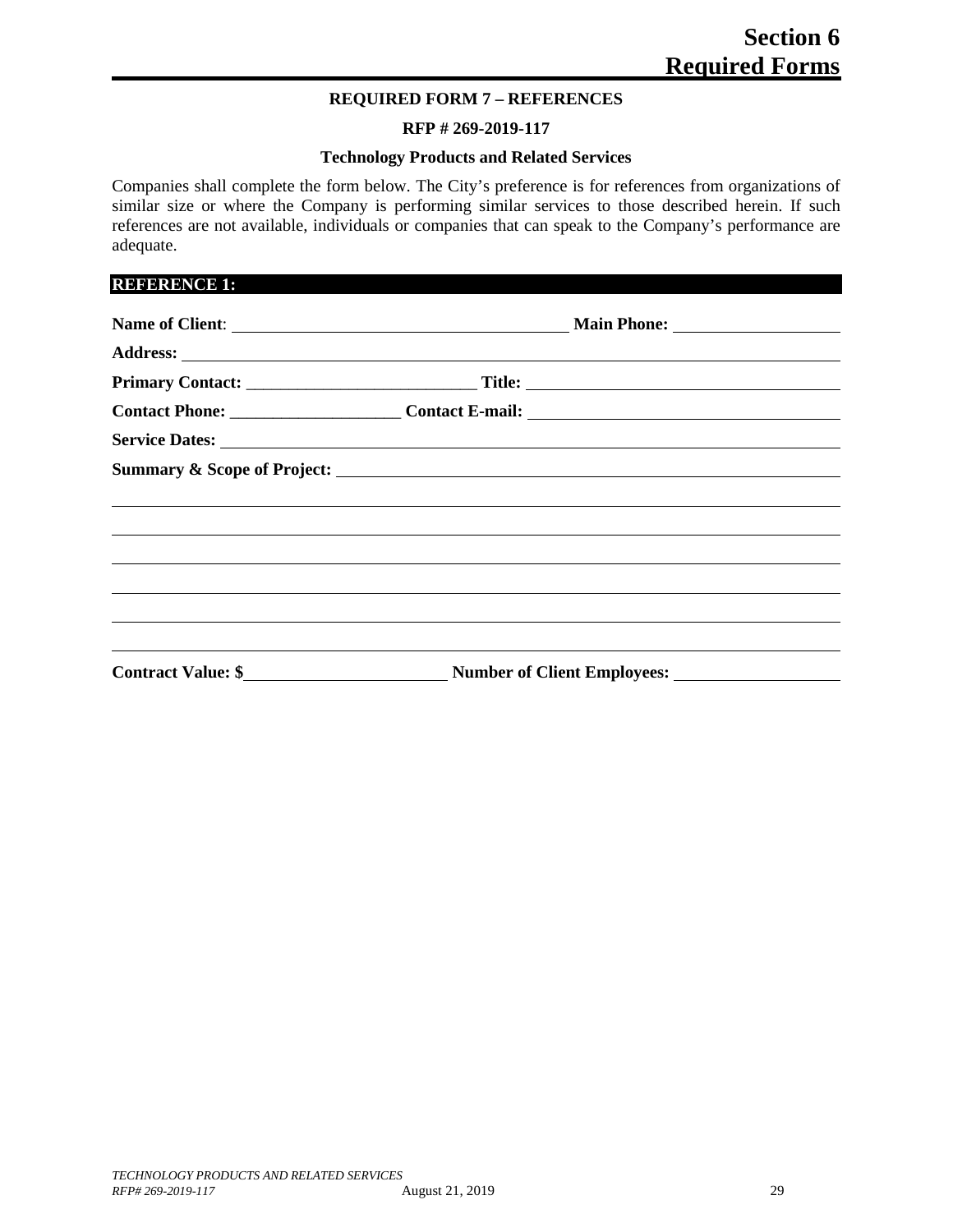## **Section 6 Required Forms**

## **REFERENCE 2:**

|                           | Contact Phone: __________________________Contact E-mail: ________________________ |
|---------------------------|-----------------------------------------------------------------------------------|
|                           |                                                                                   |
|                           |                                                                                   |
|                           |                                                                                   |
|                           |                                                                                   |
|                           |                                                                                   |
|                           |                                                                                   |
|                           |                                                                                   |
|                           |                                                                                   |
|                           | Contract Value: \$ Number of Client Employees:                                    |
|                           |                                                                                   |
| <b>REFERENCE 3:</b>       |                                                                                   |
|                           |                                                                                   |
|                           |                                                                                   |
|                           |                                                                                   |
|                           |                                                                                   |
|                           |                                                                                   |
|                           |                                                                                   |
|                           |                                                                                   |
|                           |                                                                                   |
|                           |                                                                                   |
|                           |                                                                                   |
|                           |                                                                                   |
|                           |                                                                                   |
|                           |                                                                                   |
| <b>Contract Value: \$</b> | <b>Number of Client Employees:</b>                                                |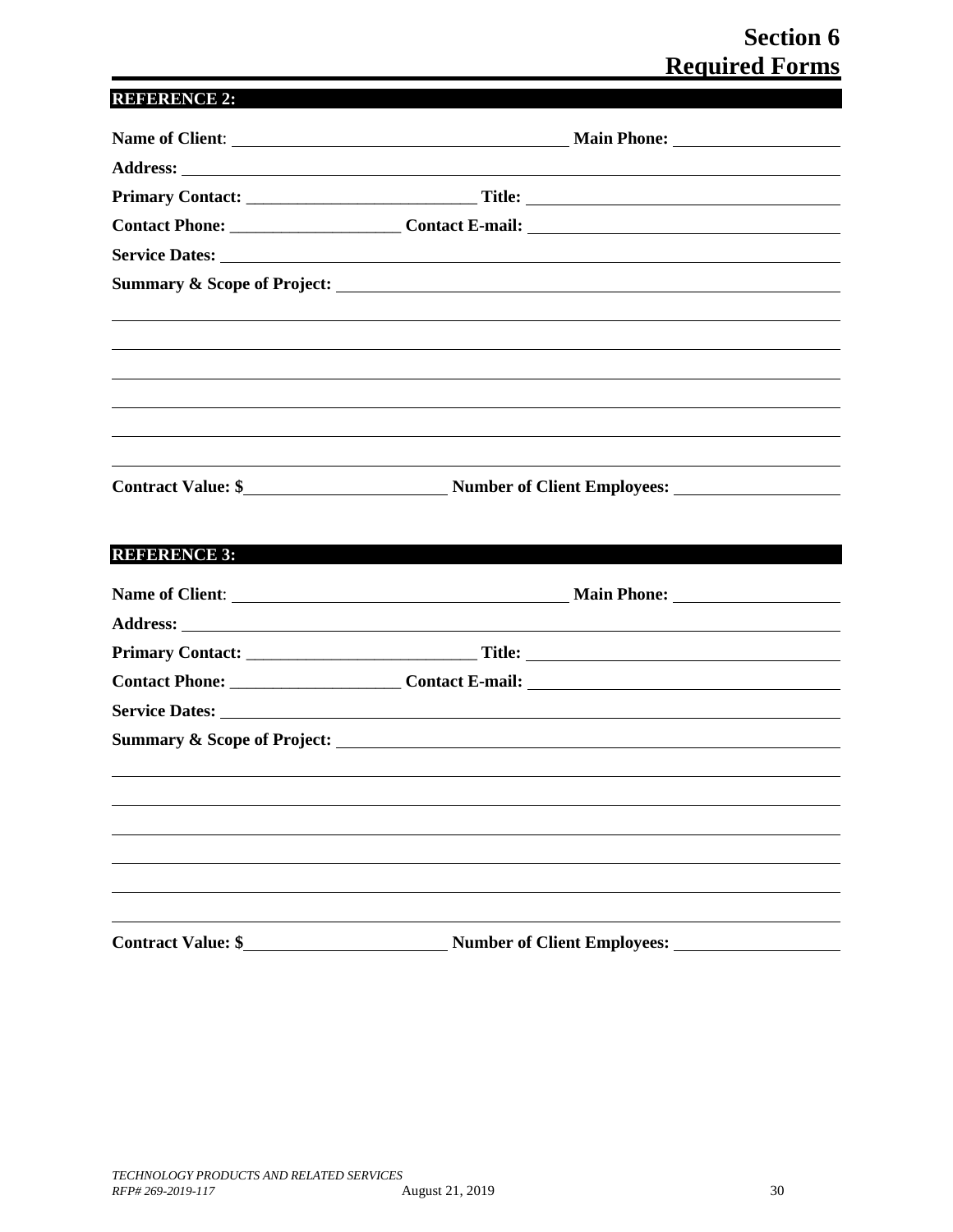# **Section 6 Required Forms**

# **REFERENCE 4:**

|                           | Contact Phone: __________________________Contact E-mail: ________________________ |
|---------------------------|-----------------------------------------------------------------------------------|
|                           |                                                                                   |
|                           |                                                                                   |
|                           |                                                                                   |
|                           |                                                                                   |
|                           |                                                                                   |
|                           |                                                                                   |
|                           |                                                                                   |
|                           |                                                                                   |
|                           |                                                                                   |
|                           |                                                                                   |
| <b>REFERENCE 5:</b>       |                                                                                   |
|                           |                                                                                   |
|                           |                                                                                   |
|                           |                                                                                   |
|                           |                                                                                   |
|                           |                                                                                   |
|                           |                                                                                   |
|                           |                                                                                   |
|                           |                                                                                   |
|                           |                                                                                   |
|                           |                                                                                   |
|                           |                                                                                   |
|                           |                                                                                   |
|                           |                                                                                   |
| <b>Contract Value: \$</b> | <b>Number of Client Employees:</b>                                                |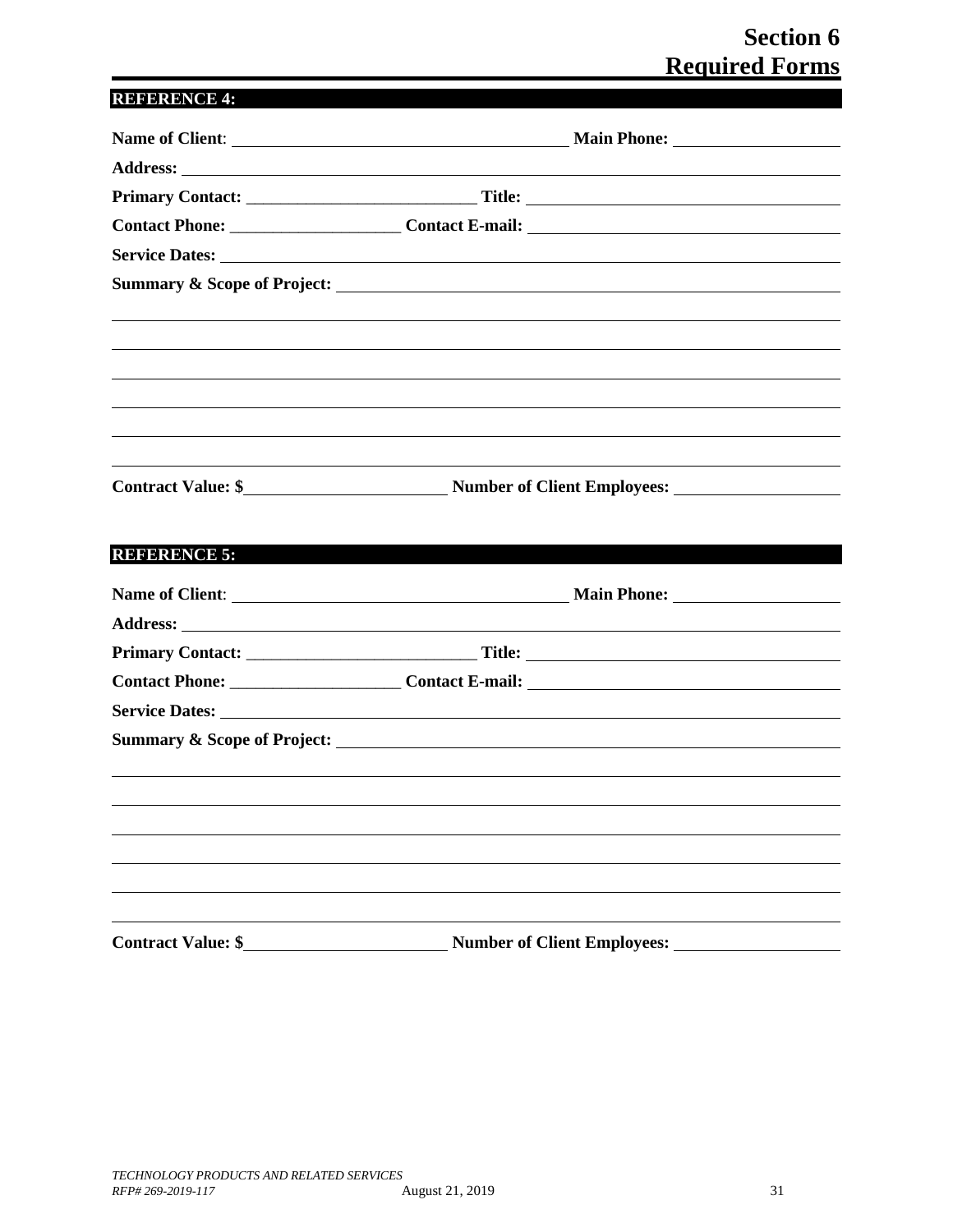#### **REQUIRED FORM 8 – ADDITIONAL COMPANY QUESTIONS**

### **RFP # 269-2019-117**

#### **Technology Products and Related Services**

Companies shall include responses to the additional questions posed below. Responses may be provided on a separate sheet provided that such response clearly includes the question reference numbers.

#### **General**

1. Identify any certifications held by your company if you are implementing or reselling another company's products or services. Include how long the partnership or certification has been in effect.

#### **Online Shopping and Punch-out**

- 2. Does your company have an online catalog of goods?
	- Does your company allow third party system access to the online catalog?
	- Does your online catalog allow users to obtain quotes directly?
- 3. The City utilizes the Tyler Technologies Munis financial system for requisition punch-out. Describe the process that the City's Munis system would use to access your online catalog.

#### **Americans with Disabilities Act (ADA) Accommodations**

4. Detail if any of your Products or Services have ADA-compliant opportunities. Include any Products you sell that may assist with ADA accommodations.

#### **MWSBE Inclusiveness**

- 5. Identify MWSBE vendors you propose to use on the project.
- 6. Identify outreach efforts that will be employed by the Company to maximize MWSBE inclusion throughout the life of the project.
- 7. Identify specific scopes of work to be performed by MWSBEs.
- 8. Describe your approach and past history utilizing MWSBEs (include a list of past projects and your MWSBE utilization on said projects).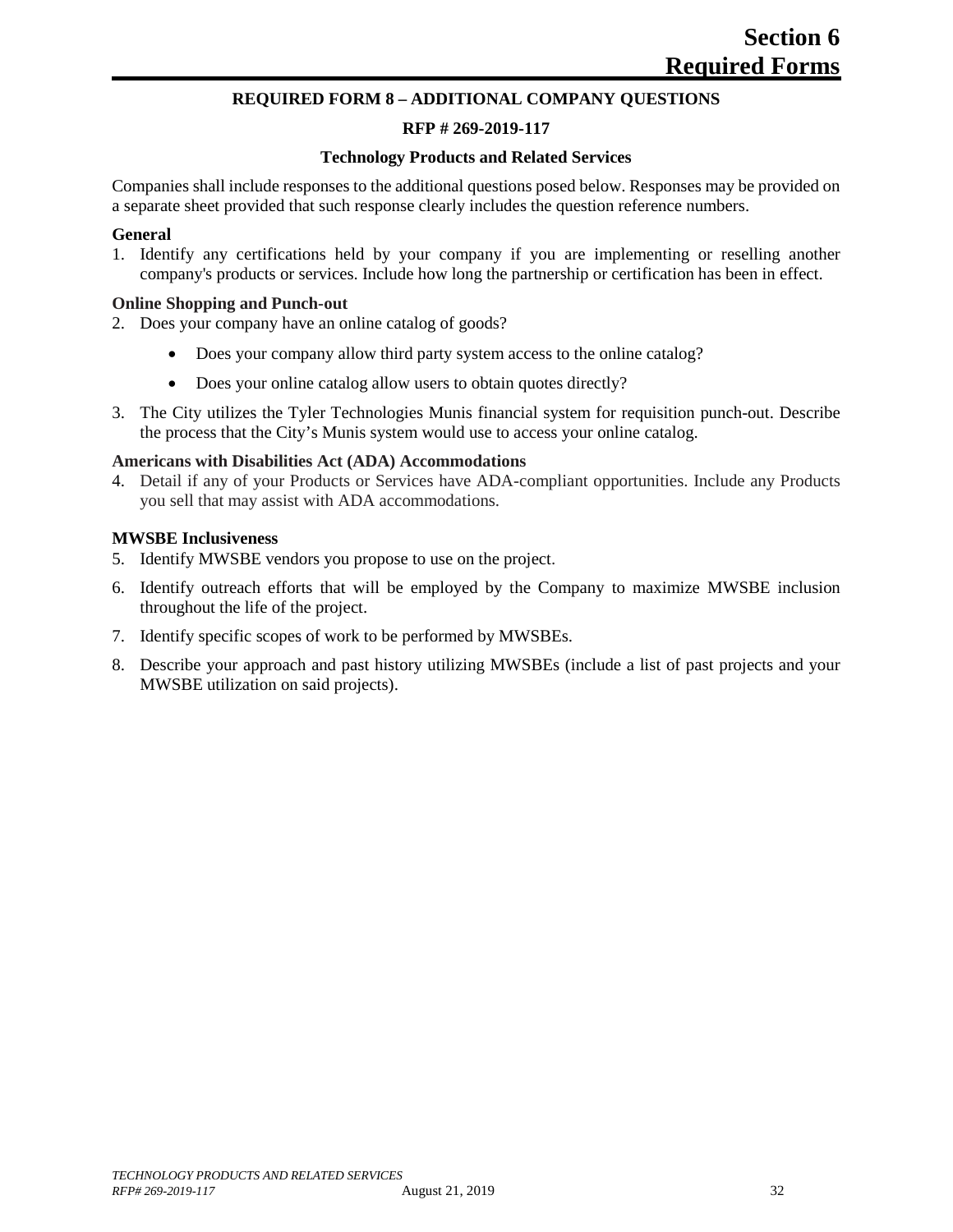# **REQUIRED FORM 9 – CERTIFICATION REGARDING DEBARMENT, SUSPENSION AND OTHER RESPONSIBILITY MATTERS**

# **RFP # 269-2019-117**

# **Technology Products and Related Services**

The bidder, contractor, or subcontractor, as appropriate, certifies to the best of its knowledge and belief that neither it nor any of its officers, directors, or managers who will be working under the Contract, or persons or entities holding a greater than 10% equity interest in it (collectively "Principals"):

- 1. Are presently debarred, suspended, proposed for debarment, declared ineligible, or voluntarily excluded from covered transactions by any federal or state department or agency in the United States;
- 2. Have within a three-year period preceding this proposal been convicted of or had a civil judgment rendered against them for commission of fraud or a criminal offense in connection with obtaining, attempting to obtain, or performing a public (federal, state or local) transaction or contract under a public transaction; violation of federal or state anti-trust or procurement statutes or commission of embezzlement, theft, forgery, bribery, falsification or destruction of records, making false statements, or receiving stolen property;
- 3. Are presently indicted for or otherwise criminally or civilly charged by a government entity, (federal, state or local) with commission of any of the offenses enumerated in paragraph 2 of this certification; and
- 4. Have within a three-year period preceding this application/proposal had one or more public transactions (federal, state or local) terminated for cause or default.

I understand that a false statement on this certification may be grounds for rejection of this proposal or termination of the award or in some instances, criminal prosecution.

# **I hereby certify as stated above:**

(Print Name) Signature

Title Date

# **I am unable to certify to one or more the above statements. Attached is my explanation. [Check box if applicable]**

(Print Name) Signature

Title Date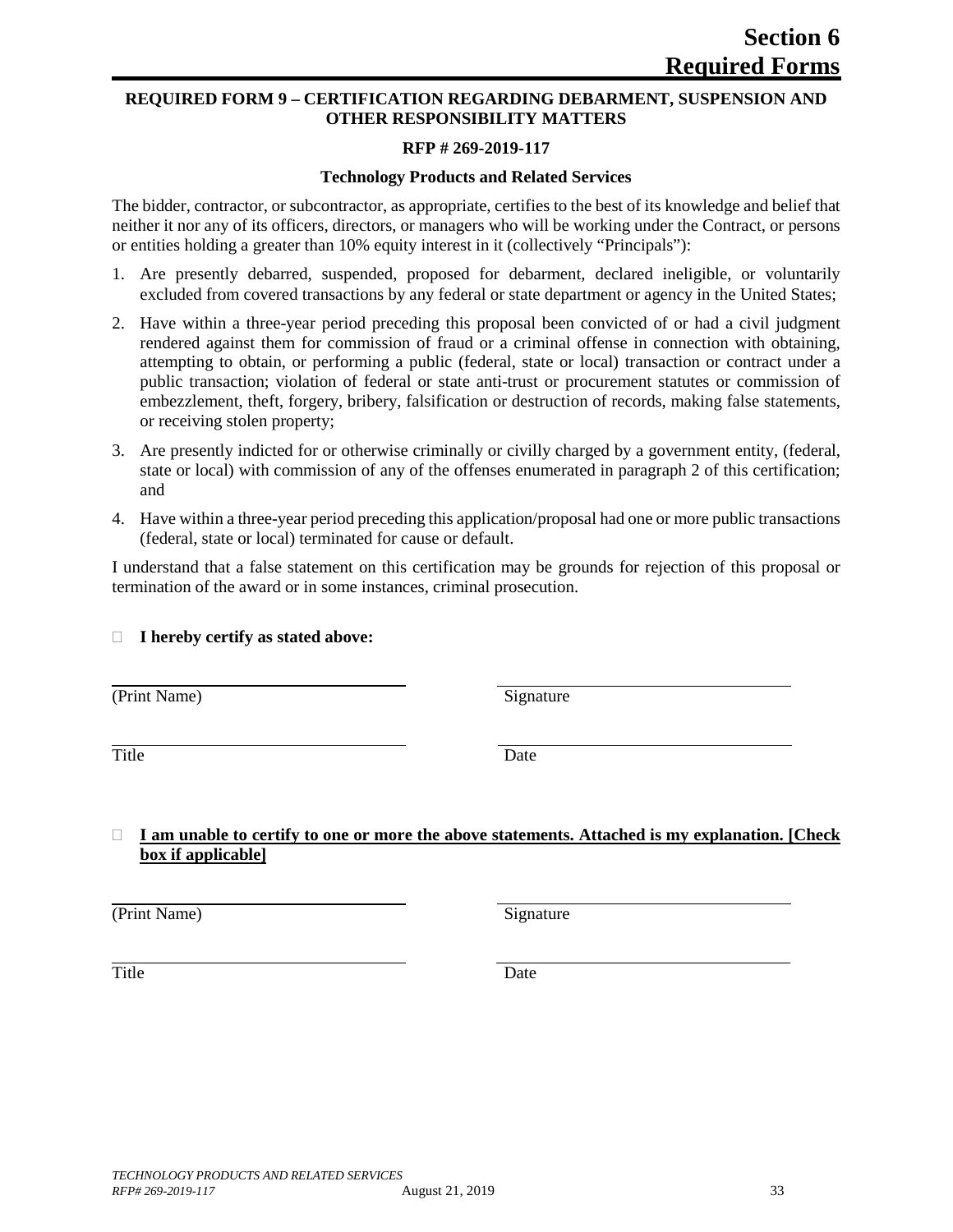#### **REQUIRED FORM 10 – BYRD ANTI-LOBBYING CERTIFICATION**

#### **RFP # 269-2019-117**

#### **Technology Products and Related Services**

The undersigned certifies, to the best of his or her knowledge and belief, that:

- 1. No federal appropriated funds have been paid or will be paid, by or on behalf of the undersigned, to any person for influencing or attempting to influence an officer or employee of an agency, a Member of Congress, an officer or employee of Congress, or an employee of a Member of Congress in connection with the awarding of any federal contract, the making of any federal grant, the making of any federal loan, the entering into of any cooperative agreement, and the extension, continuation, renewal, amendment, or modification of and Federal contract, grant, loan, or cooperative agreement.
- 2. If any funds other than federal appropriated funds have been paid or will be paid to any person for making lobbying contacts to an officer or employee of an agency, a Member of Congress, an officer or employee of Congress, or an employee of a Member of Congress in connection with this federal contract, grant, loan, or cooperative agreement, the undersigned shall complete and submit Standard Form—LLL, "Disclosure Form to Report Lobbying," in accordance with its instructions [as amended by "Government wide Guidance for New Restrictions on Lobbying," 61 Fed. Reg. 1413 (1/19/96)].
- 3. The undersigned shall require that the language of this certification be included in the award documents for all subawards at all tiers (including all subcontracts, subgrants, and contracts under grants, loans, and cooperative agreements) and that all subrecipients shall certify and disclose accordingly.

This certification is a material representation of fact upon which reliance was placed when this transaction was made or entered into. Submission of this certification is a prerequisite for making or entering into this transaction by 31 U.S.C. § 1352 (as amended by the Lobbying Disclosure Act of 1995). Any person who fails to file the required certification shall be subject to a civil penalty of not less than \$10,000 and not more than \$100,000 for each such failure.

\_\_\_\_\_\_\_\_\_\_\_\_\_\_\_\_\_\_\_\_\_\_\_\_\_\_\_\_\_\_\_\_\_\_\_ (the "Company") certifies or affirms the truthfulness and accuracy of each statement of its certification and disclosure, if any. In addition, the Company understands and agrees that the provisions of 31 U.S.C. A 3801, et seq., apply to this certification and disclosure, if any.

(Print Name) Company Name

Authorized Signature Address

Date City/State/Zip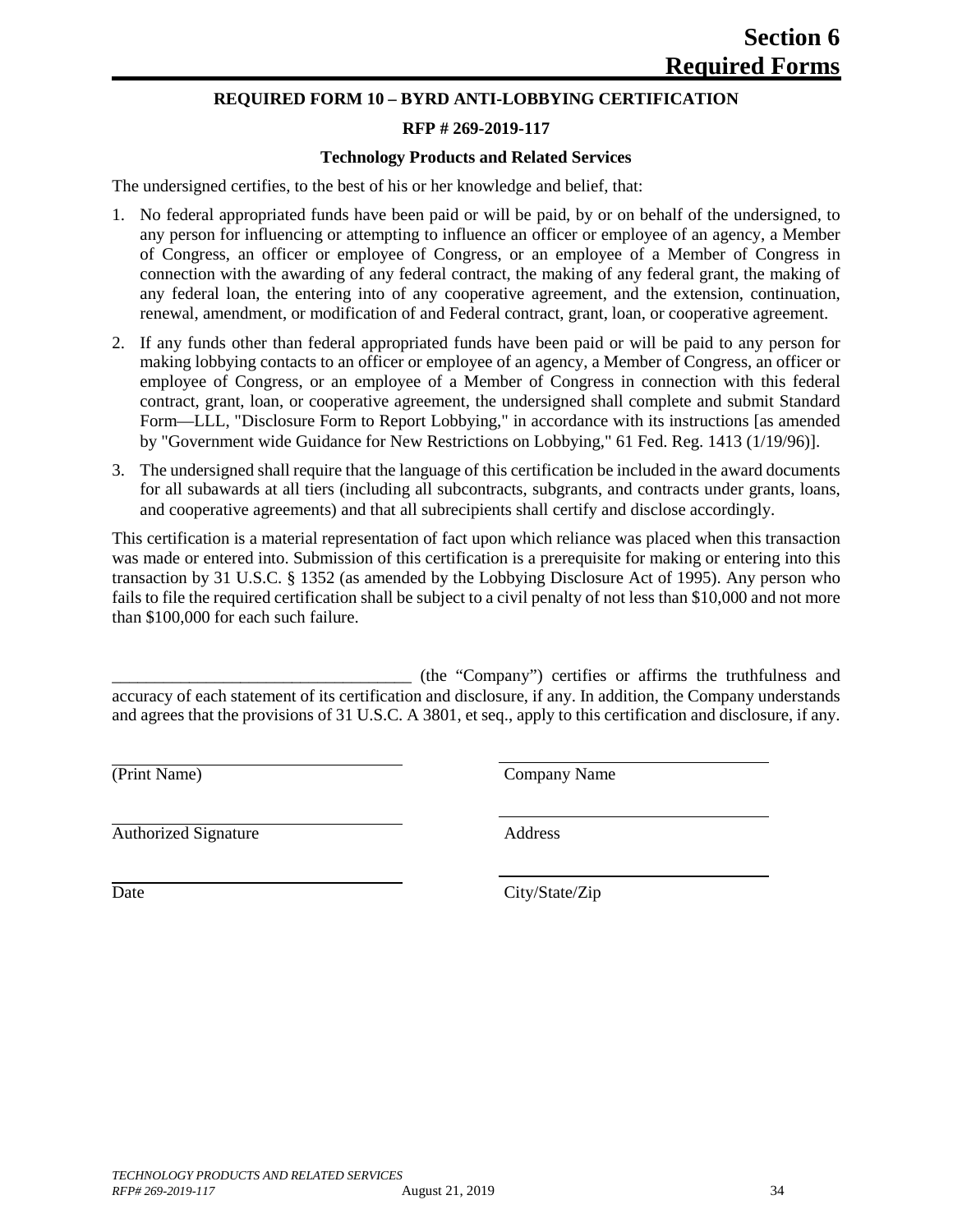### **REQUIRED FORM 11 – CCPA PLAN**

#### **RFP # 269-2019-117**

#### **Technology Products and Related Services**

Pursuant to N.C. G.S. 160A-461 and 143-129(e)(3), the City of Charlotte, Finance Department - City Procurement has established the Charlotte Cooperative Purchasing Alliance (CCPA). The purpose of the CCPA is to allow other public agencies regionally and nationwide to use contracts competitively solicited and awarded by the City of Charlotte (herein "City"). Combining the volumes of government agencies achieves cost effective pricing and reduces the administrative and overhead costs of suppliers and public agencies alike. By providing a comprehensive and competitively solicited Contract through a single bid process, county, city, special district, local government, school district, private K-12 school, technical or vocational school, higher education institution (including community colleges, colleges and universities, both public and private), state, other government agency or nonprofit organization can utilize the subsequent contract(s) without the need for further solicitation. Companies should consider the potential volumes when responding to this RFP. Participation by other entities is strictly voluntary and no volumes are guaranteed. Participating Public Agencies are required to register to purchase products or services through the CCPA.

More information about the CCPA can be found on the CCPA website at: [www.charlottealliance.org.](http://www.charlottealliance.org/)

The objective of this RFP is to utilize participation among the City, as well as various other Participating Public Agencies, to provide low cost reliable Products and Services. The Company must agree to receive orders from the City and all Participating Public Agencies and to provide all Services ordered to a specified City and Participating Public Agency address.

Companies **shall** include in detail how they will serve all Participating Public Agencies as it relates to the CCPA. Currently the CCPA has approximately 380 registered Participating Public Agencies in Arizona, California, Connecticut, District of Columbia, Florida, Georgia, Illinois, Maryland, Massachusetts, Michigan, Missouri, New York, North Carolina, Ohio, South Carolina, Tennessee, Texas, Virginia, Washington, and West Virginia.

Please address the following:

- 1. Describe your company's ability to provide Products/Services to any Participating Public Agencies in the contiguous 48 states; and the ability to deliver Products/Services in Alaska and Hawaii.
- 2. Address if your company has a national sales force, dealer network or distributor with the ability to serve Participating Public Agencies in all 50 U.S. states.
- 3. How will you monitor and report all spend by City/Participating Public Agencies to the City for auditing purposes?

The City will post all awarded contracts on the CCPA website, along with the respective vendor information. Please address the following accordingly:

- 1. Will your company allow the City to utilize their organization's logo on the CCPA website?
- 2. Will your company be willing to advertise the CCPA logo and website on your organization's website?
- 3. How do you plan to market the Contract(s) to other Participating Public Agencies?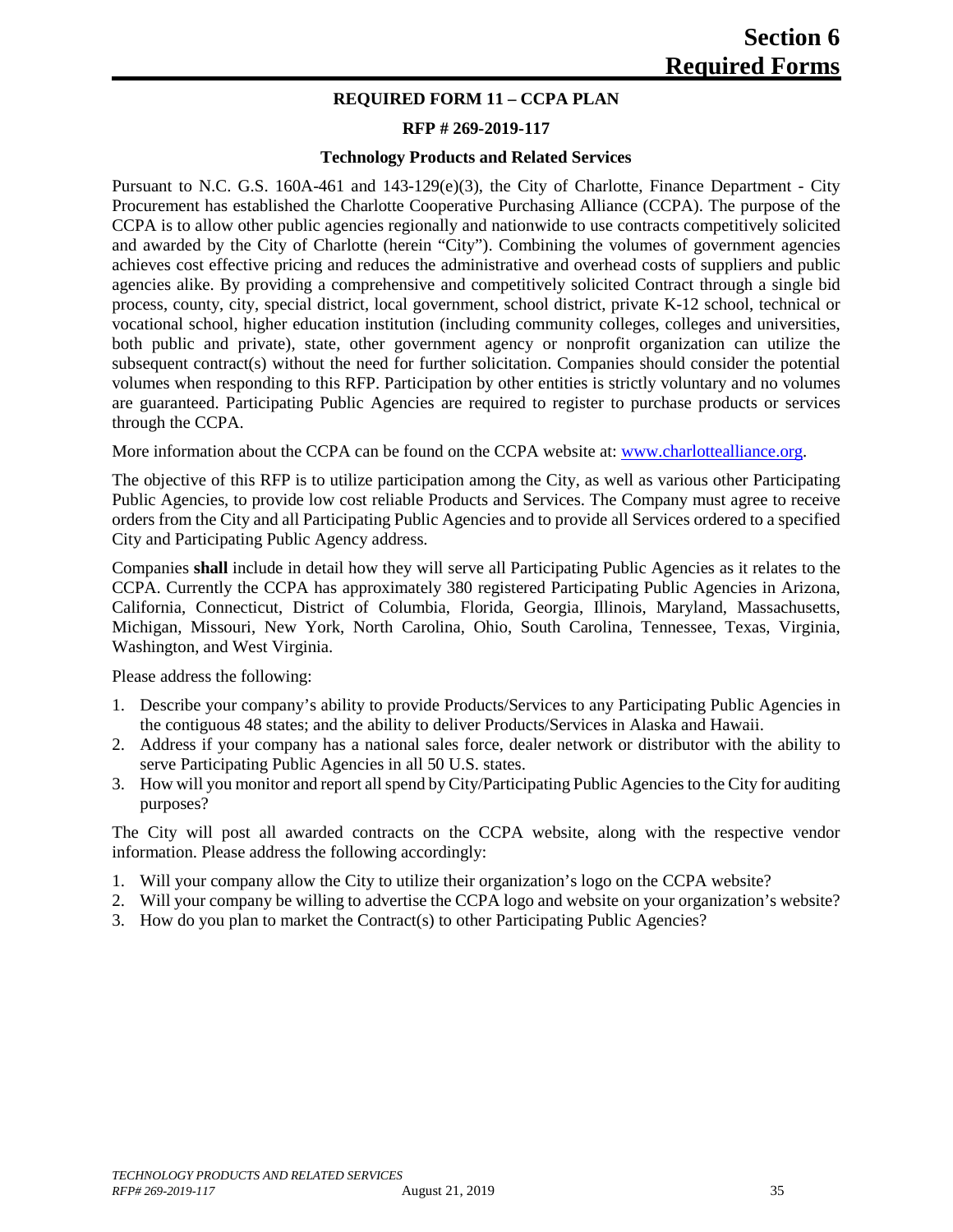# **REQUIRED FORM 12 – ENVIRONMENTAL PURCHASING RESPONSES**

# **RFP # 269-2019-117**

#### **Technology Products and Related Services**

Companies shall complete and submit the form below regarding the products or supplies required to perform the Services.

| <b>Question</b>                                                                      | <b>Response</b> |
|--------------------------------------------------------------------------------------|-----------------|
| <b>Recycled Content.</b>                                                             |                 |
| Products must contain a certain percentage                                           |                 |
| of recycled content. Please include the                                              |                 |
| amount of recycled content, both pre- and                                            |                 |
| post-consumer, included in your product.                                             |                 |
| Recyclability.                                                                       |                 |
| Please include the types of materials                                                |                 |
| included in your product, and if they are                                            |                 |
| considered recyclable in typical municipal                                           |                 |
| recycling streams.                                                                   |                 |
| Biodegradability.                                                                    |                 |
| Products must be capable of decomposing                                              |                 |
| under natural conditions. Please state                                               |                 |
| whether each Product offered in your                                                 |                 |
| proposal is biodegradable.                                                           |                 |
| Compostability.                                                                      |                 |
| Products must be capable of composting at                                            |                 |
| a commercial composting facility. Please                                             |                 |
| state whether each product offered in your                                           |                 |
| proposal is compostable.                                                             |                 |
| <b>Energy Consumption.</b>                                                           |                 |
| Please include the total amount of energy                                            |                 |
| for<br>service<br>consumed<br>product<br><b>or</b>                                   |                 |
| manufacture, use and disposal. Different                                             |                 |
| sources of energy are associated with                                                |                 |
| different environmental impacts.                                                     |                 |
| Energy Efficiency.                                                                   |                 |
| Products must meet or<br>exceed<br>the                                               |                 |
| of Energy<br>Department<br>(DOE)<br>and                                              |                 |
| Environmental Protection Agency criteria                                             |                 |
| for use of the ENERGY STAR trademark                                                 |                 |
| label; or is in the upper 25% of efficiency                                          |                 |
| for all similar products as designated by the<br>U.S. Department of Energy's Federal |                 |
| Energy Management Program.                                                           |                 |
| Water Efficiency.                                                                    |                 |
| Eligible products must meet or exceed the                                            |                 |
| Environmental<br>Protection<br>Agency's                                              |                 |
| WaterSense program or be water-efficient                                             |                 |
| or low-flow fixtures.                                                                |                 |
| Low VOCs.                                                                            |                 |
| Products should contain low or no volatile                                           |                 |
| organic compounds (VOCs). Please indicate                                            |                 |
| any VOC content in each applicable product                                           |                 |
| offered in your proposal.                                                            |                 |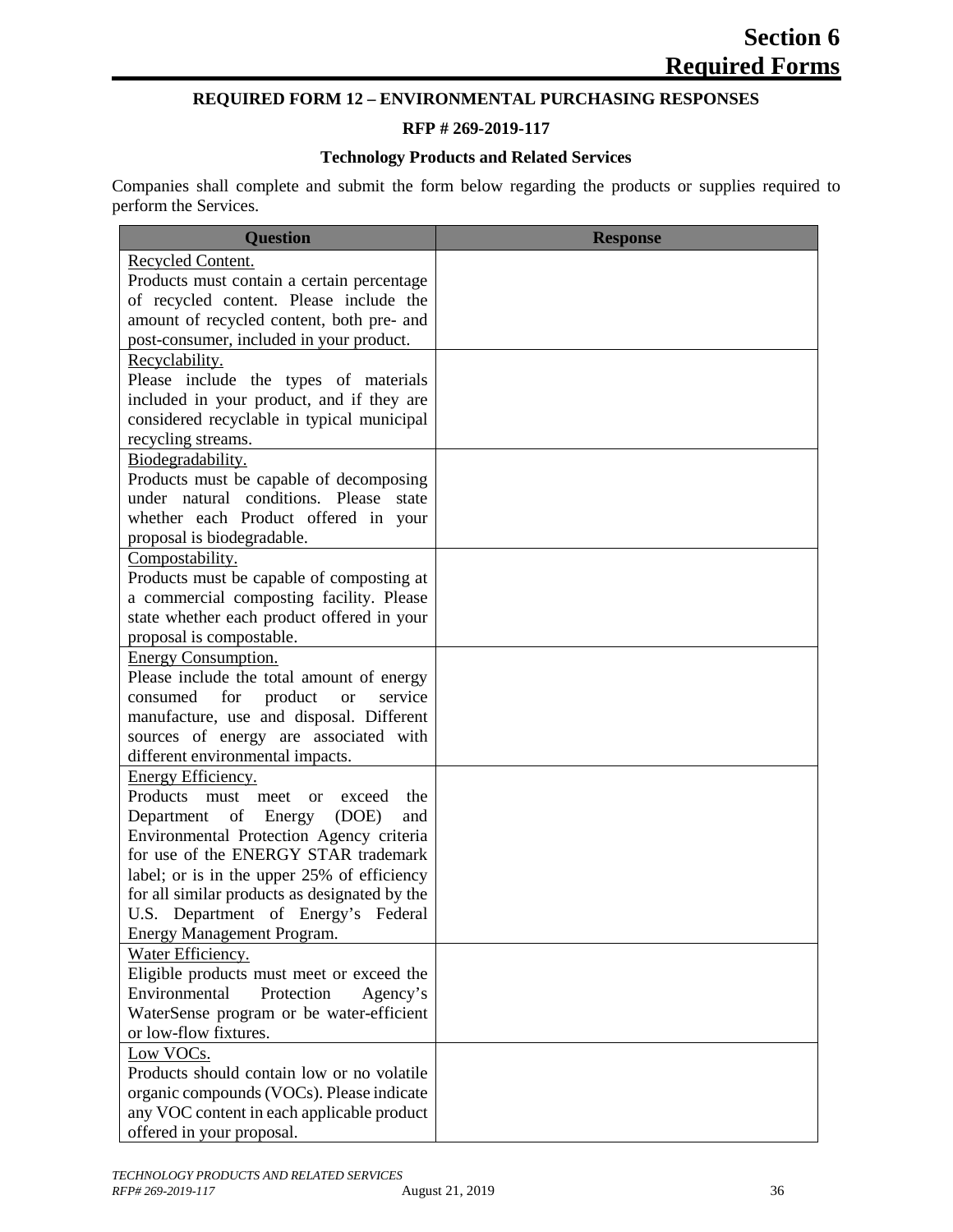| Reduced Packaging.                                    |  |
|-------------------------------------------------------|--|
| Please include any efforts made to reduce             |  |
| the packaging of the products included in             |  |
| this proposal.                                        |  |
| Pollution Prevention.                                 |  |
| Please state your company's policy on                 |  |
| source reduction. The Pollution Prevention            |  |
| Act defines source reduction to mean any              |  |
| practice that: (1) Reduces the amount of any          |  |
| hazardous<br>substance,<br>pollutant<br><sub>or</sub> |  |
| contaminant entering any waste stream or              |  |
| otherwise released into the environment               |  |
| (including fugitive emissions) prior to               |  |
| recycling, treatment or disposal, and (2)             |  |
| Reduces the hazards to public health and the          |  |
| environment associated with the release of            |  |
| such substances, pollutants or contaminants.          |  |
| The term includes: equipment or technology            |  |
| modifications,<br>process<br><b>or</b><br>procedure   |  |
| modifications, reformulation or redesign of           |  |
| products, substitution of raw materials, and          |  |
| housekeeping,<br>improvements<br>in                   |  |
| maintenance, training or inventory control.           |  |
| Life Cycle Management.                                |  |
| Please state how many times your product              |  |
| may be reused. (Since reusable products               |  |
| generally require more upfront costs than             |  |
| disposable<br>products, they are<br>often             |  |
| subjected to a cost/benefit analysis in order         |  |
| to determine the life cycle cost).                    |  |
| End of Life Management.                               |  |
| Will the manufacturer or designee accept              |  |
| the product back at the end-of-life? (who             |  |
| pays for the transportation of the product            |  |
| may be situation-specific).                           |  |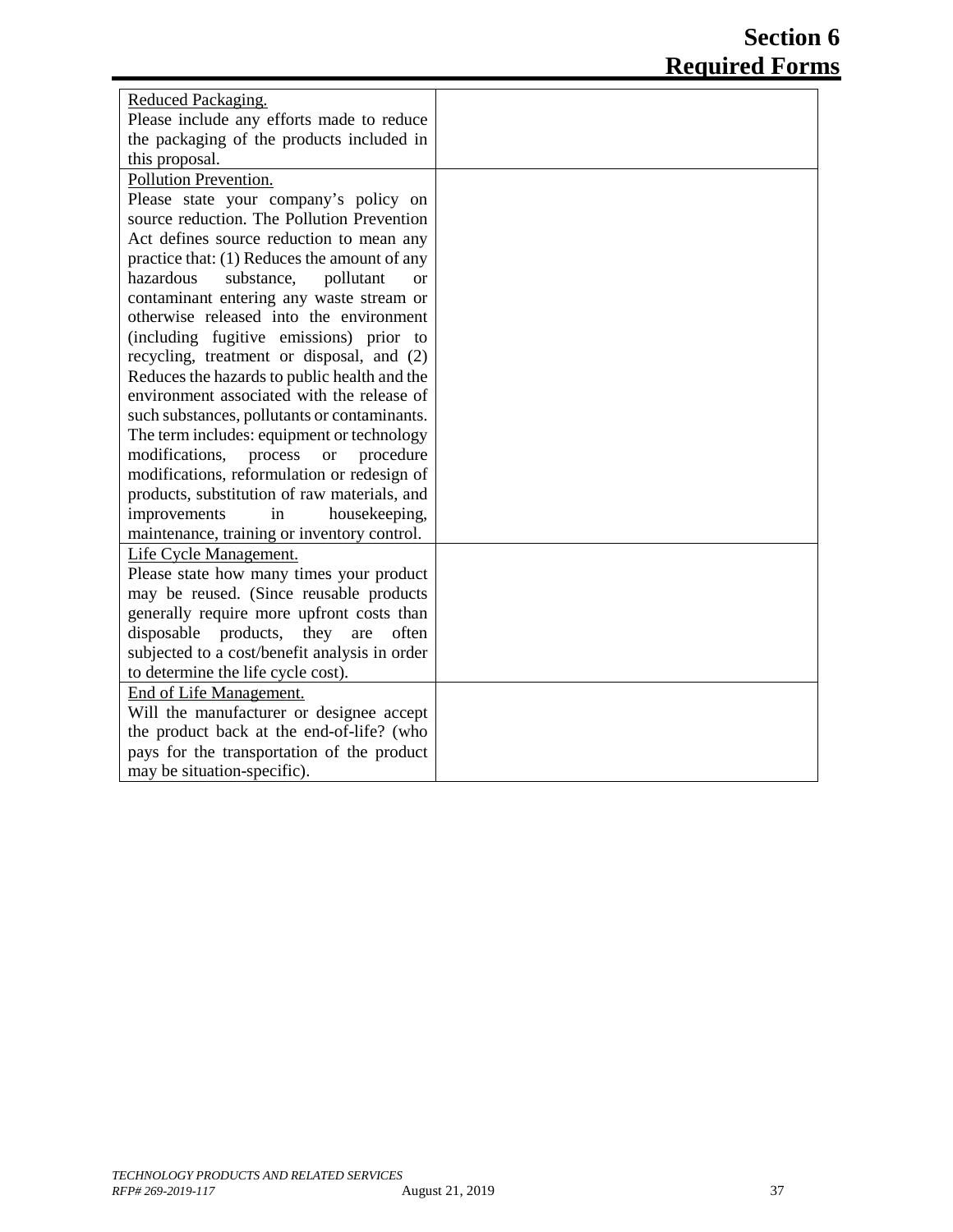### **SAMPLE CONTRACT**

As used in this Section of the RFP, the term "Contract" shall refer to the agreement entered into between the City and the Company, and the term "Company" shall refer to the vendor that has been awarded a contract.

#### **STATE OF NORTH CAROLINA COUNTY OF MECKLENBURG**

#### **AGREEMENT TO PROVIDE TECHNOLOGY PRODUCTS AND RELATED SERVICES**

THIS PROFESSIONAL SERVICES CONTRACT (the "Contract") is made and entered into as of this day of \_\_\_\_\_\_\_\_\_\_ 201\_ (the "Effective Date"), by and between  $\_\_$ corporation doing business in North Carolina (the "Company"), and the City of Charlotte, a North Carolina municipal corporation (the "City").

#### **RECITALS**

**WHEREAS,** the City on behalf of itself, South Carolina entities to include Beaufort County, Buffalo-Mt. Pisgah Fire Department, Burton Fire District, Cherokee Springs Fire Department, City of Charleston, City of Greenville, City of Greer, City of Marion, City of Mullins, City of Myrtle Beach, City of North Myrtle Beach, City of Spartanburg, City of West Columbia, County of Lexington, Darlington County, Duncan Fire Department, Florence County, Georgetown County, Horry County, Lancaster County, Oconee County, Richland County School District One, Rock Hill School District Three, Surfside Beach Fire Department, Town of Aynor, Town of Pamplico, and Ware Shoals Fire Department, and all local government agencies and non-federal government agencies within Arizona, California, Connecticut, District of Columbia, Florida, Georgia, Illinois, Maryland, Massachusetts, Michigan, Missouri, New York, North Carolina, Ohio, Tennessee, Texas, Virginia, Washington, and West Virginia, any city, county, local government, school district, private K-12 school, technical or vocational school, higher education institution (including community colleges, colleges and universities, both private and public), other government agencies or nonprofit organizations that elect to access the Contract (herein "Participating Public Agency") through the Charlotte Cooperative Purchasing Alliance (CCPA) issued a Request For Proposals (RFP # 269-2019-117) for Technology Products and Related Services dated August 21, 2019. This Request for Proposals together with all attachments and addenda, is referred to herein as the "RFP"; and

**WHEREAS,** the City desires that the Company provide certain Technology Products and Related Services ("Services"), and the Company desires to provide such Services; and

**WHEREAS,** the City and the Company have negotiated and agreed regarding the above-referenced Services and desire to reduce the terms and conditions of their agreement to this written form.

**NOW, THEREFORE,** for good and valuable consideration, the receipt and sufficiency of which is hereby acknowledged, and in further consideration of the covenants and representations contained herein, the parties agree as follows:

#### **CONTRACT**

**1. EXHIBITS.** The Exhibits below are hereby incorporated into and made a part of this Contract. With the exception of Exhibit C (Federal Contract Terms and Conditions), any conflict between language in an Exhibit or Appendix to this Contract and the main body of this Contract shall be resolved in favor of the main body of this Contract and any inconsistency between the Exhibits will be resolved in the order in which the Exhibits appear below. Notwithstanding anything contained in this Contract or any Exhibit to the contrary, in the event of a conflict between the language of Exhibit C and the main body of this Contract or any other Exhibit to this Contract, the language of Exhibit C shall prevail. Each reference to COMPANY NAME in the Exhibits and Appendices shall be deemed to mean the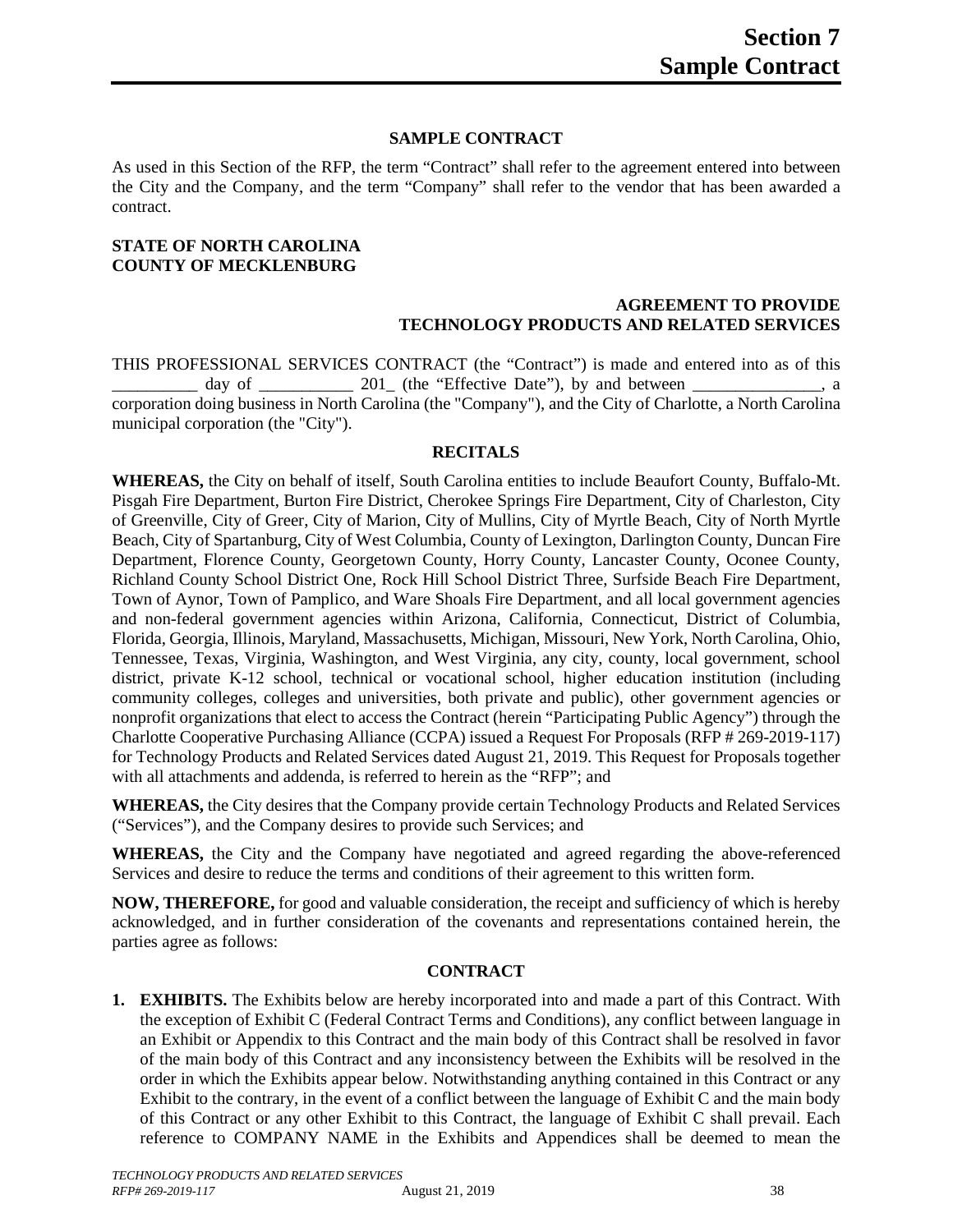Company. The parties agree that the Exhibit D will apply to all orders placed by the Aviation department. For all other orders, Exhibit C will apply.

| EXHIBIT A: PRICE SCHEDULE                        |
|--------------------------------------------------|
| EXHIBIT B: SCOPE OF WORK                         |
| EXHIBIT C: FEDERAL CONTRACT TERMS AND CONDITIONS |
| EXHIBIT D: FEDERAL AVIATION ADMINISTRATION TERMS |
|                                                  |

**2. DEFINITIONS.** This section may include, but not be limited to, terms defined in Section 1 of the RFP.

# **3. DESCRIPTION OF SERVICES.**

The Company shall be responsible for providing the Services described in Exhibit B attached to this Contract and incorporated herein by reference. Without limiting the foregoing, the Company will perform the Services and meet the requirements as set forth in Exhibit B. However, the Company shall not be responsible for tasks specifically assigned to the City in this Contract or in Exhibit B.

# **4. COMPENSATION.**

- 4.1. TOTAL FEES AND CHARGES. The City agrees to pay the Company on a time and materials basis. The City agrees to pay the Company for the Services at the rates set forth in Exhibit A, which shall remain firm for the duration of the Contract, and shall not exceed a pre-determined amount (the "Payment Cap"). The Payment Cap constitutes the maximum total fees and charges payable to the Company under this Contract including Expenses and will not be increased except by a written instrument duly executed by both parties.
- 4.2. NO EXPENSES CHARGEABLE. The Company shall not be entitled to charge the City for any travel, mileage, meals, materials or other costs or expenses associated with this Contract.
- 4.3. EMPLOYMENT TAXES AND EMPLOYEE BENEFITS. The Company represents and warrants that the employees provided by the Company to perform the Services are actual employees of the Company, and that the Company shall be responsible for providing all salary and other applicable benefits to each Company employee. The Company further represents, warrants and covenants that it will pay all withholding tax, social security, Medicare, unemployment tax, worker's compensation and other payments and deductions that are required by law for each Company employee. The Company agrees that the Company employees are not employees of the City.
- 4.4. INVOICES. Each invoice sent by the Company shall detail all Services performed and delivered which are necessary to entitle the Company to the requested payment under the terms of this Contract. All invoices must include an invoice number and the City purchase order number for purchases made under this Contract. Purchase order numbers will be provided by the City. Invoices must be submitted with lines matching those on the City-provided purchase order.

The Company shall email all invoices to [cocap@charlottenc.gov.](mailto:cocap@charlottenc.gov)

- 4.5. DUE DATE OF INVOICES. Payment of invoices shall be due within thirty (30) days after receipt of an accurate, undisputed properly submitted invoice by the City.
- 4.6. PRE-CONTRACT COSTS. The City shall not be charged for any Services or other work performed by the Company prior to the Effective Date of this Contract.
- 4.7. ADMINISTRATIVE FEE. The Company shall pay the City a quarterly administrative fee in the amount of X% of all CCPA Program Spend by the City and Participating Public Agencies during the term of the Contract. The Administrative Fee shall be paid no later than thirty (30) days after both parties mutually agree to the quarterly report outlining the CCPA spend.
- 4.8. AUDIT. During the term of this Contract and for a period of one (1) year after termination of this Contract, the City shall have the right to audit, either itself or through an independent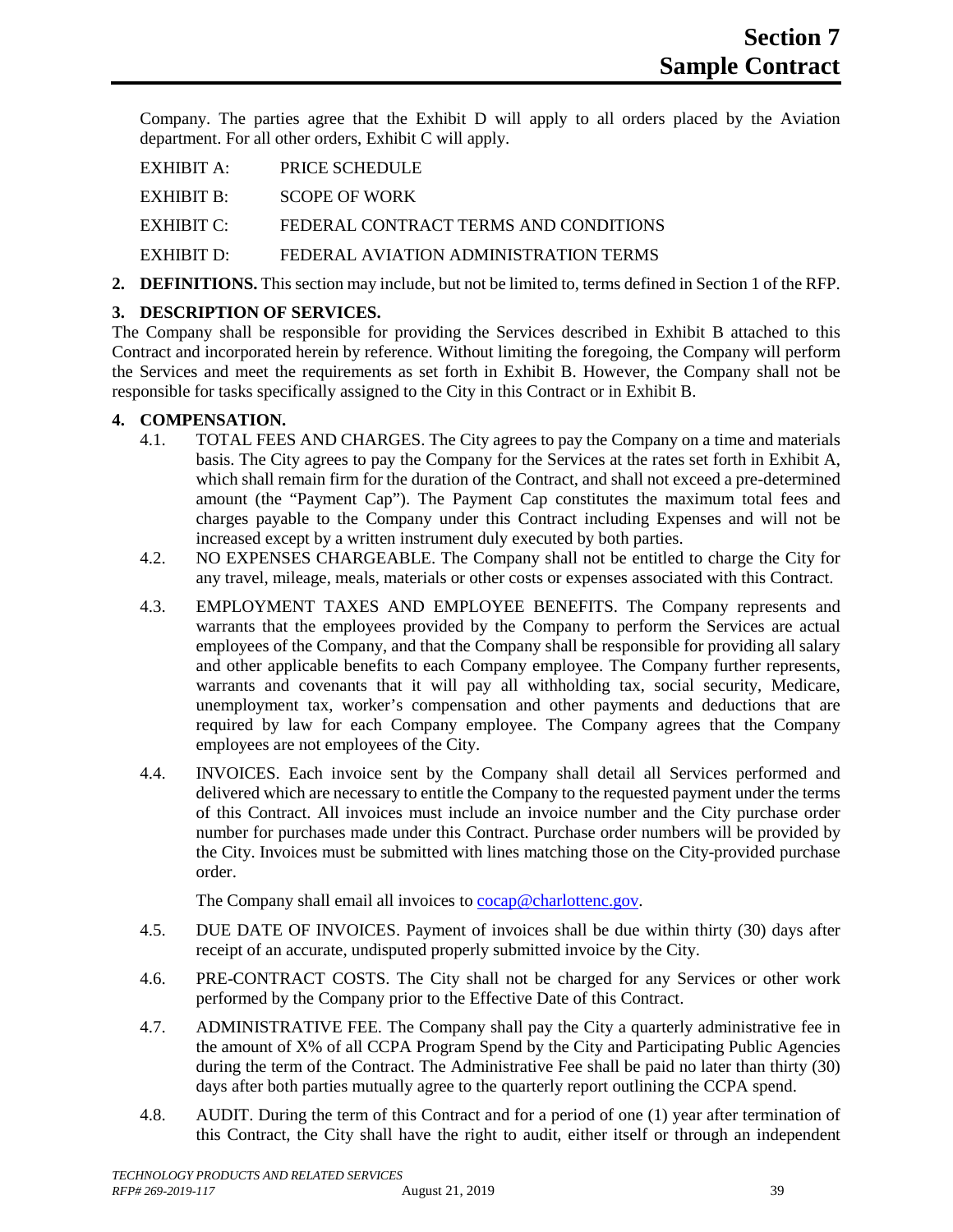auditor, all books and records and facilities of the Company necessary to evaluate Company's compliance with the terms and conditions of this Contract or the City's payment obligations. The City shall pay its own expenses, relating to such audits, but shall not have to pay any expenses or additional costs of the Company. However, if non-compliance is found that would have cost the City in excess of \$10,000 but for the audit, then the Company shall be required to reimburse the City for the cost of the audit.

- **5. RECORDS.** The Company shall be responsible for keeping a record that accurately states the type of Service performed and Products provided. The City shall have the right to audit the Company's invoices, expense reports and other documents relating to the Services performed under this Contract, and shall not be required to pay for Services which did not occur, or which occurred in breach of this Contract. The Company shall make such documents available for inspection and copying by the City in Charlotte, North Carolina between the hours of 9:00 a.m. and 5:00 p.m. Monday through Friday, whenever requested by the City.
- **6. TIME IS OF THE ESSENCE.** Time is of the essence in having the Company perform all Services and deliver all Deliverables within the time frames provided by this Contract and Exhibit B, including all completion dates, response times and resolution times (the "Completion Dates"). Except as specifically stated in this Contract, there shall be no extensions of the Completion Dates. All references to days in this Contract (including the Exhibits) shall refer to calendar days rather than business days, unless this Contract provides otherwise for a specific situation.
- **7. NON-APPROPRIATION OF FUNDS.** If the Charlotte City Council does not appropriate the funding needed by the City to make payments under this Contract for any given fiscal year, the City will not be obligated to pay amounts due beyond the end of the last fiscal year for which funds were appropriated. In such event, the City will promptly notify the Company of the non-appropriation and this Contract will be terminated at the end of the fiscal year for which the funds were appropriated. No act or omission by the City, which is attributable to non-appropriation of funds shall constitute a breach of or default under this Contract.
- **8. COMPANY PROJECT MANAGER.** The duties of the Company Project Manager include, but are not limited to:
	- 8.1. Acting as the Company's point of contact for all aspects of contract administration, including invoicing for Services, and status reporting;
	- 8.2. Facilitation of review meetings and conferences between the City and the Company's executives when scheduled or requested by the City;
	- 8.3. Communication among and between the City and the Company's staff;
	- 8.4. Promptly responding to the City Project Manager when consulted in writing or by E-mail with respect to Project deviations and necessary documentation;
	- 8.5. Identifying and providing the City with timely written notice of all issues that may threaten the Company's Services in the manner contemplated by the Contract (with "timely" meaning immediately after the Company becomes aware of them); and
	- 8.6. Ensuring that adequate quality assurance procedures are in place throughout the Contract.
- **9. CITY PROJECT MANAGER.** The duties of the City Project Manager are to (i) ensure that the Company delivers all requirements and specifications in the Contract; (ii) coordinate the City's resource assignment as required to fulfill the City's obligations pursuant to the Contract; (iii) promptly respond to the Company Project Manager when consulted in writing or by E-mail with respect to project issues; and (iv) act as the City's point of contact for all aspects of the Servicesincluding contract administration and coordination of communication with the City's staff. The City shall be allowed to change staffing for the City Project Manager position on one (1) business day's notice to the Company.

# **10. DUTY OF COMPANY TO IDENTIFY AND REQUEST INFORMATION, PERSONNEL AND**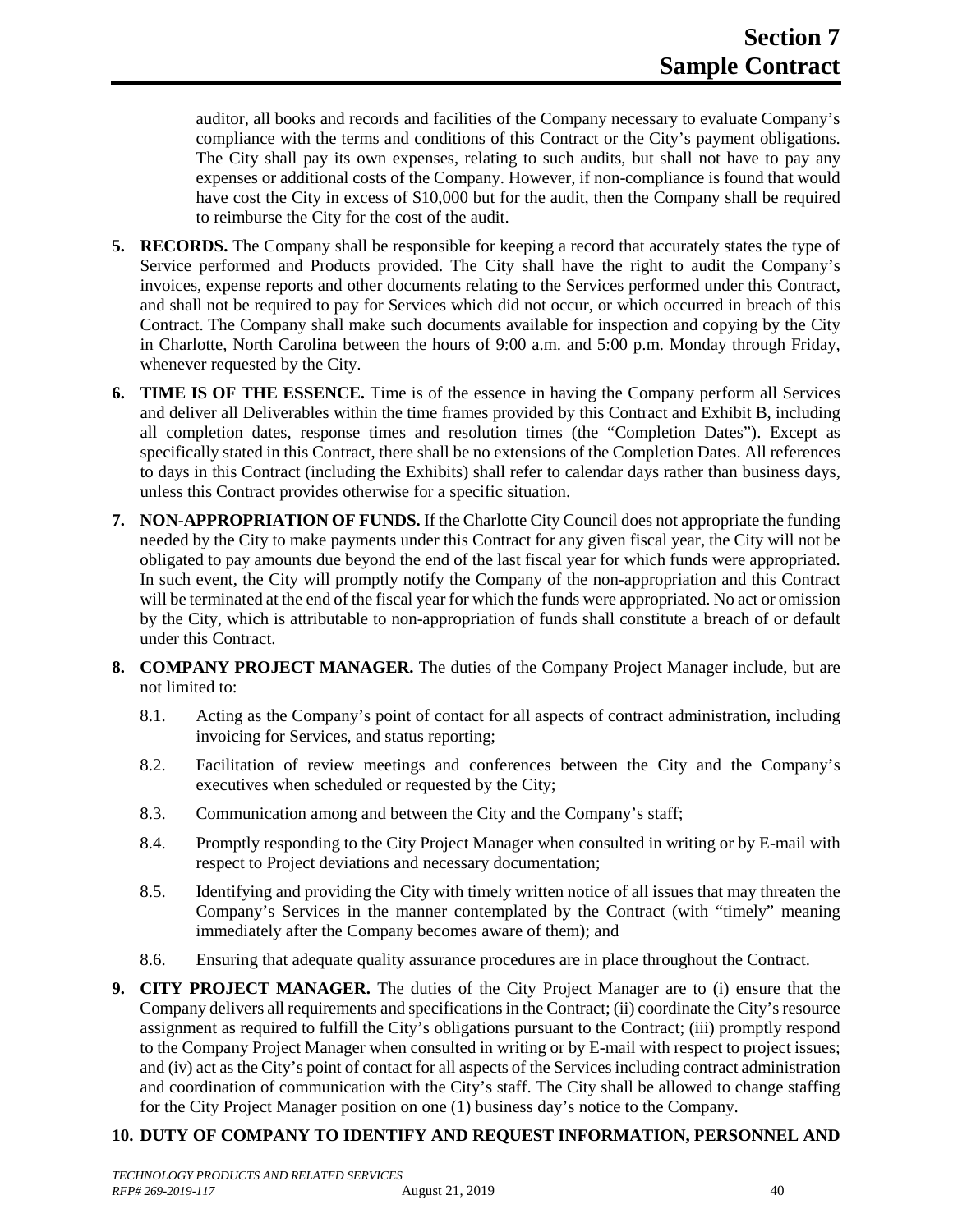**FACILITIES.** The Company shall identify and request in writing from the City in a timely manner: (i) all information reasonably required by the Company to perform each task comprising the Services, (ii) the City's personnel whose presence or assistance reasonably may be required by the Company to perform each task comprising the Services, and (iii) any other equipment, facility or resource reasonably required by the Company to perform the Services. Notwithstanding the foregoing, the Company shall not be entitled to request that the City provide information, personnel or facilities other than those that Exhibit B specifically requires the City to provide, unless the City can do so at no significant cost. The Company shall not be relieved of any failure to perform under this Contract by virtue of the City's failure to provide any information, personnel, equipment, facilities or resources: (i) that the Company failed to identify and request in writing from the City pursuant to this Section; or (ii) that the City is not required to provide pursuant to this Contract. In the event the City fails to provide any information, personnel, facility or resource that it is required to provide under this Section, the Company shall notify the City in writing immediately in accordance with the notice provision of this Contract. Failure to do so shall constitute a waiver by Company of any claim or defense it may otherwise have based on the City's failure to provide such information, personnel, facility or resource.

# **11. COMPANY PERSONNEL REMOVAL, REPLACEMENT, PROMOTION, ETC.**

The City will have the right to require the removal and replacement of any personnel of the Company or the Company's subcontractors who are assigned to provide Services to the City based on experience, qualifications, performance, conduct, compatibility, and violation of City policy or any other reasonable grounds. The addition or promotion of any personnel to key positions within the Project must be approved by the City in writing. The Company will replace any personnel that leave the Project, with persons having at least equivalent qualifications who are approved by the City in writing. As used in this Contract, the "personnel" includes all staff provided by the Company or its subcontractors.

**12. BACKGROUND CHECKS.** Prior to starting work under this Contract, the Company is required to conduct a background check on each Company employee assigned to work under this Contract, and shall require its subcontractors (if any) to perform a background check on each of their employees assigned to work under this Contract (collectively, the "Background Checks"). Each Background Check must include: (i) the person's criminal conviction record from the states and counties where the person lives or has lived in the past seven (7) years; and (ii) a reference check.

After starting work under this Contract, the Company is required to perform a Background Check for each new Company employee assigned to work under this Contract during that year, and shall require its subcontractors (if any) to do the same for each of their employees. If the Company undertakes a new project under this Contract, then prior to commencing performance of the project the Company shall perform a Background Check for each Company employee assigned to work on the project, and shall require its subcontractors (if any) to do the same for each of their employees.

If a person's duties under this Contract fall within the categories described below, the Background Checks that the Company will be required to perform (and to have its subcontractors perform) shall also include the following additional investigation:

- If the job duties require driving: A motor vehicle records check.
- If the job duties include responsibility for initiating or affecting financial transactions: A credit history check.

The Company must follow all State and Federal laws when conducting Background Checks, including but not limited to the Fair Credit Reporting Act requirements, and shall require its subcontractors to do the same.

The Company shall notify the City of any information discovered in the Background Checks that may be of potential concern for any reason.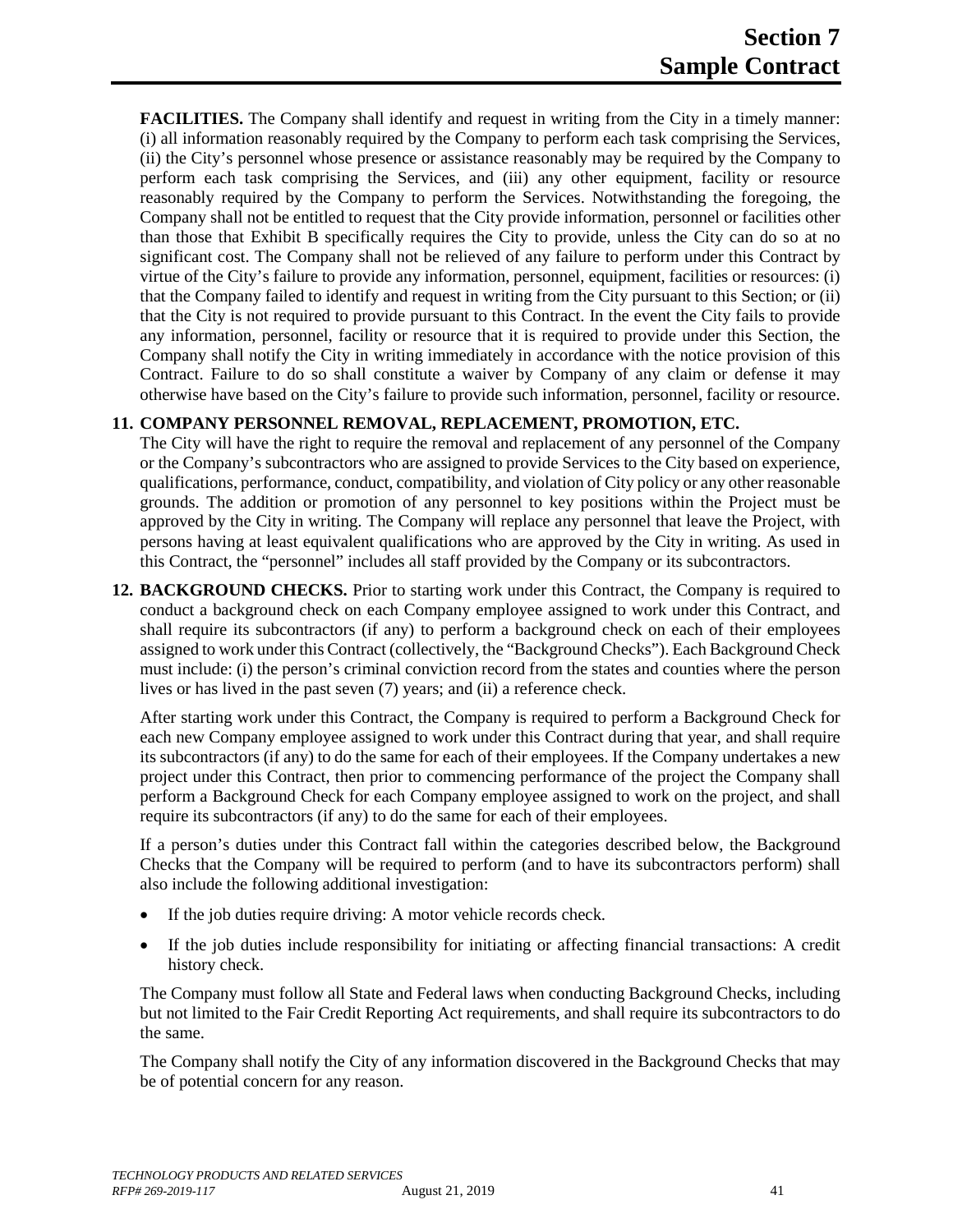The City may conduct its own background checks on principals of the Company as the City deems appropriate. By operation of the public records law, background checks conducted by the City are subject to public review upon request.

**13. ACCEPTANCE OF TASKS AND DELIVERABLES.** Within a reasonable time after a particular Deliverable has been completed (or such specific time as may be set forth in Exhibit B), the Company shall submit a written notice to the City's Project Manager stating the Deliverable(s) that have been met. This notice shall include a signature page for sign-off by the City Project Manager indicating acceptance of such Deliverable(s).

If the City Project Manager is not satisfied that the Deliverable(s) has been met, a notice of rejection (a "Rejection Notice") shall be submitted to the Company by the City Project Manager that specifies the nature and scope of the deficiencies that the City wants corrected. Upon receipt of a Rejection Notice, the Company shall: (i) act diligently and promptly to correct all deficiencies identified in the Rejection Notice, and (ii) immediately upon completing such corrections give the City a written, dated certification that all deficiencies have been corrected (the "Certification"). In the event the Company fails to correct all deficiencies identified in the Rejection Notice and provide a Certification within thirty (30) days after receipt of the Rejection Notice, the City shall be entitled to terminate this Contract for default without further obligation to the Company and without obligation to pay for the defective work.

Upon receipt of the corrected Deliverable(s), or a Certification, whichever is later, the above-described Acceptance procedure shall recommence. The City shall not be obligated to allow the Company to recommence curative action with respect to any deficiency previously identified in a Rejection Notice, or more than once for any given Deliverable (and shall be entitled to terminate this Contract for default if the Company does not meet this time frame).

- **14. NON-EXCLUSIVITY.** The Company acknowledges that it is one of several providers of Professional Services to the City and the City does not represent that it is obligated to contract with the Company for any particular project.
- **15. EACH PARTY TO BEAR ITS OWN NEGOTIATION COSTS.** Each party shall bear its own cost of negotiating this Contract and developing the exhibits. The City shall not be charged for any Services or other work performed by the Company prior to the Effective Date.

# **16. REPRESENTATIONS AND WARRANTIES OF COMPANY.**

- 16.1. GENERAL WARRANTIES.
	- 16.1.1. The Services shall satisfy all requirements set forth in this Contract, including but not limited to the attached Exhibits;
	- 16.1.2. The Company has taken and will continue to take sufficient precautions to ensure that it will not be prevented from performing all or part of its obligations under this Contract by virtue of interruptions in the computer systems used by the Company;
	- 16.1.3. All Services performed by the Company and/or its subcontractors pursuant to this Contract shall meet the highest industry standards and shall be performed in a professional and workmanlike manner by staff with the necessary skills, experience and knowledge;
	- 16.1.4. Neither the Services nor any Deliverables provided by the Company under this Contract will infringe or misappropriate any patent, copyright, trademark or trade secret rights of any third party;
	- 16.1.5. The Company and each Company employee provided by the Company to the City shall have the qualifications, skills and experience necessary to perform the Services described or referenced in Exhibit B;
	- 16.1.6. All information provided by the Company about each Company employee is accurate;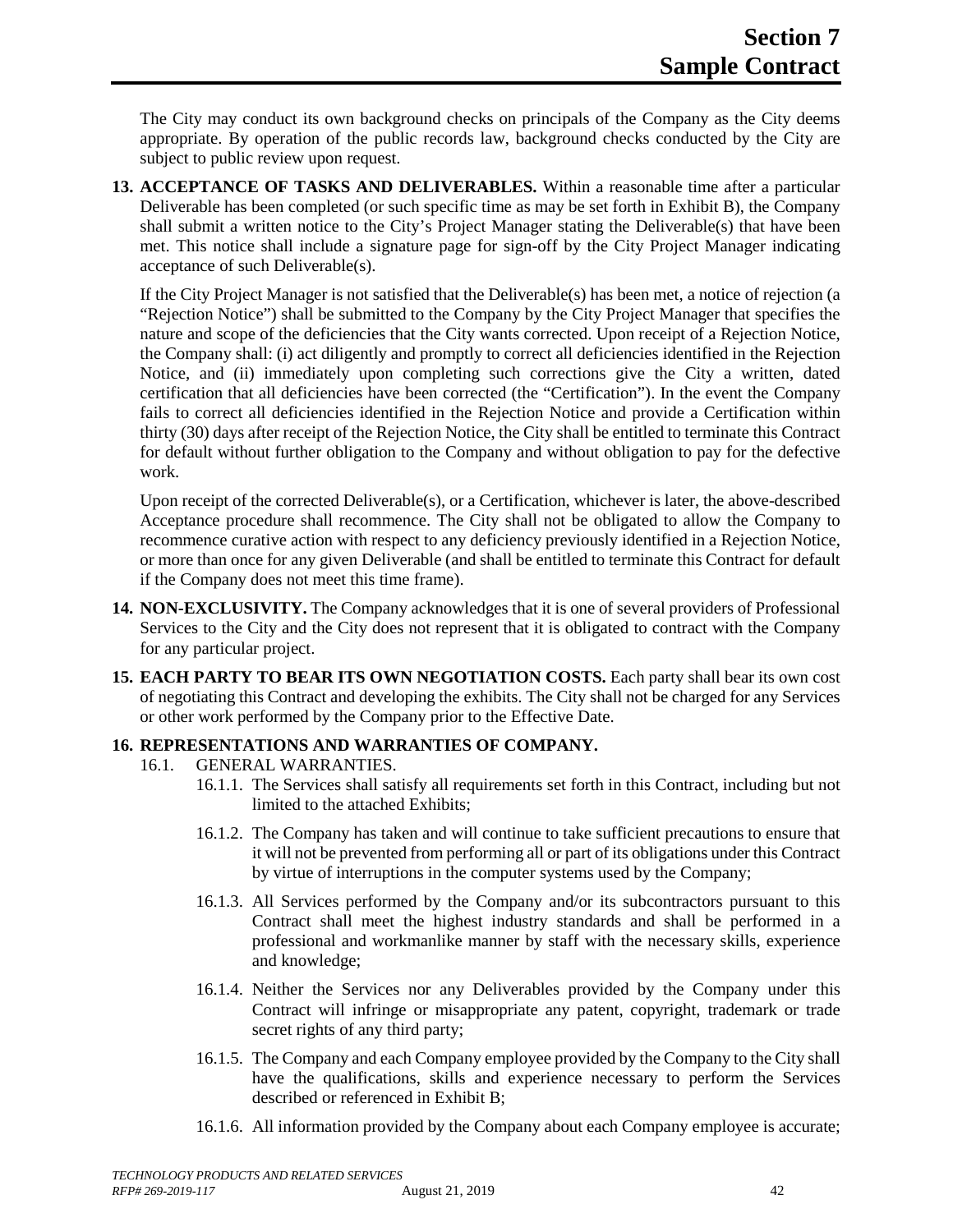and

- 16.1.7. Each Company employee is an employee of the Company, and the Company shall make all payments and withholdings required for by law for the Company for such employees.
- 16.2. ADDITIONAL WARRANTIES. The Company further represents and warrants that:
	- 16.2.1. It is a legal entity and if incorporated, duly incorporated, validly existing and in good standing under the laws of the state of its incorporation or licensing and is qualified to do business in North Carolina;
	- 16.2.2. It has all the requisite corporate power and authority to execute, deliver and perform its obligations under this Contract;
	- 16.2.3. The execution, delivery, and performance of this Contract have been duly authorized by the Company;
	- 16.2.4. No approval, authorization or consent of any governmental or regulatory authority is required to be obtained or made by it in order for it to enter into and perform its obligations under this Contract;
	- 16.2.5. In connection with its obligations under this Contract, it shall comply with all applicable federal, state and local laws and regulations and shall obtain all applicable permits and licenses; and
	- 16.2.6. The performance of this Contract by the Company and each Company employee provided by the Company will not violate any contracts or agreements with third parties or any third party rights (including but not limited to non-compete agreements, non-disclosure agreements, patents, trademarks or intellectual property rights).

#### **17. OTHER OBLIGATIONS OF THE COMPANY.**

- 17.1. WORK ON CITY'S PREMISES. The Company and all its employees will, whenever on the City's premises, obey all instructions and City policies that are provided with respect to performing Services on the City's premises.
- 17.2. RESPECTFUL AND COURTEOUS BEHAVIOR. The Company shall assure that its employees interact with City employees and the public in a courteous, helpful and impartial manner. All employees of the Company in both field and office shall refrain from belligerent behavior and/or profanity. Correction of any such behavior and language shall be the responsibility of the Company.
- 17.3. REPAIR OR REPLACEMENT OF DAMAGED EQUIPMENT OR FACILITIES. In the event that the Company causes damage to the City's equipment or facilities, the Company shall, at its own expense, promptly repair or replace such damaged items to restore them to the same level of functionality that they possessed prior to the Company's action.
- 17.4. REGENERATION OF LOST OR DAMAGED DATA. With respect to any data that the Company or any Company employees have negligently lost or negligently damaged, the Company shall, at its own expense, promptly replace or regenerate such data from the City's machine-readable supporting material, or obtain, at the Company's own expense, a new machine-readable copy of lost or damaged data from the City's data sources.
- 17.5. NC E-VERIFY REQUIREMENT. The Company shall comply with the requirements of Article 2 of Chapter 64 of the North Carolina General Statutes, and shall require each of its subcontractors to do so as well.
- 17.6. NC PROHIBITION ON CONTRACTS WITH COMPANIES THAT INVEST IN IRAN OR BOYCOTT ISRAEL. Company certifies that: (i) it is not identified on the Final Divestment List or any other list of prohibited investments created by the NC State Treasurer pursuant to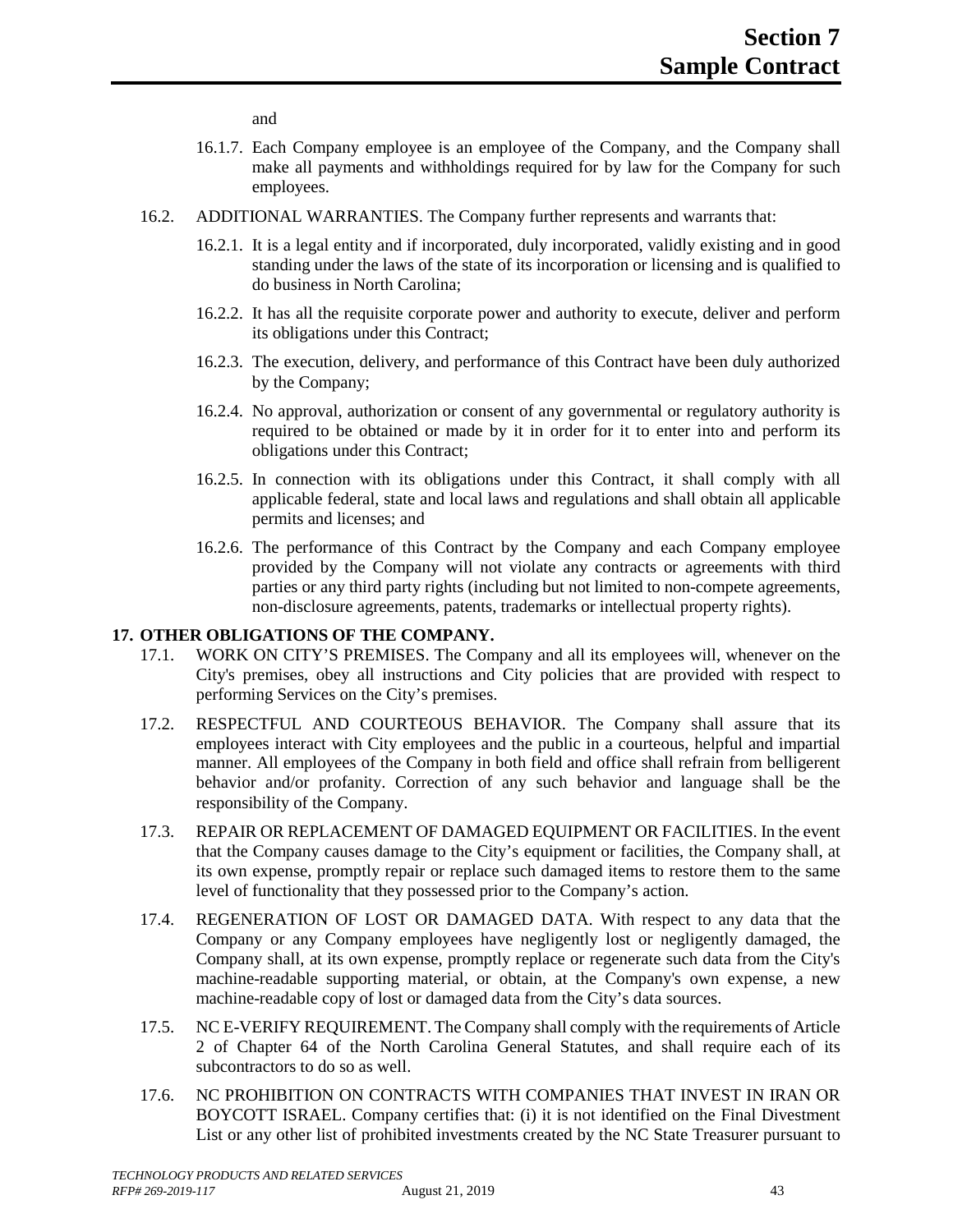N.C.G.S. 147-86.58 (collectively, the "Treasurer's IDA List"); (ii) it has not been designated by the NC State Treasurer pursuant to N.C.G.S. 147-86.81 as a company engaged in the boycott of Israel (such designation being referred to as the "Treasurer's IB List"); and (iii) it will not take any action causing it to appear on the Treasurer's IDA List or the Treasurer's IB List during the term of this Contract. In signing this Contract Company further agrees, as an independent obligation, separate and apart from this Contract, to reimburse the City for any and all damages, costs and attorneys' fees incurred by the City in connection with any claim that this Contract or any part thereof is void due to Company appearing on the Treasurer's IDA List or the Treasurer's IB List at any time before or during the term of this Contract.

#### **18. REMEDIES.**

- 18.1. RIGHT TO COVER. If the Company fails to meet any completion date or resolution time set forth in this Contract (including the Exhibits) or the Project Plan, the City may take any of the following actions with or without terminating this Contract, and in addition to and without limiting any other remedies it may have:
	- a. Employ such means as it may deem advisable and appropriate to perform itself or obtain the Services from a third party until the matter is resolved and the Company is again able to resume performance under this Contract; and
	- b. Deduct any and all expenses incurred by the City in obtaining or performing the Services from any money then due or to become due the Company and, should the City's cost of obtaining or performing the services exceed the amount due the Company, collect the amount due from the Company.
- 18.2. RIGHT TO WITHHOLD PAYMENT. If the Company breaches any provision of this Contract, the City shall have a right to withhold all payments due to the Company until such breach has been fully cured.
- 18.3. SPECIFIC PERFORMANCE AND INJUNCTIVE RELIEF. The Company agrees that monetary damages are not an adequate remedy for the Company's failure to provide the Services or Deliverables as required by this Contract, nor could monetary damages be the equivalent of the performance of such obligation. Accordingly, the Company hereby consents to an order granting specific performance of such obligations of the Company in a court of competent jurisdiction within the State of North Carolina. The Company further consents to the City obtaining injunctive relief (including a temporary restraining order) to assure performance in the event the Company breaches this Contract.
- 18.4. SETOFF. Each party shall be entitled to setoff and deduct from any amounts owed to the other party pursuant to this Contract all damages and expenses incurred or reasonably anticipated as a result of the other party's breach of this Contract.
- 18.5. OTHER REMEDIES. Upon breach of this Contract, each party may seek all legal and equitable remedies to which it is entitled. The remedies set forth herein shall be deemed cumulative and not exclusive and may be exercised successively or concurrently, in addition to any other available remedy.

# **19. TERM AND TERMINATION OF CONTRACT.**

- 19.1. TERM. This Contract shall commence on the Effective Date and shall continue in effect for Three (3) years with the City having the unilateral right to renew for two (2) consecutive one (1) year terms.
- 19.2. TERMINATION FOR CONVENIENCE. The City may terminate this Contract at any time without cause by giving thirty (30) days prior written notice to the Company. As soon as practicable after receipt of a written notice of termination without cause, the Company shall submit a statement to the City showing in detail the Services performed under this Contract through the date of termination. The foregoing payment obligation is contingent upon: (i) the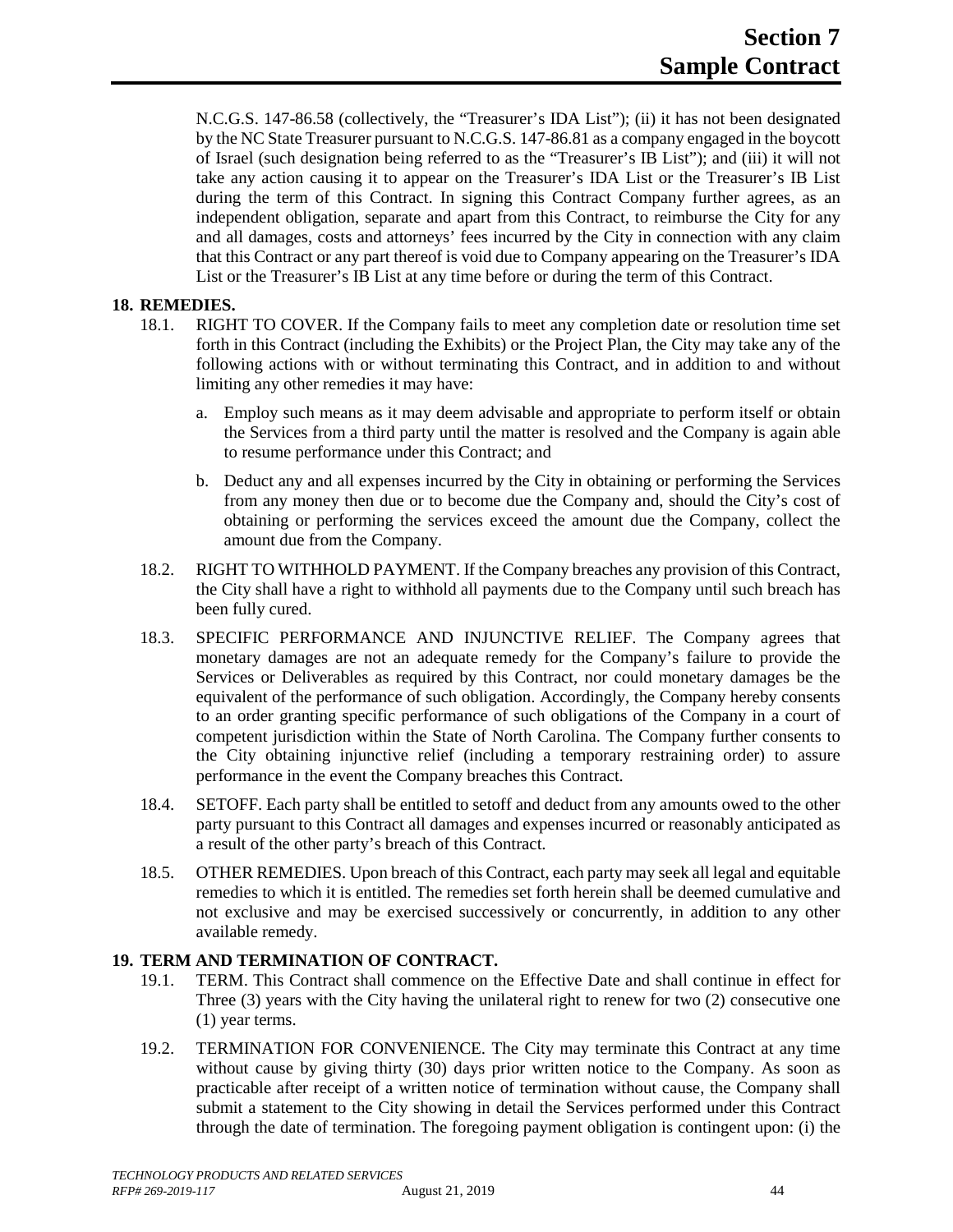Company having fully complied with Section 20.8; and (ii) the Company having provided the City with written documentation reasonably adequate to verify the number of hours of Services rendered through the termination date and the percentage of completion of each task.

- 19.3. TERMINATION FOR DEFAULT BY EITHER PARTY. By giving written notice to the other party, either party may terminate this Contract upon the occurrence of one or more of the following events:
	- a. The other party violates or fails to perform any covenant, provision, obligation, term or condition contained in this Contract, provided that, unless otherwise stated in this Contract, such failure or violation shall not be cause for termination if both of the following conditions are satisfied: (i) such default is reasonably susceptible to cure; and (ii) the other party cures such default within thirty (30) days of receipt of written notice of default from the non-defaulting party; or
	- b. The other party attempts to assign, terminate or cancel this Contract contrary to the terms hereof; or
	- c. The other party ceases to do business as a going concern, makes an assignment for the benefit of creditors, admits in writing its inability to pay debts as they become due, files a petition in bankruptcy or has an involuntary bankruptcy petition filed against it (except in connection with a reorganization under which the business of such party is continued and performance of all its obligations under the Contract shall continue), or if a receiver, trustee or liquidator is appointed for it or any substantial part of other party's assets or properties.

Any notice of default shall identify this Section of this Contract and shall state the party's intent to terminate this Contract if the default is not cured within the specified period.

Notwithstanding anything contained herein to the contrary, upon termination of this Contract by the Company for default, the Company shall continue to perform the Services required by this Contract for the lesser of: (i) six (6) months after the date the City receives the Company's written termination notice; or (ii) the date on which the City completes its transition to a new Company.

- 19.4. ADDITIONAL GROUNDS FOR DEFAULT TERMINATION BY THE CITY. By giving written notice to the Company, the City may also terminate this Contract upon the occurrence of one or more of the following events (which shall each constitute separate grounds for termination without a cure period and without the occurrence of any of the other events of default previously listed):
	- a. Failure of the Company to complete a particular task by the completion date set forth in this Contract;
	- b. The Company makes or allows to be made any material written misrepresentation or provides any materially misleading written information in connection with this Contract, the Company's Proposal, or any covenant, agreement, obligation, term or condition contained in this Contract; or
	- c. The Company takes or fails to take any action which constitutes grounds for immediate termination under the terms of this Contract, including but not limited to failure to obtain or maintain the insurance policies and endorsements as required by this Contract, or failure to provide the proof of insurance as required by this Contract.
- 19.5. NO SUSPENSION. In the event that the City disputes in good faith an allegation of default by the Company, notwithstanding anything to the contrary in this Contract, the Company agrees that it will not terminate this Contract or suspend or limit the Services or any warranties or repossess, disable or render unusable any software supplied by the Company, unless (i) the parties agree in writing, or (ii) an order of a court of competent jurisdiction determines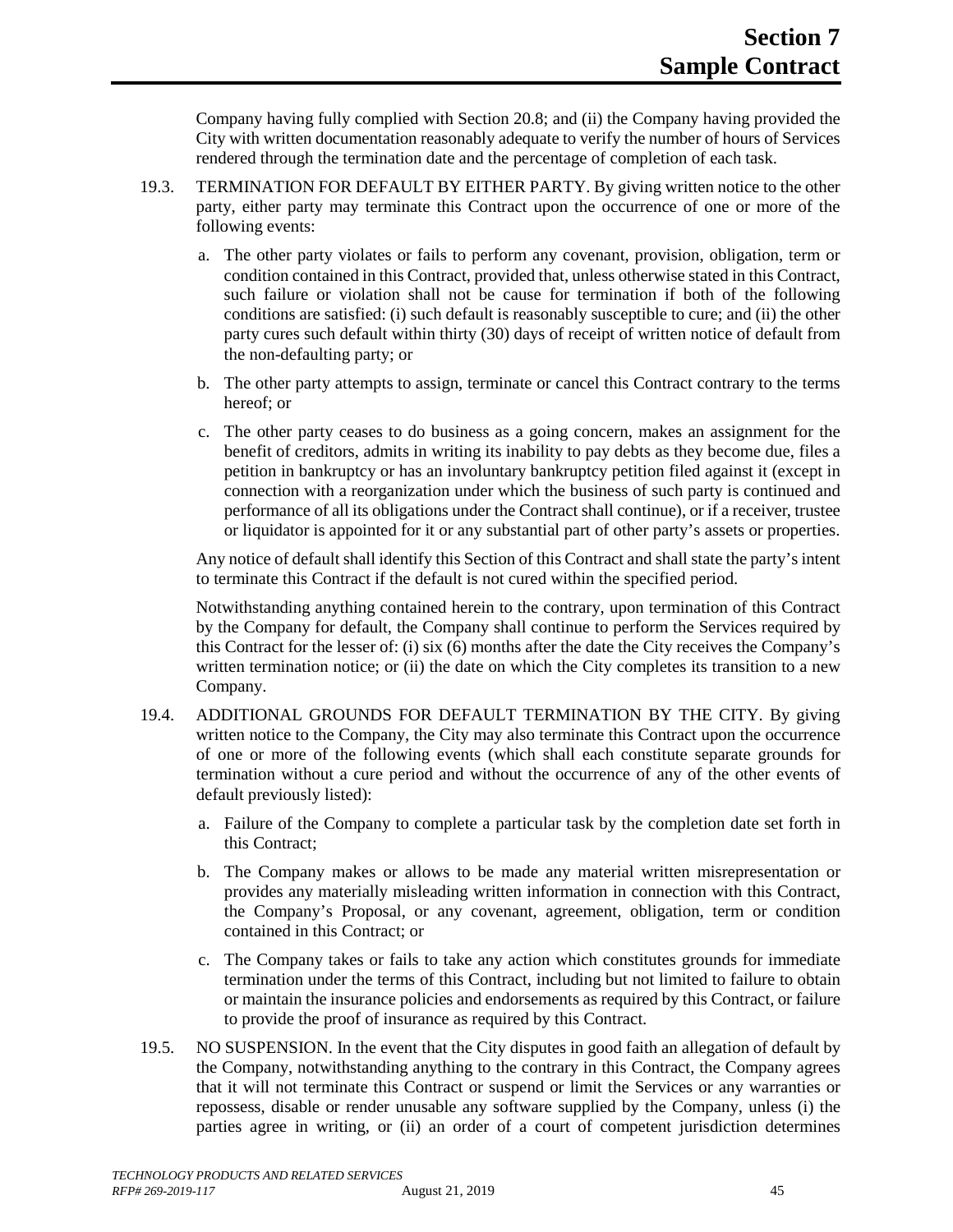otherwise.

- 19.6. CANCELLATION OF ORDERS AND SUBCONTRACTS. In the event this Contract is terminated by the City for any reason prior to the end of the term, the Company shall, upon termination, immediately discontinue all service in connection with this Contract and promptly cancel all existing orders and subcontracts, which are chargeable to this Contract. As soon as practicable after receipt of notice of termination, the Company shall submit a statement to the City showing in detail the Services performed under this Contract to the date of termination.
- 19.7. AUTHORITY TO TERMINATE. The following persons are authorized to terminate this Contract on behalf of the City: (i) the City Manager, any Assistant City Manager, or any designee of the City Manager; or (ii) the Department Director of the City Department responsible for administering this Contract.
- 19.8. OBLIGATIONS UPON EXPIRATION OR TERMINATION. Upon expiration or termination of this Contract, the Company shall promptly return to the City (i) all computer programs, files, documentation, media, related material and any other material and equipment that are owned by the City; (ii) all Deliverables that have been completed or that are in process as of the date of termination; and (iii) a written statement describing in detail all work performed with respect to Deliverables which are in process as of the date of termination. The expiration or termination of this Contract shall not relieve either party of its obligations regarding "Confidential Information," as defined in this Contract.
- 19.9. NO EFFECT ON TAXES, FEES, CHARGES OR REPORTS. Any termination of this Contract shall not relieve the Company of the obligation to pay any fees, taxes or other charges then due to the City, nor relieve the Company of the obligation to file any daily, monthly, quarterly or annual reports covering the period to termination nor relieve the Company from any claim for damages previously accrued or then accruing against the Company.
- 19.10. OTHER REMEDIES. The remedies set forth in this Section and Section 19 shall be deemed cumulative and not exclusive, and may be exercised successively or concurrently, in addition to any other remedies available under this Contract or at law or in equity.
- **20. TRANSITION SERVICES UPON TERMINATION.** Upon termination or expiration of this Contract, the Company shall cooperate with the City to assist with the orderly transfer of the Services provided by the Company to the City. Prior to termination or expiration of this Contract, the City may require the Company to perform and, if so required, the Company shall perform certain transition services necessary to shift the Services of the Company to another provider or to the City itself as described below (the "Transition Services"). Transition Services may include but shall not be limited to the following:
	- Working with the City to jointly develop a mutually agreed upon Transition Services Plan to facilitate the termination of the Services;
	- Notifying all affected service providers and subcontractors of the Company;
	- Performing the Transition Services;
	- Answering questions regarding the Services on an as-needed basis; and
	- Providing such other reasonable services needed to effectuate an orderly transition to a new Company.
- **21. CHANGES.** In the event changes to the Services (collectively "Changes"), become necessary or desirable to the parties, the parties shall follow the procedures set forth in this Section. A Change shall be effective only when documented by a written, dated agreement executed by both parties that expressly references and is attached to this Contract (a "Change Statement"). The Change Statement shall set forth in detail: (i) the Change requested, including all modifications of the duties of the parties;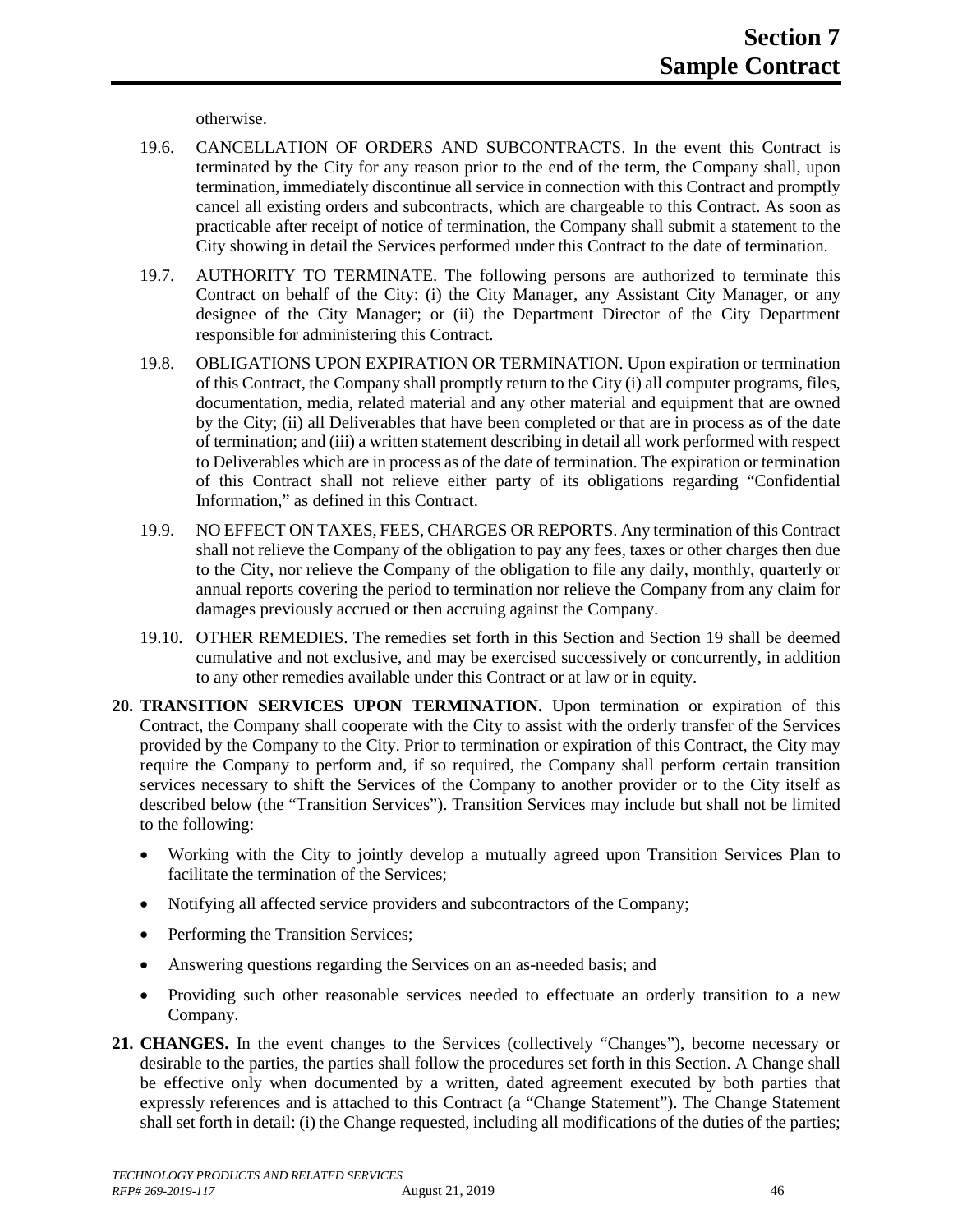(ii) the reason for the proposed Change; and (iii) a detailed analysis of the impact of the Change on the results of the Services and time for completion of the Services, including the impact on all Milestones and delivery dates and any associated price.

In the event either party desires a Change, the Project Manager for such party shall submit to the other party's Project Manager a proposed Change Statement. If the receiving party does not accept the Change Statement in writing within ten (10) days, the receiving party shall be deemed to have rejected the Change Statement. If the parties cannot reach agreement on a proposed Change, the Company shall nevertheless continue to render performance under this Contract in accordance with its (unchanged) terms and conditions.

Changes that involve or increase in the amounts payable by the City may require execution by the City Manager or a designee depending on the amount. Some increases may also require approval by Charlotte City Council.

# **22. CITY OWNERSHIP OF WORK PRODUCT.**

- 22.1. The parties agree that the City shall have exclusive ownership of all reports, documents, designs, ideas, materials, reports, concepts, plans, creative works, and other work product developed for or provided to the City in connection with this Contract, and all patent rights, copyrights, trade secret rights and other intellectual property rights relating thereto (collectively the "Intellectual Property"). The Company hereby assigns and transfers all rights in the Intellectual Property to the City. The Company further agrees to execute and deliver such assignments and other documents as the City may later require to perfect, maintain and enforce the City's rights as sole owner of the Intellectual Property, including all rights under patent and copyright law. The Company hereby appoints the City as attorney in fact to execute all such assignments and instruments and agree that its appointment of the City as an attorney in fact is coupled with an interest and is irrevocable.
- 22.2. The City grants the Company a royalty-free, non-exclusive license to use and copy the Intellectual Property to the extent necessary to perform this Contract. The Company shall not be entitled to use the Intellectual Property for other purposes without the City's prior written consent, and shall treat the Intellectual Property as "Confidential Information" pursuant to Section 26 of the Contract.
- 22.3. The Company will treat as Confidential Information under the Confidentiality and Non-Disclosure Contract all data in connection with the Contract. City data processed by the Company shall remain the exclusive property of the City. The Company will not reproduce, copy, duplicate, disclose, or in any way treat the data supplied by the City in any manner except that contemplated by the Contract.
- **23. RELATIONSHIP OF THE PARTIES.** The relationship of the parties established by this Contract is solely that of independent contractors, and nothing contained in this Contract shall be construed to (i) give any party the power to direct or control the day-to-day administrative activities of the other; or (ii) constitute such parties as partners, joint venturers, co-owners or otherwise as participants in a joint or common undertaking; or (iii) make either party an agent of the other, or any Company employee an agent or employee of the City, for any purpose whatsoever. Neither party nor its agents or employees is the representative of the other for any purpose, and neither has power or authority to act as agent or employee to represent, to act for, bind, or otherwise create or assume any obligation on behalf of the other.
- **24. INDEMNIFICATION.** To the fullest extent permitted by law, the Company shall indemnify, defend and hold harmless each of the "Indemnitees" (as defined below) from and against any and all "Charges" (as defined below) paid or incurred as a result of any claims, demands, lawsuits, actions, or proceedings: (i) alleging violation, misappropriation or infringement of any copyright, trademark, patent, trade secret or other proprietary rights with respect to the Services or any products or deliverables provided to the City pursuant to this Contract ("Infringement Claims"); (ii) seeking payment for labor or materials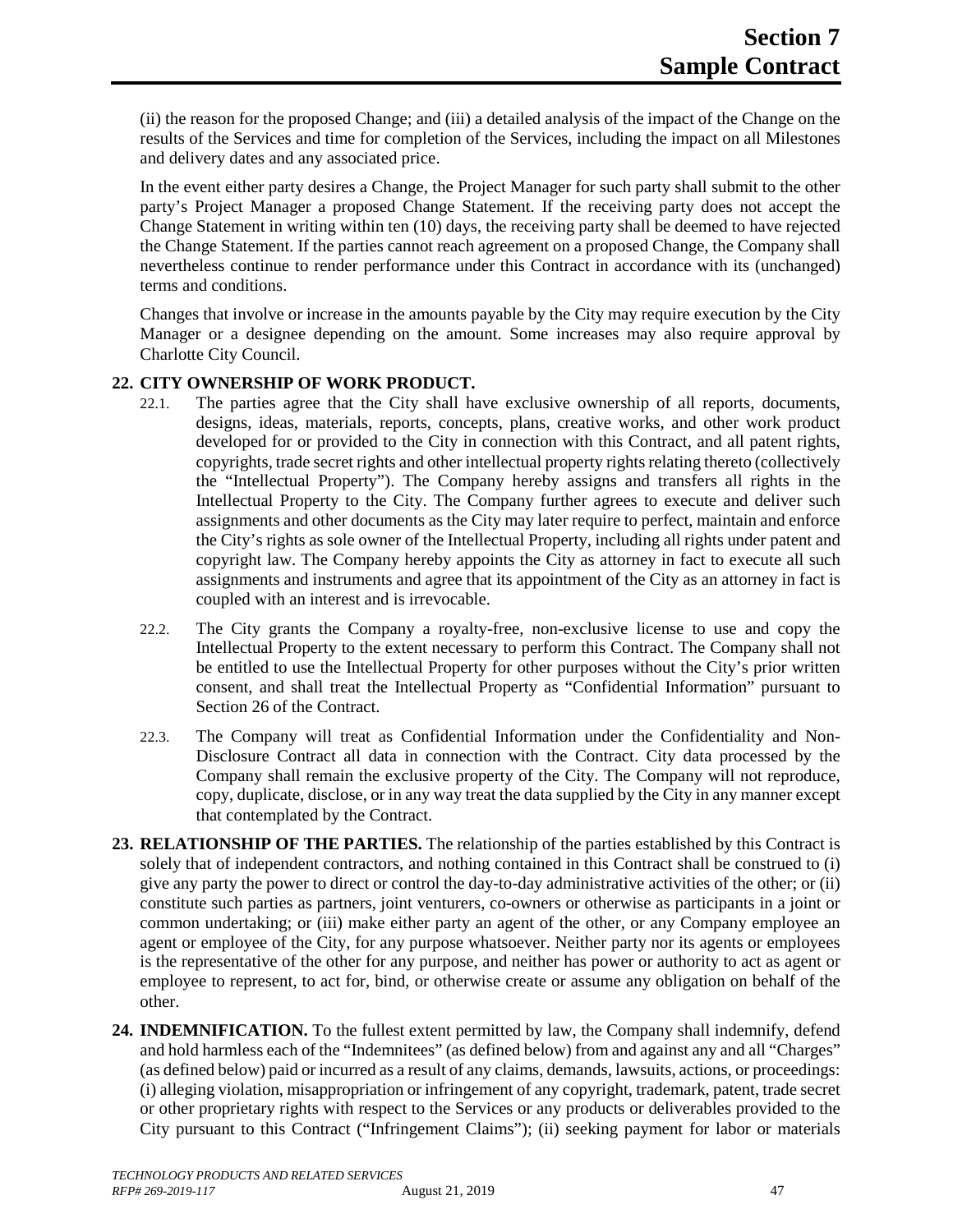purchased or supplied by the Company or its subcontractors in connection with this Contract; (iii) arising from the Company's failure to perform its obligations under this Contract, or from any act of negligence or willful misconduct by the Company or any of its agents, employees or subcontractors relating to this Contract, including but not limited to any liability caused by an accident or other occurrence resulting in bodily injury, death, sickness or disease to any person(s) or damage or destruction to any property, real or personal, tangible or intangible; or (iv) arising from any claim that the Company or an employee or subcontractor of the Company is an employee of the City, including but not limited to claims relating to worker's compensation, failure to withhold taxes and the like. For purposes of this Section: (i) the term "Indemnitees" means the City, any federal agency that funds all or part of this Contract, and each of the City's and such federal agency's officers, officials, employees, agents and independent contractors (excluding the Company); and (ii) the term "Charges" means any and all losses, damages, costs, expenses (including reasonable attorneys' fees), obligations, duties, fines, penalties, royalties, interest charges and other liabilities (including settlement amounts).

If an Infringement Claim occurs, the Company shall either: (i) procure for the City the right to continue using the affected product or service; or (ii) repair or replace the infringing product or service so that it becomes non-infringing, provided that the performance of the overall product(s) and service(s) provided to the City shall not be adversely affected by such replacement or modification. If the Company is unable to comply with the preceding sentence within thirty (30) days after the City is directed to cease use of a product or service, the Company shall promptly refund to the City all amounts paid under this Contract.

This Section 24 shall remain in force despite termination of this Contract (whether by expiration of the term or otherwise).

**25. SUBCONTRACTING.** Should the Company choose to subcontract, the Company shall be the prime contractor and shall remain fully responsible for performance of all obligations that it is required to perform under the Contract. Any subcontract entered into by Company shall name the City as a third party beneficiary.

#### **26. CONFIDENTIAL INFORMATION.**

- 26.1. CONFIDENTIAL INFORMATION. Confidential Information includes any information, not generally known in the relevant trade or industry, obtained from the City or its vendors or licensors or which falls within any of the following general categories:
	- 26.1.1. *Trade secrets.* For purposes of this Contract, trade secrets consist of *information* of the City or any of its suppliers, contractors or licensors: (a) that derives value from being secret; and (b) that the owner has taken reasonable steps to keep confidential. Examples of trade secrets include information relating to proprietary software, new technology, new products or services, flow charts or diagrams that show how things work, manuals that tell how things work and business processes and procedures.
	- 26.1.2. *Information of the City or its suppliers, contractors or licensors marked "Confidential" or "Proprietary."*
	- 26.1.3. *Information relating to criminal investigations conducted by the City, and records of criminal intelligence information compiled by the City*.
	- 26.1.4. *Information contained in the City's personnel files, as defined by N.C. Gen. Stat. 160A-168.* This consists of all information gathered and/or maintained by the City about employees, except for that information which is a matter of public record under North Carolina law.
	- 26.1.5. *Citizen or employee social security numbers collected by the City.*
	- 26.1.6. *Computer security information of the City*, including all security features of electronic data processing, or information technology systems, telecommunications networks and electronic security systems. This encompasses but is not limited to passwords and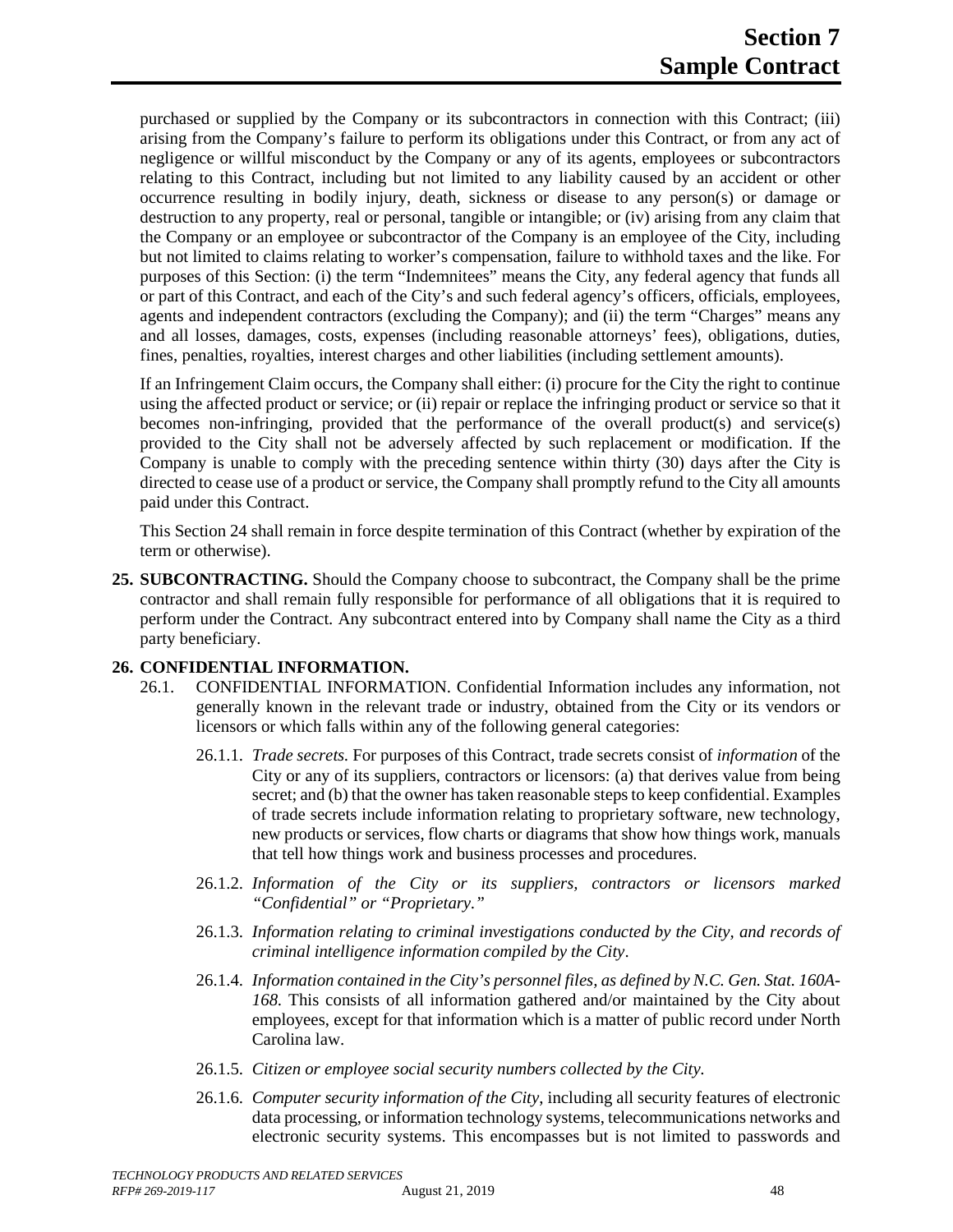security standards, procedures, processes, configurations, software and codes.

- 26.1.7. *Local tax records of the City that contains information about a taxpayer's income or receipts.*
- 26.1.8. *Any attorney / City privileged information disclosed by either party.*
- 26.1.9. *Any data collected from a person applying for financial or other types of assistance, including but not limited to their income, bank accounts, savings accounts, etc.*
- 26.1.10.*The name or address of individual homeowners who, based on their income, have received a rehabilitation grant to repair their home.*
- 26.1.11.*Building plans of city-owned buildings or structures, as well as any detailed security plans.*
- 26.1.12.*Billing information of customers compiled and maintained in connection with the City providing utility services.*
- 26.1.13.*Other information that is exempt from disclosure under the North Carolina public records laws.*

Categories stated in Sections 27.1.3 through 27.1.13 above constitute "Highly Restricted Information," as well as Confidential Information. The Company acknowledges that certain Highly Restricted Information is subject to legal restrictions beyond those imposed by this Contract, and agrees that: (i) all provisions in this Contract applicable to Confidential Information shall apply to Highly Restricted Information; and (ii) the Company will also comply with any more restrictive instructions or written policies that may be provided by the City from time to time to protect the confidentiality of Highly Restricted Information.

The parties acknowledge that in addition to information disclosed or revealed after the date of this Contract, the Confidential Information shall include information disclosed or revealed within one (1) year prior to the date of this Contract.

- 26.2. RESTRICTIONS. The Company shall keep the Confidential Information in the strictest confidence, in the manner set forth below:
	- 26.2.1. It shall not copy, modify, enhance, compile or assemble (or reverse compile or disassemble), or reverse engineer Confidential Information.
	- 26.2.2. It shall not, directly or indirectly, disclose, divulge, reveal, report or transfer Confidential Information of the other to any third party or to any individual employed by the Company, other than an employee, agent, subcontractor or vendor of the City or Company who: (i) has a need to know such Confidential Information, and (ii) has executed a confidentiality agreement incorporating substantially the form of this Section of the Contract and containing all protections set forth herein.
	- 26.2.3. It shall not use any Confidential Information of the City for its own benefit or for the benefit of a third party, except to the extent such use is authorized by this Contract or other written agreements between the parties hereto, or is for the purpose for which such Confidential Information is being disclosed.
	- 26.2.4. It shall not remove any proprietary legends or notices, including copyright notices, appearing on or in the Confidential Information of the other.
	- 26.2.5. The Company shall use its best efforts to enforce the proprietary rights of the City and the City's vendors, licensors and suppliers (including but not limited to seeking injunctive relief where reasonably necessary) against any person who has possession of or discloses Confidential Information in a manner not permitted by this Contract.
	- 26.2.6. In the event that any demand is made in litigation, arbitration or any other proceeding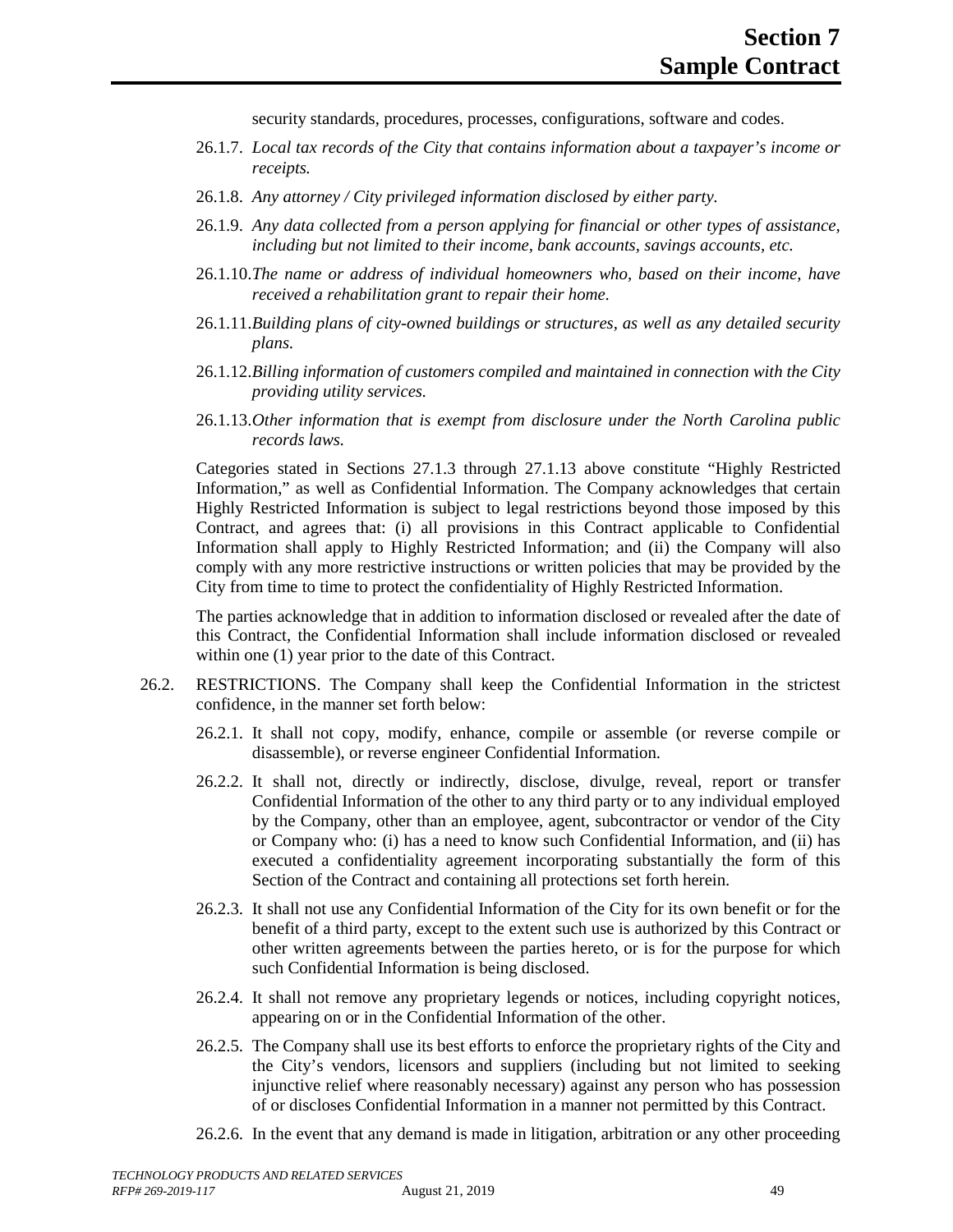for disclosure of Confidential Information, the Company shall assert this Contract as a ground for refusing the demand and, if necessary, shall seek a protective order or other appropriate relief to prevent or restrict and protect any disclosure of Confidential Information.

- 26.2.7. All materials which constitute, reveal or derive from Confidential Information shall be kept confidential to the extent disclosure of such materials would reveal Confidential Information, and unless otherwise agreed, all such materials shall be returned to the City or destroyed upon satisfaction of the purpose of the disclosure of such information.
- 26.3. EXCEPTIONS. The parties agree that the Company shall have no obligation with respect to any Confidential Information which the Company can establish:
	- 26.3.1. Was already known to the Company prior to being disclosed by the disclosing party;
	- 26.3.2. Was or becomes publicly known through no wrongful act of the Company;
	- 26.3.3. Was rightfully obtained by the Company from a third party without similar restriction and without breach hereof;
	- 26.3.4. Was used or disclosed by the Company with the prior written authorization of the City;
	- 26.3.5. Was disclosed pursuant to the requirement or request of a governmental agency, which disclosure cannot be made in confidence, provided that, in such instance, the Company shall first give to the City notice of such requirement or request;
	- 26.3.6. Was disclosed pursuant to the order of a court of competent jurisdiction or a lawfully issued subpoena, provided that the Company shall take use its best efforts to obtain an agreement or protective order providing that, to the greatest possible extent possible, this Contract will be applicable to all disclosures under the court order or subpoena.
- 26.4. UNINTENTIONAL DISCLOSURE. Notwithstanding anything contained herein in to the contrary, in the event that the Company is unintentionally exposed to any Confidential Information of the City, the Company agrees that it shall not, directly or indirectly, disclose, divulge, reveal, report or transfer such Confidential Information to any person or entity or use such Confidential Information for any purpose whatsoever.
- 26.5. REMEDIES. The Company acknowledges that the unauthorized disclosure of the Confidential Information of the City will diminish the value of the proprietary interests therein. Accordingly, it is agreed that if the Company breaches its obligations hereunder, the City shall be entitled to equitable relief to protect its interests, including but not limited to injunctive relief, as well as monetary damages.

# **27. INSURANCE.**

- 27.1. TYPES OF INSURANCE**.** The Company shall obtain and maintain during the life of this Contract, with an insurance company rated not less than "A" by A.M. Best, authorized to do business in the State of North Carolina, acceptable to the Charlotte-Mecklenburg, Risk Management Division the following insurance:
	- 27.1.1. Automobile Liability Bodily injury and property damage liability covering all owned, non-owned and hired automobiles for limits of not less than \$1,000,000 bodily injury each person, each accident and \$1,000,000 property damage, or \$1,000,000 combined single limit - bodily injury and property damage.
	- 27.1.2. Commercial General Liability Bodily injury and property damage liability as shall protect the Company and any subcontractor performing Services under this Contract, from claims of bodily injury or property damage which arise from performance of this Contract, whether such operations are performed by the Company, any subcontractor,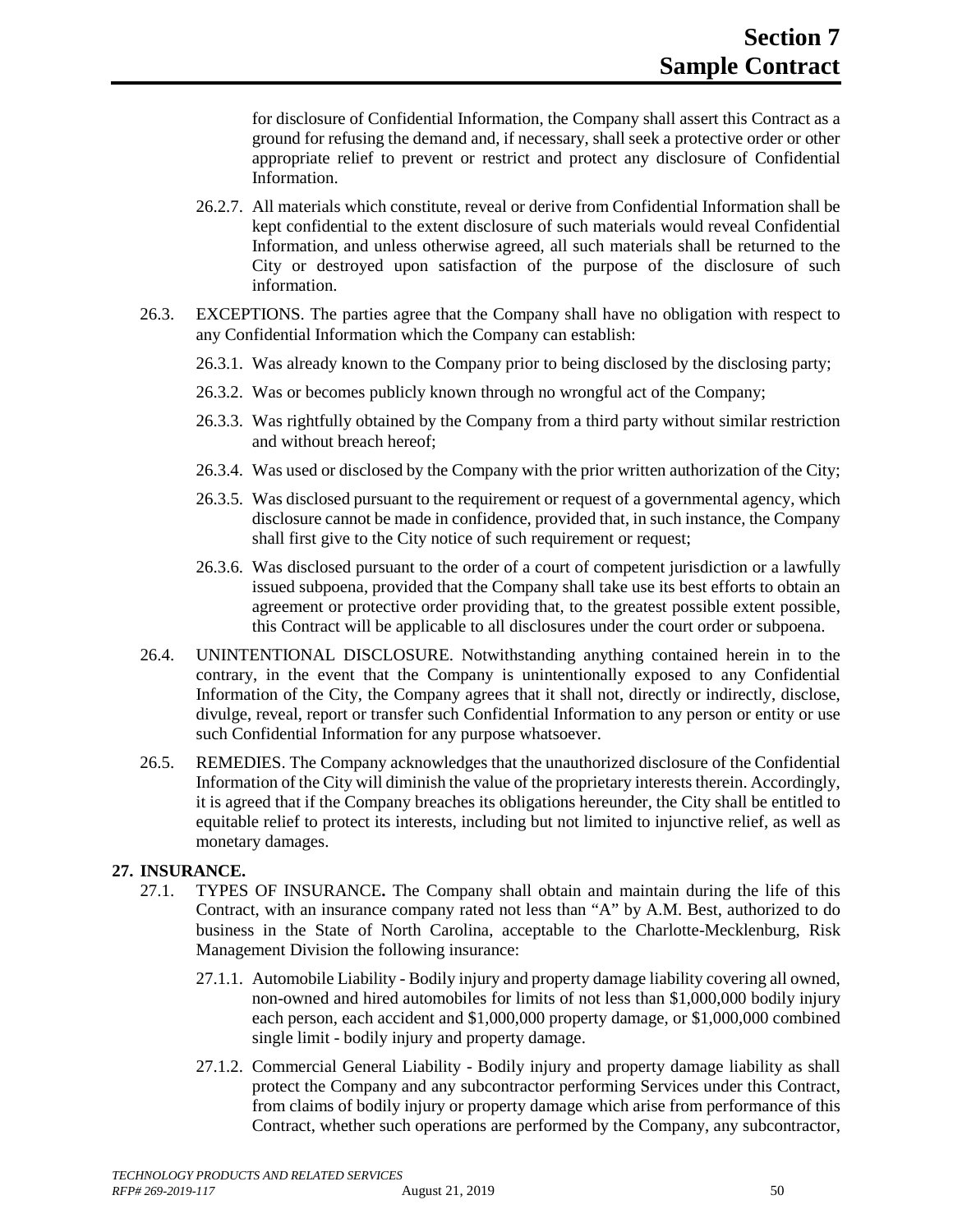or anyone directly or indirectly employed by either. The amounts of such insurance shall not be less than \$1,000,000 bodily injury each occurrence/aggregate and \$1,000,000 property damage each occurrence/aggregate, or \$1,000,000 bodily injury and property damage combined single limits each occurrence/aggregate. This insurance shall include coverage for products, operations, personal and advertising injury, and contractual liability, assumed under the indemnity provision of this Contract.

27.1.3. Workers' Compensation and Employers Liability - meeting the statutory requirements of the State of North Carolina, \$100,000 per accident limit, \$500,000 disease per policy limit, \$100,000 disease each employee limit.

The Company shall not commence any Services in connection with this Contract until it has obtained all of the foregoing types of insurance and such insurance has been approved by the City. The Company shall not allow any subcontractor to commence Services on its subcontract until all similar insurance required of the subcontractor has been obtained and approved.

#### 27.2. OTHER INSURANCE REQUIREMENTS.

- 27.2.1. The City shall be exempt from, and in no way liable for any sums of money, which may represent a deductible in any insurance policy. The payment of such deductible shall be the sole responsibility of the Company and/or subcontractor providing such insurance.
- 27.2.2. The City of Charlotte shall be named as an additional insured for operations or services rendered under the general liability coverage. The Company's insurance shall be primary of any self-funding and/or insurance otherwise carried by the City for all loss or damages arising from the Company's operations under this agreement.
- 27.2.3. Certificates of such insurance will be furnished to the City and shall contain the provision that the City be given thirty (30) days' written notice of any intent to amend coverage reductions or material changes or terminate by either the insured or the insuring Company.
- 27.2.4. Should any or all of the required insurance coverage be self-funded/self-insured, a copy of the Certificate of Self-Insurance or other documentation from the North Carolina Department of Insurance shall be furnished to the City.
- 27.2.5. If any part of the Services under this Contract is sublet, the subcontractor shall be required to meet all insurance requirements as listed above. However, this will in no way relieve the Company from meeting all insurance requirements or otherwise being responsible for the subcontractor.
- **28. COMMERCIAL NON-DISCRIMINATION.** As a condition of entering into this Contract, the Company represents and warrants that it will fully comply with the City's Commercial Non-Discrimination Policy, as described in Section 2, Article V of the Charlotte City Code, and consents to be bound by the award of any arbitration conducted thereunder. As part of such compliance, the Company shall not discriminate on the basis of race, gender, religion, national origin, ethnicity, age or disability in the solicitation, selection, hiring, or treatment of subcontractors, vendors or suppliers in connection with a City contract or contract solicitation process, nor shall the Company retaliate against any person or entity for reporting instances of such discrimination. The Company shall provide equal opportunity for subcontractors, vendors and suppliers to participate in all of its subcontracting and supply opportunities on City contracts, provided that nothing contained in this clause shall prohibit or limit otherwise lawful efforts to remedy the effects of marketplace discrimination that has occurred or is occurring in the marketplace. The Company understands and agrees that a violation of this clause shall be considered a material breach of this Contract and may result in termination of this Contract, disqualification of the Company from participating in City contracts or other sanctions.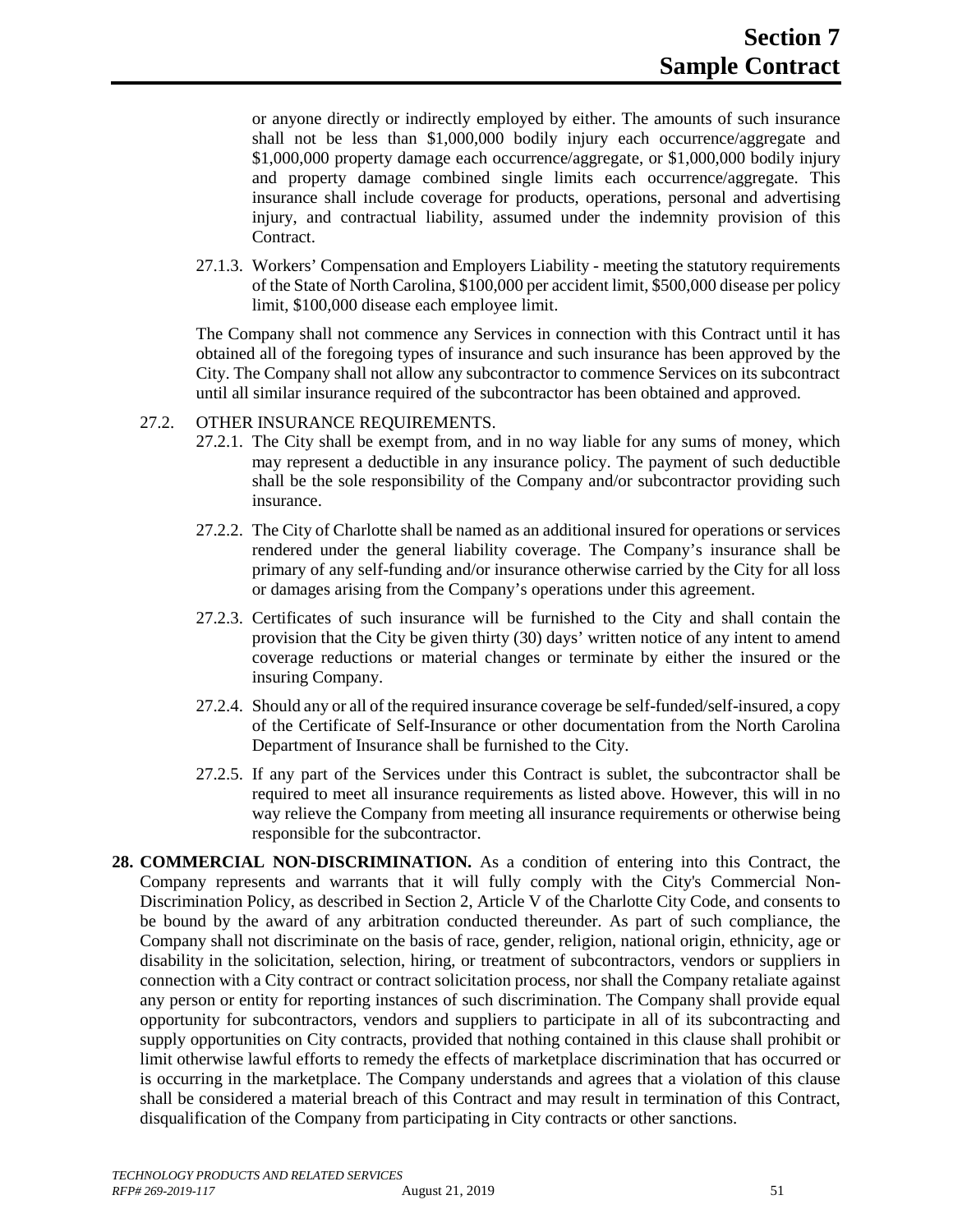As a condition of entering into this Contract, the Company agrees to: (i) promptly provide to the City in a format specified by the City all information and documentation that may be requested by the City from time to time regarding the solicitation, selection, treatment and payment of subcontractors in connection with this Contract; and (ii) if requested, provide to the City within sixty days after the request a truthful and complete list of the names of all subcontractors, vendors, and suppliers that the Company has used on City contracts in the past five years, including the total dollar amount paid by the Company on each subcontract or supply contract. The Company further agrees to fully cooperate in any investigation conducted by the City pursuant to the City's Non-Discrimination Policy, to provide any documents relevant to such investigation that are requested by the City, and to be bound by the award of any arbitration conducted under such Policy.

The Company agrees to provide to the City from time to time on the City's request, payment affidavits detailing the amounts paid by the Company to subcontractors and suppliers in connection with this Contract within a certain period of time. Such affidavits shall be in the format specified by the City from time to time.

The Company understands and agrees that violation of this Commercial Non-Discrimination provision shall be considered a material breach of this Contract and may result in contract termination, disqualification of the Company from participating in City contracts and other sanctions.

**29. NOTICES.** Any notice, consent or other communication required or contemplated by this Contract shall be in writing, and shall be delivered in person, by U.S. mail, by overnight courier, by electronic mail or by telefax to the intended recipient at the address set forth below. Notice shall be effective upon the date of receipt by the intended recipient; provided that any notice which is sent by telefax or electronic mail shall also be simultaneously sent by mail deposited with the U.S. Postal Service or by overnight courier. Each party may change its address for notification purposes by giving the other party written notice of the new address and the date upon which it shall become effective.

Communications that relate to any breach, default, termination, delay in performance, prevention of performance, modification, extension, amendment, or waiver of any provision of this Contract shall be sent to:

| For the Company: | For the City:                     |
|------------------|-----------------------------------|
|                  | Kay Elmore                        |
|                  | City of Charlotte                 |
|                  | <b>City Procurement</b>           |
|                  | 600 East Fourth Street, 9th Floor |
|                  | Charlotte, NC 28202               |
| Phone:           | Phone: 704-336-2524               |
| Fax:             | Fax: 704-632-8252                 |
| E-mail:          | E-mail: kelmore@charlottenc.gov   |

| With Copy To: | <b>With Copy To:</b>                           |  |
|---------------|------------------------------------------------|--|
|               | <b>Adam Jones</b>                              |  |
|               | City of Charlotte                              |  |
|               | City Attorney's Office                         |  |
|               | 600 East Fourth Street, 15 <sup>th</sup> Floor |  |
|               | Charlotte, NC 28202                            |  |
| Phone:        | Phone: 704-336-3012                            |  |
| E-mail:       | E-mail: amjones@charlottenc.gov                |  |

All other notices shall be sent to the other party's Project Manager at the most recent address provided in writing by the other party.

# **30. MISCELLANEOUS.**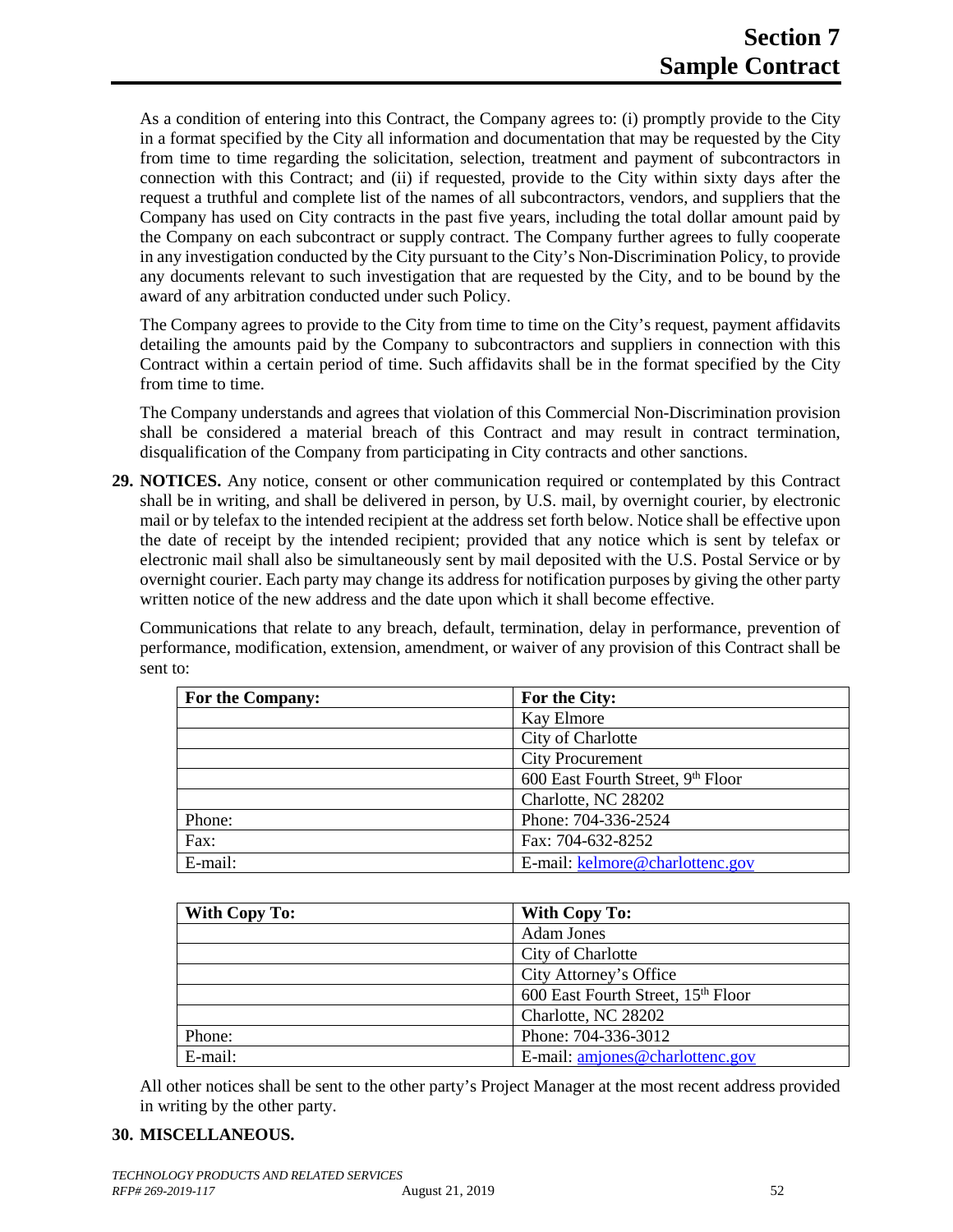- 30.1. ENTIRE AGREEMENT. This Contract is the entire agreement between the parties with respect to its subject matter, and there are no other representations, understandings, or agreements between the parties with respect to such subject matter. This Contract supersedes all prior agreements, negotiations, representations and proposals, written or oral.
- 30.2. AMENDMENT. No amendment or change to this Contract shall be valid unless in writing and signed by both parties to this Contract.
- 30.3. GOVERNING LAW AND JURISDICTION. The parties acknowledge that this Contract is made and entered into in Charlotte, North Carolina, and will be performed in Charlotte, North Carolina. The parties further acknowledge and agree that North Carolina law shall govern all the rights, obligations, duties and liabilities of the parties under this Contract, and that North Carolina law shall govern interpretation and enforcement of this Contract and any other matters relating to this Contract (all without regard to North Carolina conflicts of law principles). The parties further agree that any and all legal actions or proceedings relating to this Contract shall be brought in a state or federal court sitting in Mecklenburg County, North Carolina. By the execution of this Contract, the parties submit to the jurisdiction of said courts and hereby irrevocably waive any and all objections, which they may have with respect to venue in any court sitting in Mecklenburg County, North Carolina.
- 30.4. BINDING NATURE AND ASSIGNMENT. This Contract shall bind the parties and their successors and permitted assigns. Neither party may assign any of the rights and obligations thereunder without the prior written consent of the other. Any assignment attempted without the written consent of the other party shall be void.
- 30.5. CITY NOT LIABLE FOR DELAYS. It is agreed that the City shall not be liable to the Company, its agents or representatives or any subcontractor for or on account of any stoppages or delay in the performance of any obligations of the City or any other party hereunder caused by injunction or other legal or equitable proceedings or on account of any other delay for any cause beyond the City's reasonable control. The City shall not be liable under any circumstances for lost profits or any other consequential, special or indirect damages.
- 30.6. FORCE MAJEURE.
	- 30.6.1. The Company shall be not liable for any failure or delay in the performance of its obligations pursuant to this Contract (and such failure or delay shall not be deemed a default of this Contract or grounds for termination hereunder if all of the following conditions are satisfied: (i) if such failure or delay: (a) could not have been prevented by reasonable precaution, and (b) cannot reasonably be circumvented by the nonperforming party through the use of alternate sources, work-around plans, or other means; and (ii) if and to the extent such failure or delay is caused, directly or indirectly, by fire, flood, earthquake, hurricane, elements of nature or acts of God, acts of war, terrorism, riots, civil disorders, rebellions or revolutions, or court order.
	- 30.6.2. Upon the occurrence of an event which satisfies all of the conditions set forth above (a "Force Majeure Event") the Company shall be excused from any further performance of those of its obligations pursuant to this Contract affected by the Force Majeure Event for as long as (i) such Force Majeure Event continues; and (ii) the Company continues to use commercially reasonable efforts to recommence performance whenever and to whatever extent possible without delay.
	- 30.6.3. Upon the occurrence of a Force Majeure Event, the Company shall immediately notify the City by telephone (to be confirmed by written notice within two (2) days of the inception of the failure or delay) of the occurrence of a Force Majeure Event and shall describe in reasonable detail the nature of the Force Majeure Event. If any Force Majeure Event prevents the Company from performing its obligations for more than five (5) days, the City may terminate this Contract.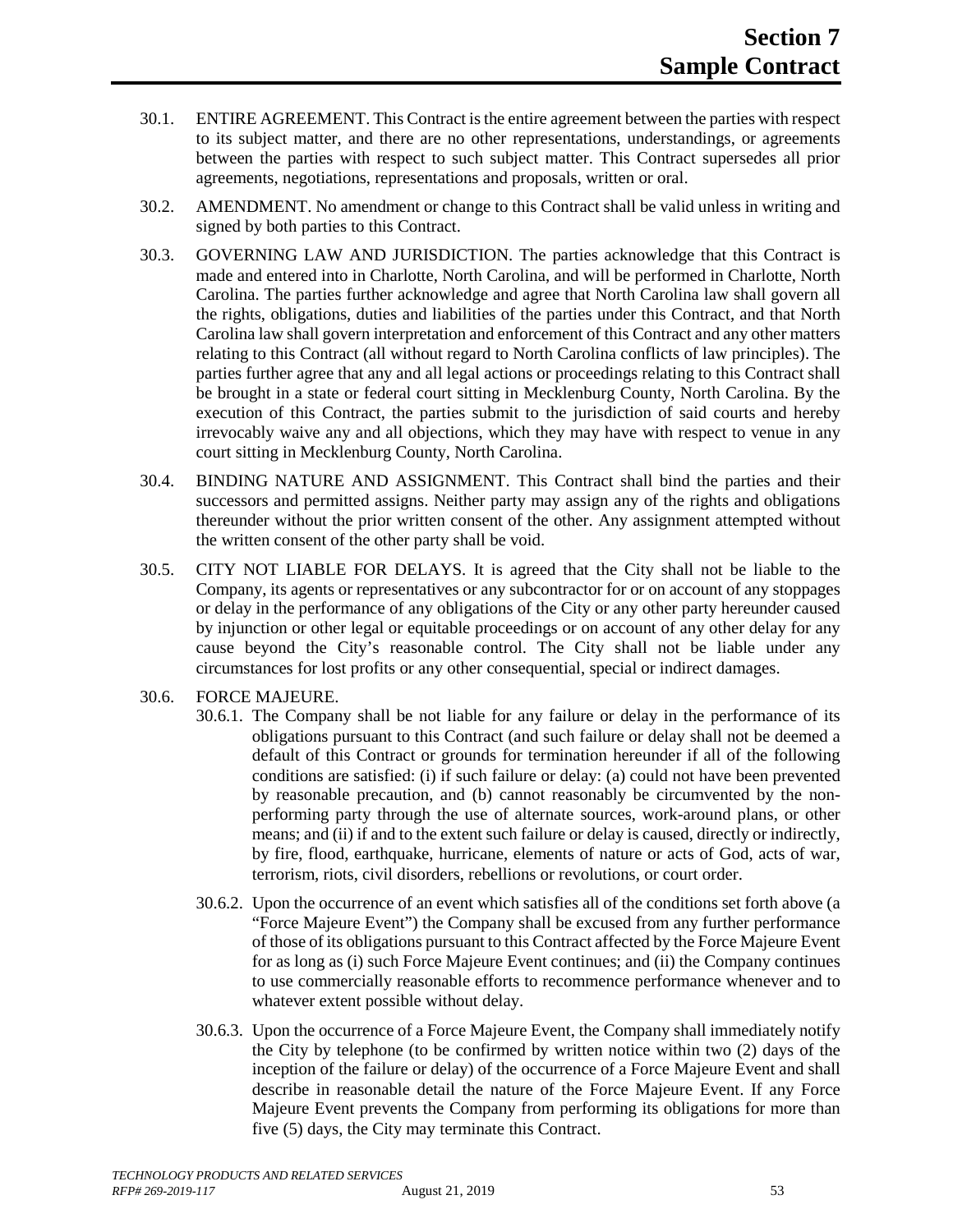- 30.6.4. Strikes, slow-downs, walkouts, lockouts, and individual disputes are not excused under this provision.
- 30.7. SEVERABILITY. The invalidity of one or more of the phrases, sentences, clauses or sections contained in this Contract shall not affect the validity of the remaining portion of the Contract so long as the material purposes of the Contract can be determined and effectuated. If any provision of this Contract is held to be unenforceable, then both parties shall be relieved of all obligations arising under such provision, but only to the extent that such provision is unenforceable, and this Contract shall be deemed amended by modifying such provision to the extent necessary to make it enforceable while preserving its intent.
- 30.8. NO PUBLICITY. No advertising, sales promotion or other materials of the Company or its agents or representations may identify or reference this Contract or the City in any manner absent the written consent of the City.
- 30.9. APPROVALS. All approvals or consents required under this Contract must be in writing.
- 30.10. WAIVER. No delay or omission by either party to exercise any right or power it has under this Contract shall impair or be construed as a waiver of such right or power. A waiver by either party of any covenant or breach of this Contract shall not be constitute or operate as a waiver of any succeeding breach of that covenant or of any other covenant. No waiver of any provision of this Contract shall be effective unless in writing and signed by the party waiving the rights.
- 30.11. SURVIVAL OF PROVISIONS. The following sections of this Contract shall survive the termination hereof:
	- Section 4.3 "Employment Taxes and Employee Benefits"
	- Section 16 "Representations and Warranties of Company"
	- Section 19 "Term and Termination of Contract"
	- Section 22 "City Ownership of Work Product"
	- Section 24 "Indemnification"
	- Section 26 "Confidential Information"
	- Section 27 "Insurance"
	- Section 29 "Notices and Principal Contacts"
	- Section 30 "Miscellaneous"
- 30.12. CHANGE IN CONTROL. In the event of a change in "Control" of the Company (as defined below), the City shall have the option of terminating this Contract by written notice to the Company. The Company shall notify the City within ten (10) days of the occurrence of a change in control. As used in this Contract, the term "Control" shall mean the possession, direct or indirect, of either (i) the ownership of or ability to direct the voting of, as the case may be fiftyone percent (51%) or more of the equity interests, value or voting power in the Company or (ii) the power to direct or cause the direction of the management and policies of the Company whether through the ownership of voting securities, by contract or otherwise.
- 30.13. DRAFTER'S PROTECTION. Each of the Parties has agreed to the use of the particular language of the provisions of this Contract and any questions of doubtful interpretation shall not be resolved by any rule or interpretation against the drafters, but rather in accordance with the fair meaning thereof, having due regard to the benefits and rights intended to be conferred upon the Parties hereto and the limitations and restrictions upon such rights and benefits intended to be provided.
- 30.14. FAMILIARITY AND COMPLIANCE WITH LAWS AND ORDINANCES. The Company agrees to make itself aware of and comply with all local, state and federal ordinances, statutes, laws, rules and regulations applicable to the Services. The Company further agrees that it will at all times during the term of this Contract be in compliance with all applicable federal, state and/or local laws regarding employment practices. Such laws will include, but shall not be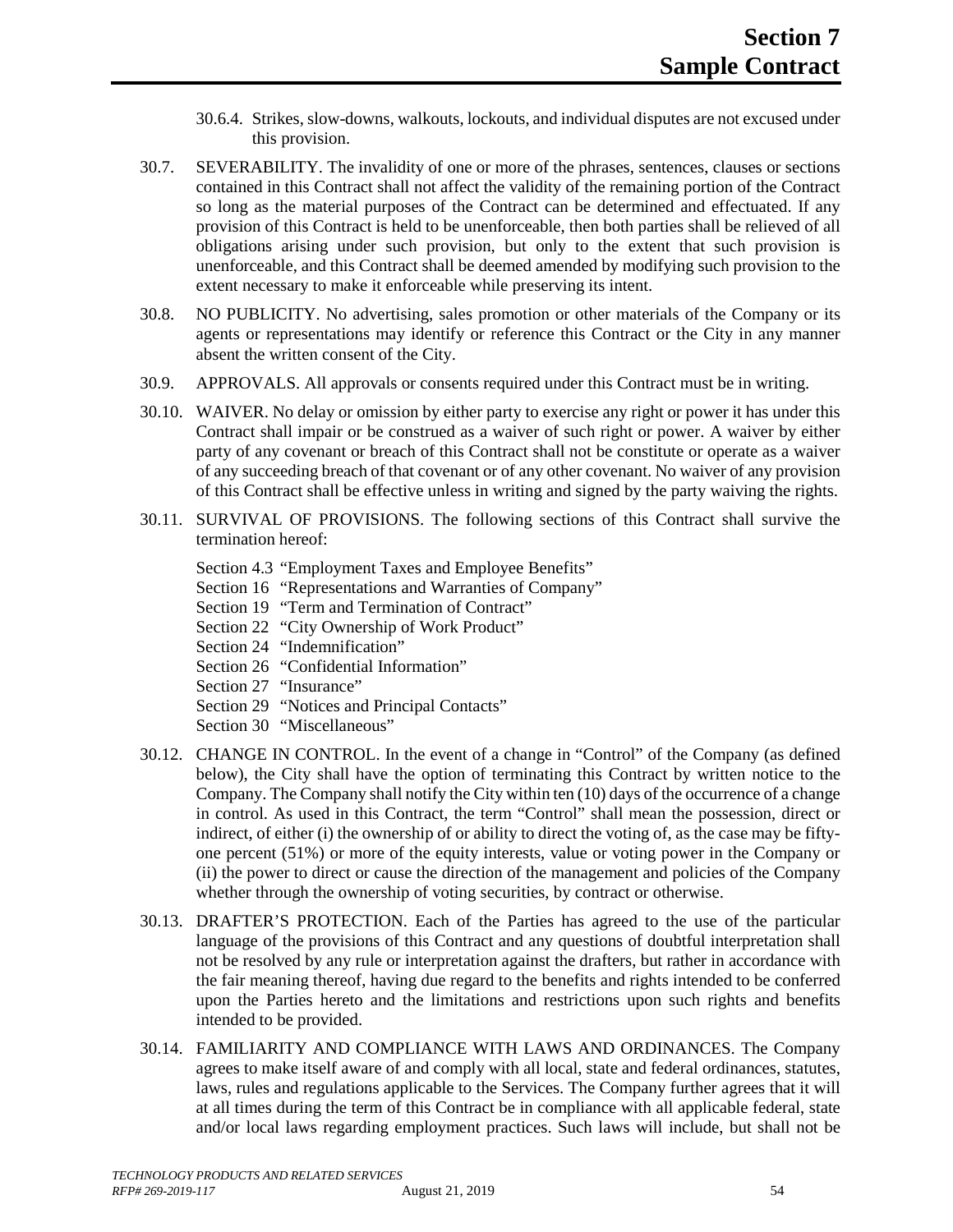limited to, workers' compensation, the Fair Labor Standards Act (FLSA), the Americans with Disabilities Act (ADA), the Family and Medical Leave Act (FMLA) and all OSHA regulations applicable to the Services.

- 30.15. CONFLICT OF INTEREST. The Company covenants that its officers, employees and shareholders have no interest and shall not acquire any interest, direct or indirect that would conflict in any manner or degree with the performance of Services required to be performed under the Contract.
- 30.16. NO BRIBERY. The Company certifies that neither it, any of its affiliates or subcontractors, nor any employees of any of the foregoing has bribed or attempted to bribe an officer or employee of the City in connection with the Contract.
- 30.17. HARASSMENT. The Company agrees to make itself aware of and comply with the City's Harassment Policy. The City will not tolerate or condone acts of harassment based upon race, sex, religion, national origin, color, age, or disability. Violators of this policy will be subject to termination.
- 30.18. TRAVEL UPGRADES. The City has no obligation to reimburse the Company for any travel or other expenses incurred in connection with this Contract.
- 30.19. TAXES. Except as specifically stated elsewhere in this Contract, the Company shall collect all applicable federal, state and local taxes which may be chargeable against the performance of the Services, and remit such taxes to the relevant taxing authority. The Company consents to and authorizes the City to collect any and all delinquent taxes and related interest, fines, or penalties of the Company by reducing any payment, whether monthly, quarterly, semiannually, annually, or otherwise, made by the City to the Company pursuant to this Contract for an amount equal to any and all taxes and related interest, fines, or penalties owed by the Company to the City. The Company hereby waives any requirements for notice under North Carolina law for each and every instance that the City collects delinquent taxes pursuant to this paragraph. This paragraph shall not be construed to prevent the Company from filing an appeal of the assessment of the delinquent tax if such appeal is within the time prescribed by law.
- 30.20. COUNTERPARTS. This Contract may be executed in any number of counterparts, all of which taken together shall constitute one single agreement between the parties.
- 30.21. PRE-AUDIT. No pre-audit certificate is required under N.C. Gen. Stat. 159-28(a) because this Contract is for an indefinite quantity with no minimum purchase requirement. Notwithstanding anything contained herein to the contrary, this Contract does not require the City to purchase a single product or service, and a decision by the City to not make any purchase hereunder will violate neither this Contract nor any implied duty of good faith and fair dealing. The City has no financial obligation under this Contract absent the City's execution of a valid and binding purchase order or contract addendum containing a pre-audit certificate."

*[Signature Page Follows]*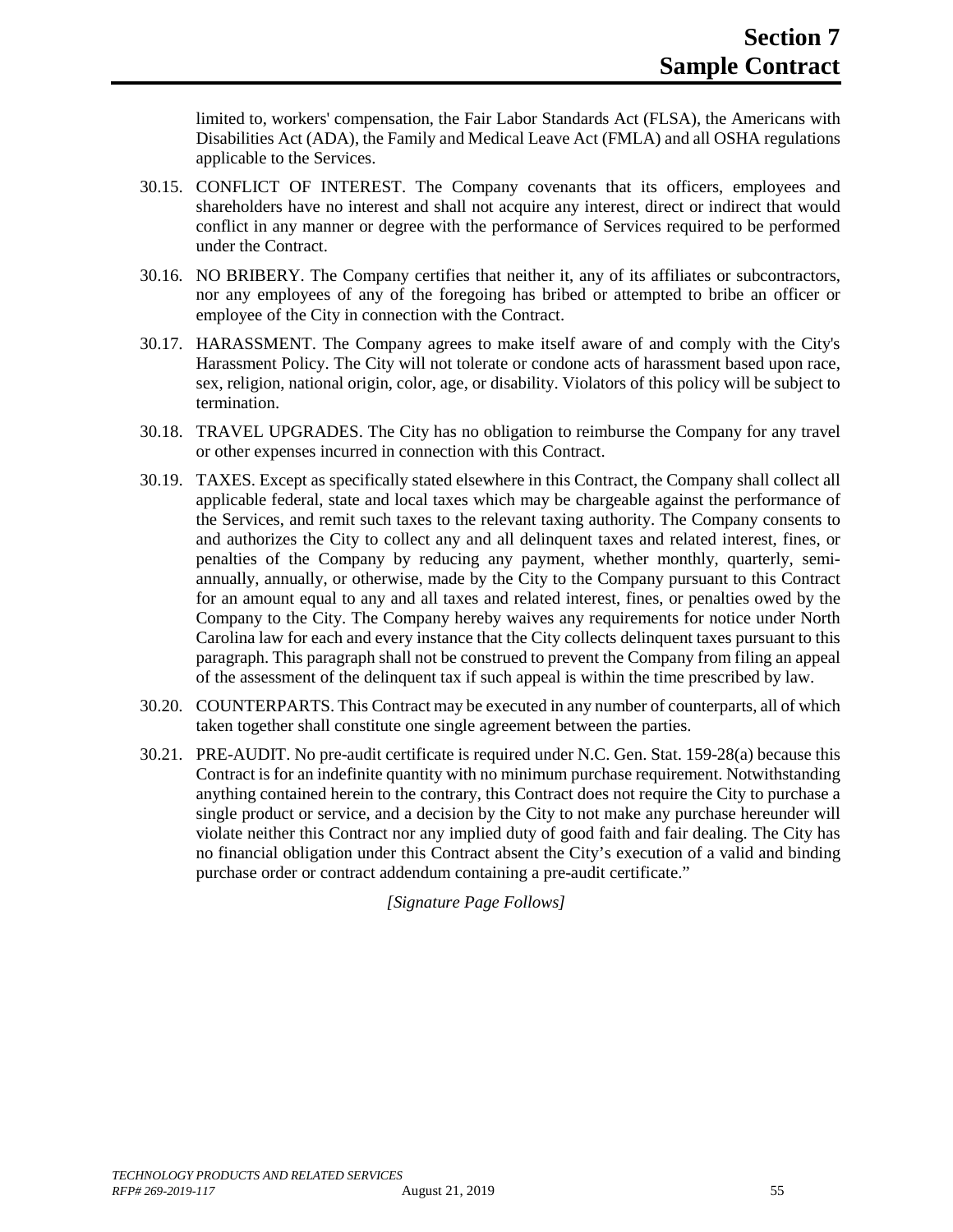**IN WITNESS WHEREOF,** and in acknowledgement that the parties hereto have read and understood each and every provision hereof, the parties have caused this Contract to be executed as of the date first written above.

#### **[INSERT COMPANY NAME]**

**BY: \_\_\_\_\_\_\_\_\_\_\_\_\_\_\_\_\_\_\_\_\_\_\_\_\_\_\_\_\_\_\_\_\_\_\_\_\_\_\_** *(signature)*

| <b>PRINT NAME:</b> |
|--------------------|
|--------------------|

| m<br>. |  |
|--------|--|
|        |  |
|        |  |

**DATE: \_\_\_\_\_\_\_\_\_\_\_\_\_\_\_\_\_\_\_\_\_\_\_\_\_\_\_\_\_\_\_\_\_\_\_\_**

### **CITY OF CHARLOTTE: CITY MANAGER'S OFFICE/OFFICE/DEPARTMENT/DIVISION**

**BY: \_\_\_\_\_\_\_\_\_\_\_\_\_\_\_\_\_\_\_\_\_\_\_\_\_\_\_\_\_\_\_\_\_\_\_\_\_\_\_** *(signature)*

**PRINT NAME: \_\_\_\_\_\_\_\_\_\_\_\_\_\_\_\_\_\_\_\_\_\_\_\_\_\_\_\_\_**

**TITLE: \_\_\_\_\_\_\_\_\_\_\_\_\_\_\_\_\_\_\_\_\_\_\_\_\_\_\_\_\_\_\_\_\_\_\_\_**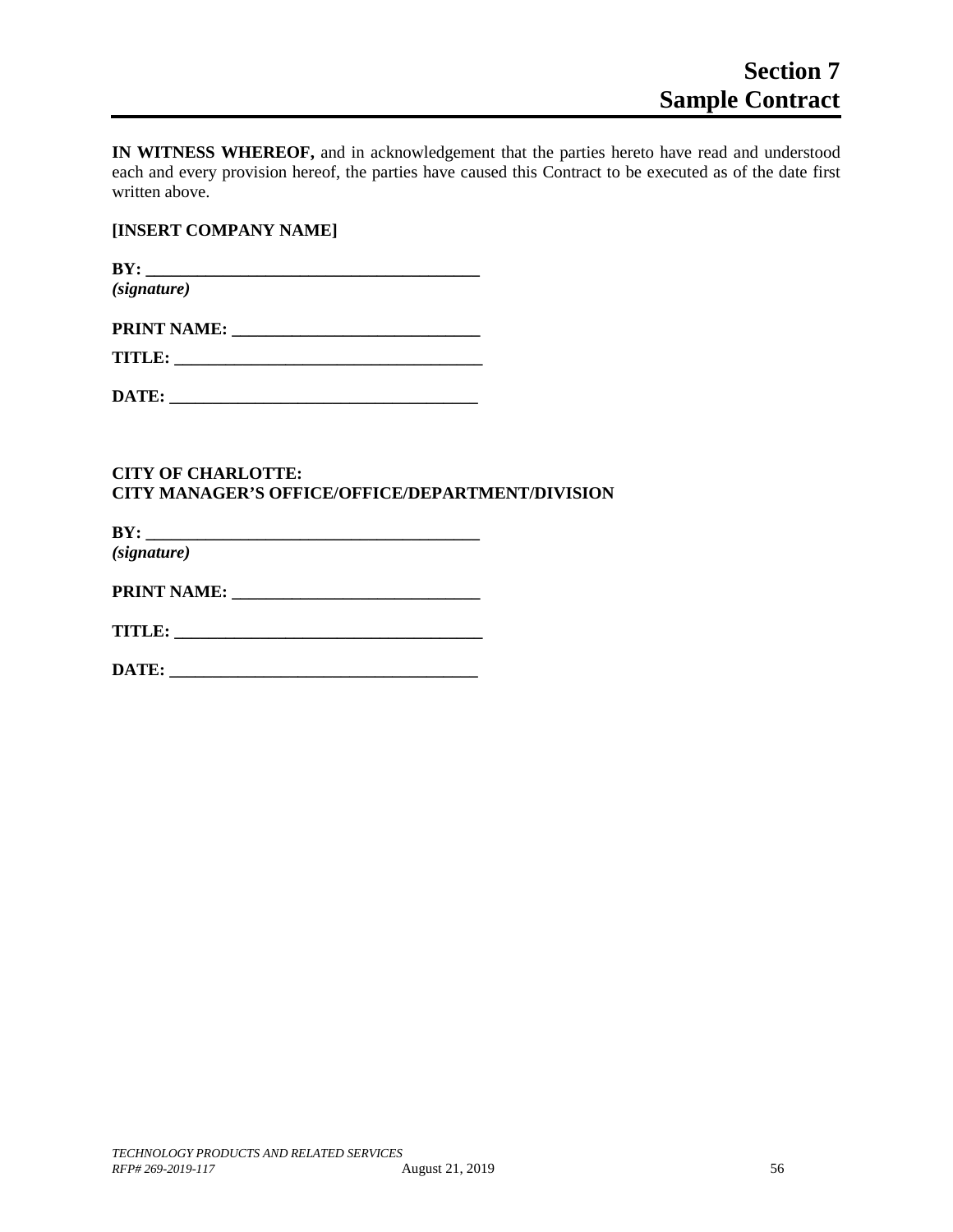# **EXHIBIT A – PRICING SHEET**

# **INTENTIONALLY LEFT BLANK FOR SAMPLE CONTRACT**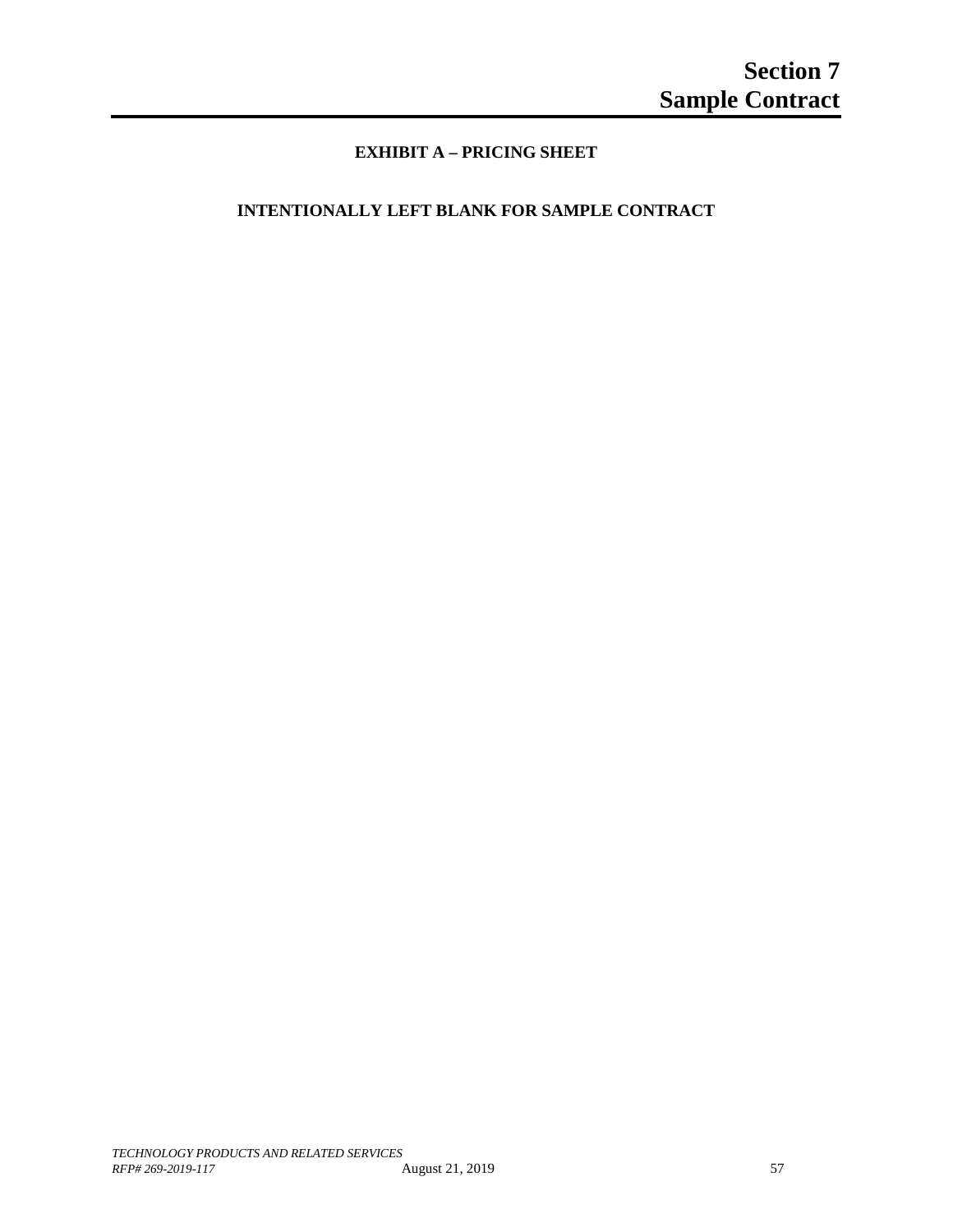# **EXHIBIT B – SCOPE OF SERVICES**

# **INTENTIONALLY LEFT BLANK FOR SAMPLE CONTRACT**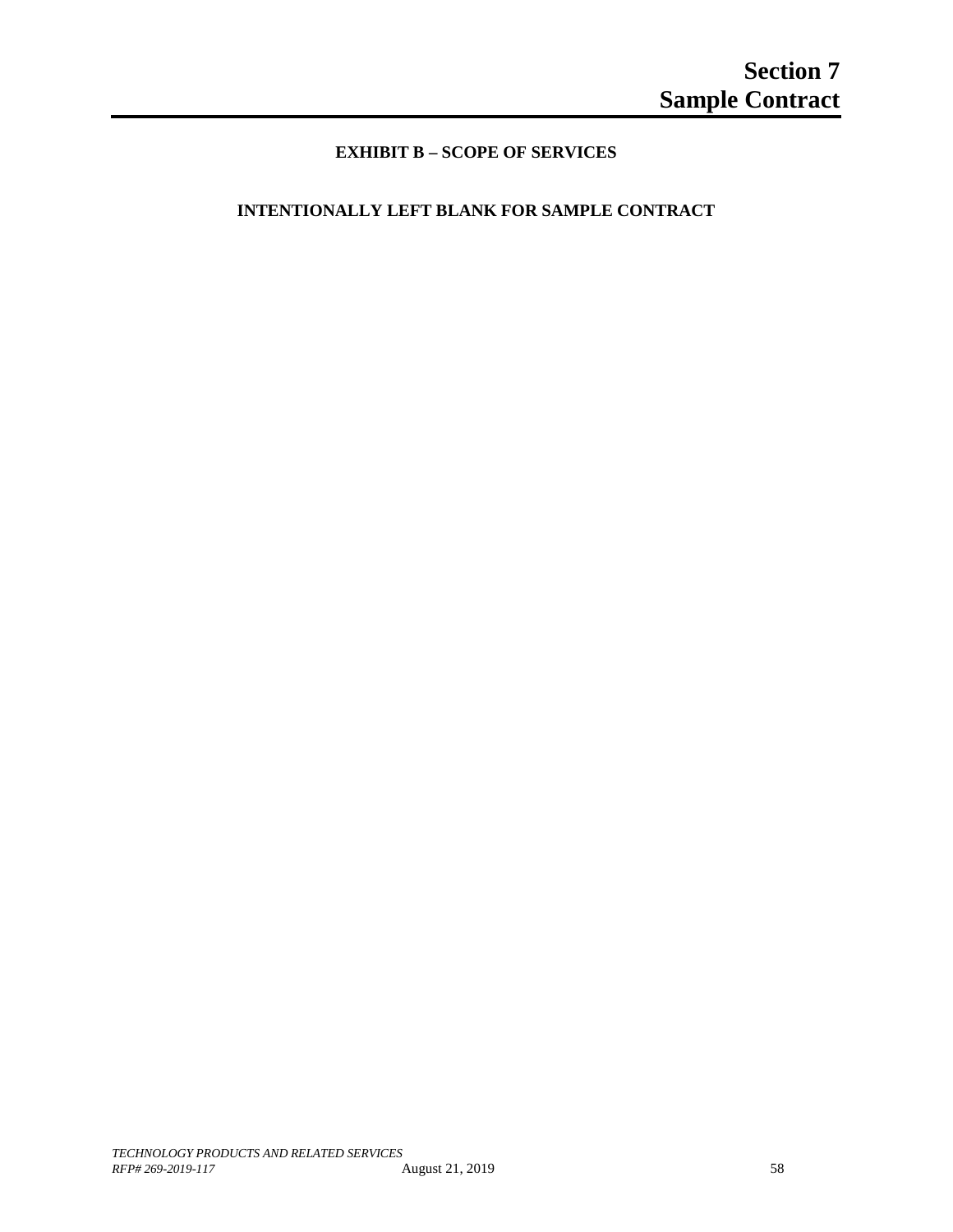### **EXHIBIT C – FEDERAL CONTRACT TERMS AND CONDITIONS**

This Exhibit is attached and incorporated into the **IEXACT CAPTION OF CONTRACT** (the "Contract") between the City of Charlotte and [COMPANY NAME] (the "Company"). Capitalized terms not defined in this Exhibit shall have the meanings assigned to such terms in the Contract. In the event of a conflict between this Exhibit and the terms of the main body of the Contract or any other exhibit or appendix, the terms of this Exhibit shall govern.

- 1. **Debarment and Suspension**. The Company represents and warrants that, as of the Effective Date of the Contract, neither the Company nor any subcontractor or subconsultant performing work under this Contract (at any tier) is included on the federally debarred bidder's list listed on the government wide exclusions in the System for Award Management (SAM), in accordance with the OMB guidelines at 2 CFR 180 that implement Executive Orders 12549 (3 CFR part 1986 Comp., p. 189) and 12689 (3 CFR part 1989 Comp., p. 235), "Debarment and Suspension." If at any point during the Contract term the Company or any subcontractor or subconsultant performing work at any tier is included on the federally debarred bidder's list, the Company shall notify the City immediately. The Company's completed Form 9 – Vendor Debarment Certification is incorporated herein as Form C.1 below.
- 2. **Record Retention**. The Company certifies that it will comply with the record retention requirements detailed in 2 CFR § 200.333. The Company further certifies that it will retain all records as required by 2 CFR § 200.333 for a period of three (3) years after it receives City notice that the City has submitted final expenditure reports or quarterly or annual financial reports, as applicable, and all other pending matters are closed.
- 3. **Procurement of Recovered Materials**. The Company represents and warrants that in its performance under the Contract, the Company shall comply with section 6002 of the Solid Waste Disposal Act, as amended by the Resource Conservation and Recovery Act. The requirements of Section 6002 include procuring only items designated in guidelines of the Environmental Protection Agency (EPA) at 40 CFR Part 247 that contain the highest percentage of recovered materials practicable, consistent with maintaining a satisfactory level of competition, where the purchase price of the item exceeds \$10,000 or the value of the quantity acquired during the preceding fiscal year exceeded \$10,000; procuring solid waste management services in a manner that maximizes energy and resource recovery; and establishing an affirmative procurement program for procurement of recovered materials identified in the EPA guidelines.
- 4. **Clean Air Act and Federal Water Pollution Control Act**. The Company agrees to comply with all applicable standards, orders or regulations issued pursuant to the Clean Air Act (42 U.S.C. 7401-7671q) and the Federal Water Pollution Control Act as amended (33 U.S.C. 1251-1387). Violations must be reported to the Federal awarding agency and the Regional Office of the Environmental Protection Agency (EPA).
- 5. **Energy Efficiency**. The Company certifies that the Company will be in compliance with mandatory standards and policies relating to energy efficiency which are contained in the state energy conservation plan issued in compliance with the Energy Policy and Conservation Act (Pub. L. 94-163, 89 Stat. 871).
- 6. **Byrd Anti-Lobbying Amendment (31 U.S.C. 1352)**. The Company certifies that:
	- 6.1. No federal appropriated funds have been paid or will be paid, by or on behalf of the Company, to any person for influencing or attempting to influence an officer or employee of an agency, a Member of Congress, an officer or employee of Congress, or an employee of a Member of Congress in connection with the awarding of any Federal contract, the making of any Federal grant, the making of any Federal Loan, the entering into of any cooperative agreement, and the extension, continuation, renewal, amendment, or modification of and Federal contract, grant, loan, or cooperative agreement.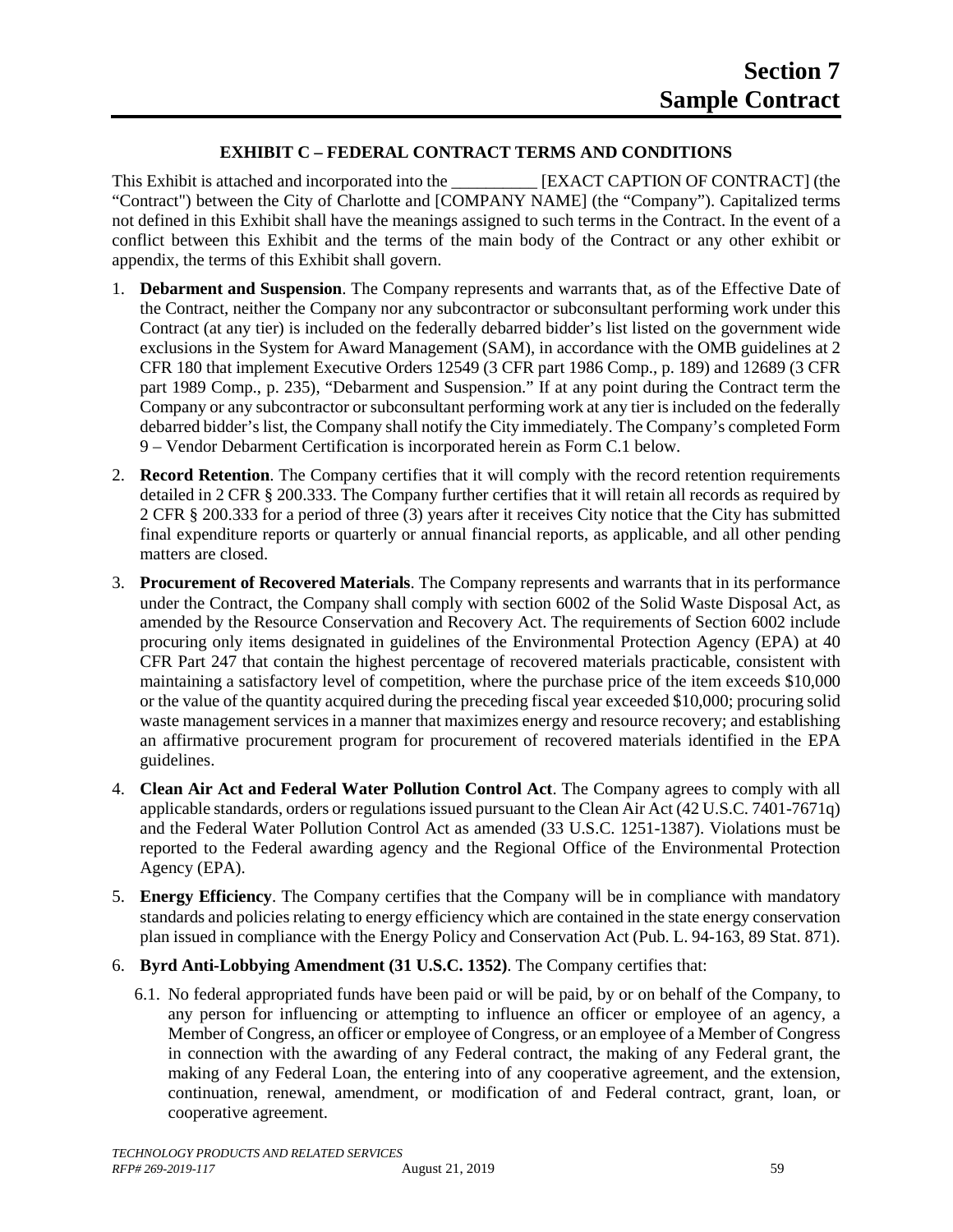- 6.2. If any funds other than federal appropriated funds have been paid or will be paid to any person for making lobbying contacts to an officer or employee of an agency, a Member of Congress, an officer or employee of Congress, or an employee of a Member of Congress in connection with this federal contract, grant, loan, or cooperative agreement, the Company shall complete and submit Standard Form—LLL, "Disclosure Form to Report Lobbying," in accordance with its instructions [as amended by "Government wide Guidance for New Restrictions on Lobbying," 61 Fed. Reg. 1413  $(1/19/96)$ ].
- 6.3. The Company shall require that the language of this certification be included in the award documents for all subawards at all tiers (including subcontracts, subgrants, and contracts under grants, loans, and cooperative agreements) and that all subrecipients shall certify and disclose accordingly.
- 6.4. The Company's completed Form 10 Byrd Anti-Lobbying Certification is incorporated herein as Form C.2 below.
- 7. **Contract Work Hours and Safety Standards Act (40 U.S.C. 3701-3708)**. If the Contract is in excess of \$100,000 and involves the employment of mechanics or laborers, the Company must comply with 40 U.S.C. 3702 and 3704, as supplemented by Department of Labor regulations (29 CFR Part 5). Under 40 U.S.C. 3702 of the Act, the Company is required to compute the wages of every mechanic and laborer on the basis of a standard work week of forty (40) hours. Work in excess of the standard work week is permissible provided that the worker is compensated at a rate of not less than one and a half times the basic rate of pay for all hours worked in excess of forty (40) hours in the work week. These requirements do not apply to the purchases of supplies or materials or articles ordinarily available on the open market, or purchases of transportation or transmission of intelligence.
- 8. **Right to Inventions**. If the federal award is a "funding agreement" under 37 CFR 401.2 and the City wishes to enter into a contract with a small business firm or nonprofit organization regarding the substitution of parties, assignment of performance or experimental, developmental or research work thereunder, the City must comply with 37 CFR Part 401, "Rights to Inventions Made by Nonprofit Organizations and Small Business Firms Under Government Grants, Contracts and Cooperative Agreements," and any implementing regulations issued by the awarding agency.
- 9. **DHS Seal, Logo, and Flags.** The Company shall not use the Department of Homeland Security ("DHS") seal(s), logos, crests, or reproductions of flags or likenesses of DHS agency officials without specific FEMA pre-approval.
- 10. The Federal Government is not a party to this Contract and is not subject to any obligations or liabilities to the City, Company, or any other party pertaining to any matter resulting from the Contract.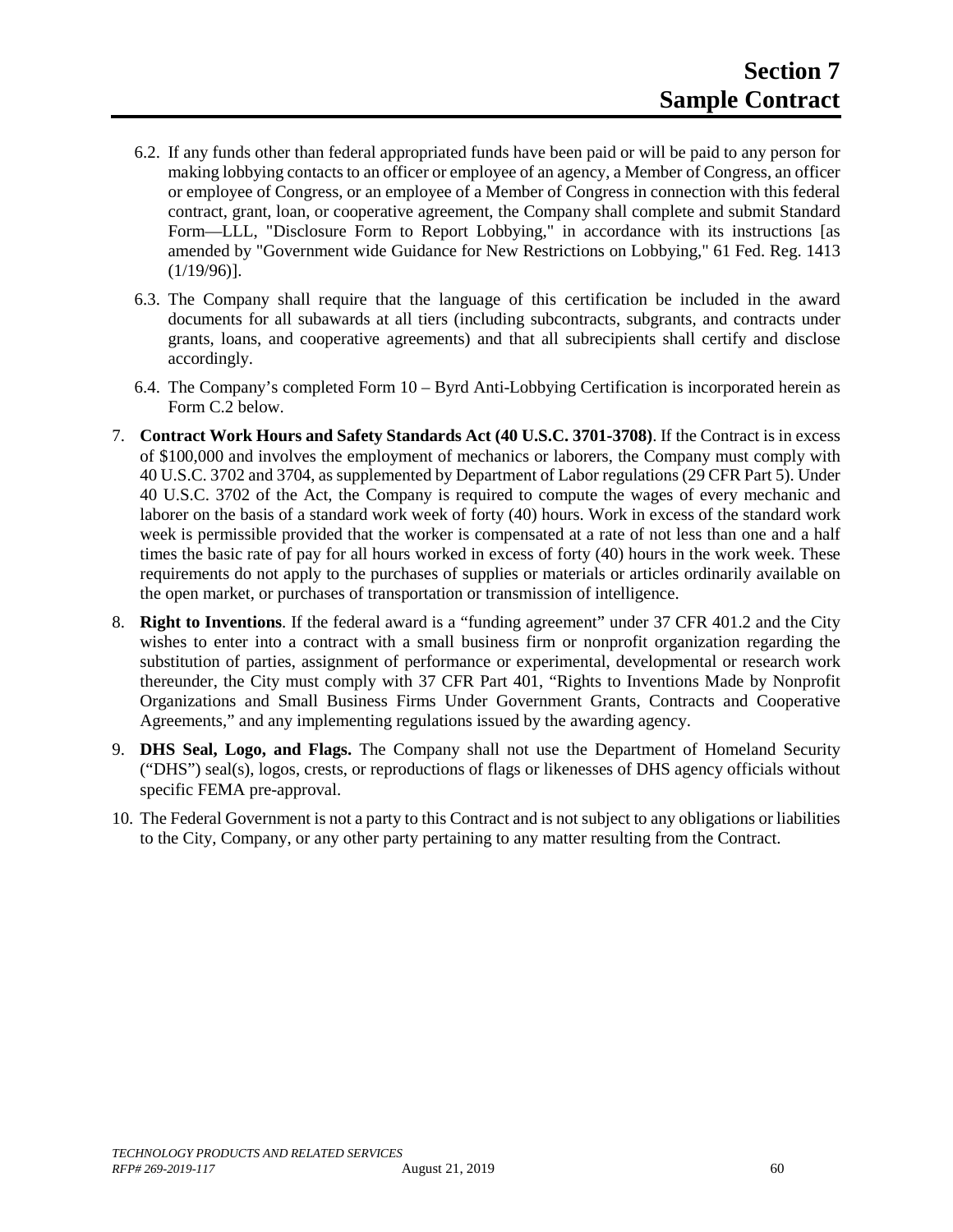## **EXHIBIT D – FEDERAL AVIATION ADMINISTRATION TERMS**

#### **1. GENERAL CIVIL RIGHTS PROVISIONS**

The Company agrees that it will comply with pertinent statutes, Executive Orders and such rules as are promulgated to ensure that no person shall, on the grounds of race, creed, color, national origin, sex, age, or handicap be excluded from participating in any activity conducted with or benefiting from Federal assistance.

This provision binds the companies from the solicitation period through the completion of the contract. This provision is in addition to that required of Title VI of the Civil Rights Act of 1964.

This provision also obligates the tenant/concessionaire/lessee or its transferee for the period during which Federal assistance is extended to the airport through the Airport Improvement Program, except where Federal assistance is to provide, or is in the form of personal property; real property or interest therein; structures or improvements thereon.

In these cases the provision obligates the party or any transferee for the longer of the following periods:

(a) the period during which the property is used by the airport sponsor or any transferee for a purpose for which Federal assistance is extended, or for another purpose involving the provision of similar services or benefits; or

(b) the period during which the airport sponsor or any transferee retains ownership or possession of the property.

# **2. CIVIL RIGHTS – TITLE VI ASSURANCES**

During the performance of this contract, the Company, for itself, its assignees, and successors in interest (hereinafter referred to as the "Company") agrees as follows:

- 1. **Compliance with Regulations:** The Company (hereinafter includes consultants) will comply with the **Title VI List of Pertinent Nondiscrimination Statutes and Authorities**, as they may be amended from time to time, which are herein incorporated by reference and made a part of this contract.
- 2. **Non-discrimination:** The Company, with regard to the work performed by it during the contract, will not discriminate on the grounds of race, color, or national origin in the selection and retention of subcontractors, including procurements of materials and leases of equipment. The Company will not participate directly or indirectly in the discrimination prohibited by the Acts and the Regulations, including employment practices when the contract covers any activity, project, or program set forth in Appendix B of 49 CFR part 21.
- 3. **Solicitations for Subcontracts, Including Procurements of Materials and Equipment:** In all solicitations, either by competitive bidding, or negotiation made by the Company for work to be performed under a subcontract, including procurements of materials, or leases of equipment, each potential subcontractor or supplier will be notified by the Company of the Company's obligations under this contract and the Acts and the Regulations relative to Non-discrimination on the grounds of race, color, or national origin.
- 4. **Information and Reports:** The Company will provide all information and reports required by the Acts, the Regulations, and directives issued pursuant thereto and will permit access to its books,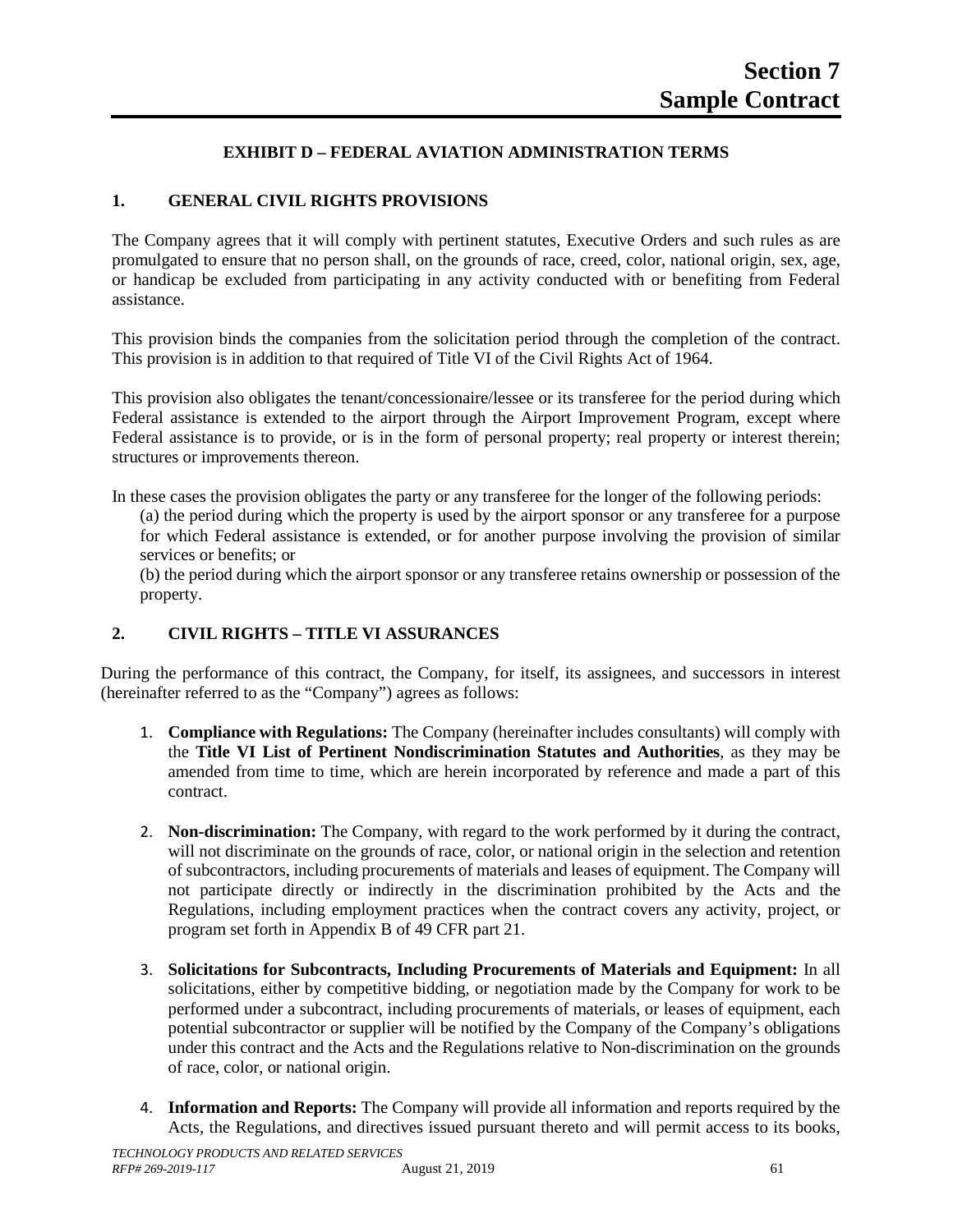records, accounts, other sources of information, and its facilities as may be determined by the sponsor or the Federal Aviation Administration to be pertinent to ascertain compliance with such Acts, Regulations, and instructions. Where any information required of a Company is in the exclusive possession of another who fails or refuses to furnish the information, the Company will so certify to the sponsor or the Federal Aviation Administration, as appropriate, and will set forth what efforts it has made to obtain the information.

- 5. **Sanctions for Noncompliance:** In the event of a Company's noncompliance with the Nondiscrimination provisions of this contract, the sponsor will impose such contract sanctions as it or the Federal Aviation Administration may determine to be appropriate, including, but not limited to:
	- a. Withholding payments to the Company under the contract until the Company complies; and/or
	- b. Cancelling, terminating, or suspending a contract, in whole or in part.
- 6. **Incorporation of Provisions:** The Company will include the provisions of paragraphs one through six in every subcontract, including procurements of materials and leases of equipment, unless exempt by the Acts, the Regulations and directives issued pursuant thereto. The Company will take action with respect to any subcontract or procurement as the sponsor or the Federal Aviation Administration may direct as a means of enforcing such provisions including sanctions for noncompliance. Provided, that if the Company becomes involved in, or is threatened with litigation by a subcontractor, or supplier because of such direction, the Company may request the sponsor to enter into any litigation to protect the interests of the sponsor. In addition, the Company may request the United States to enter into the litigation to protect the interests of the United States.

# **3. Title VI List of Pertinent Nondiscrimination Authorities**

During the performance of this contract, the Company, for itself, its assignees, and successors in interest (hereinafter referred to as the "Company") agrees to comply with the following non-discrimination statutes and authorities; including but not limited to:

- Title VI of the Civil Rights Act of 1964 (42 U.S.C. § 2000d *et seq*., 78 stat. 252), (prohibits discrimination on the basis of race, color, national origin);
- 49 CFR part 21 (Non-discrimination In Federally-Assisted Programs of The Department of Transportation—Effectuation of Title VI of The Civil Rights Act of 1964);
- The Uniform Relocation Assistance and Real Property Acquisition Policies Act of 1970, (42 U.S.C. § 4601), (prohibits unfair treatment of persons displaced or whose property has been acquired because of Federal or Federal-aid programs and projects);
- Section 504 of the Rehabilitation Act of 1973, (29 U.S.C. § 794 *et seq*.), as amended, (prohibits discrimination on the basis of disability); and 49 CFR part 27;
- The Age Discrimination Act of 1975, as amended, (42 U.S.C. § 6101 *et seq*.), (prohibits discrimination on the basis of age);
- Airport and Airway Improvement Act of 1982, (49 USC § 471, Section 47123), as amended, (prohibits discrimination based on race, creed, color, national origin, or sex);
- The Civil Rights Restoration Act of 1987, (PL 100-209), (Broadened the scope, coverage and applicability of Title VI of the Civil Rights Act of 1964, The Age Discrimination Act of 1975 and Section 504 of the Rehabilitation Act of 1973, by expanding the definition of the terms "programs or activities" to include all of the programs or activities of the Federal-aid recipients, sub-recipients and contractors, whether such programs or activities are Federally funded or not);
- Titles II and III of the Americans with Disabilities Act of 1990, which prohibit discrimination on the basis of disability in the operation of public entities, public and private transportation systems,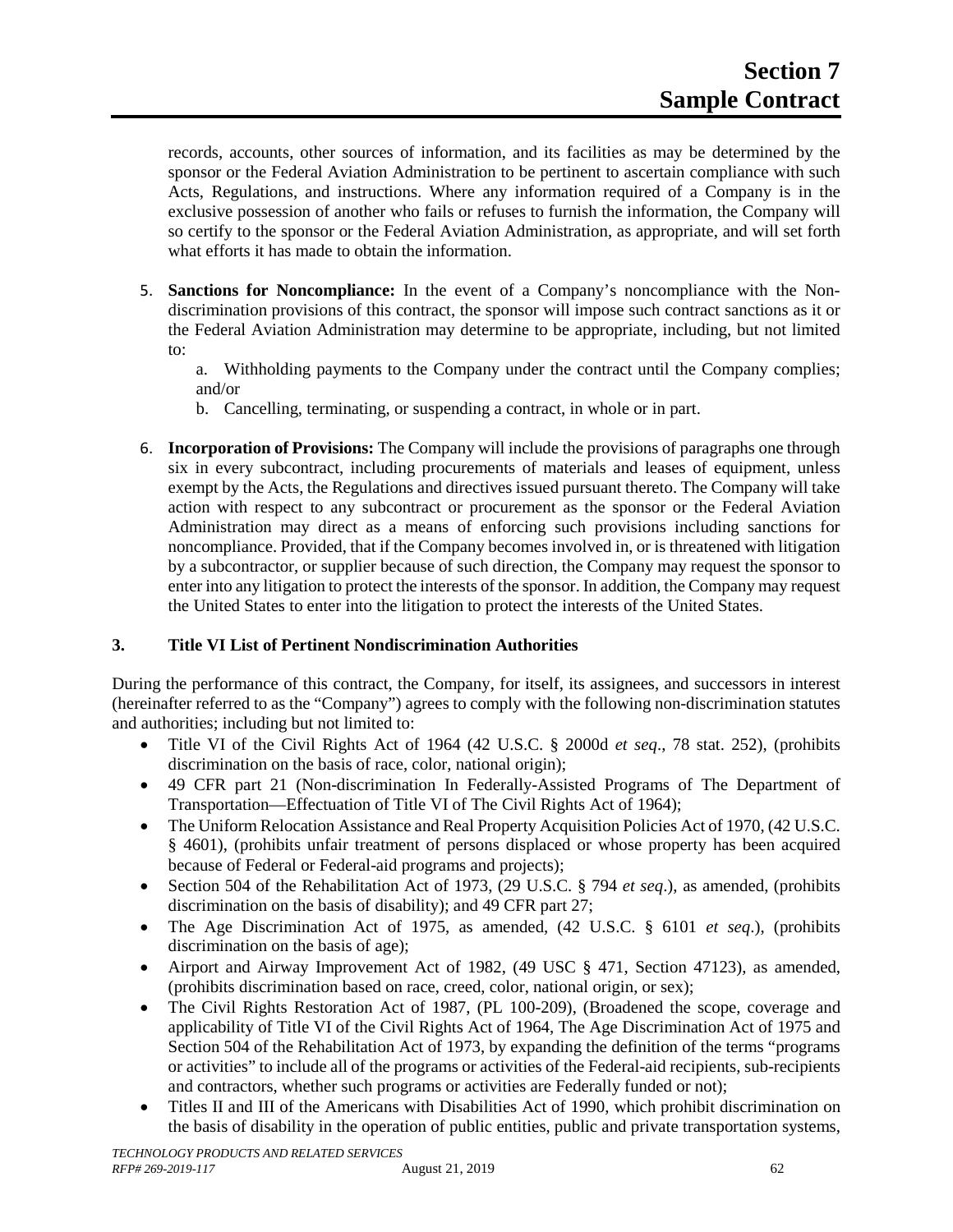places of public accommodation, and certain testing entities  $(42 \text{ U.S.C.} \text{ § } 12131 - 12189)$  as implemented by Department of Transportation regulations at 49 CFR parts 37 and 38;

- The Federal Aviation Administration's Non-discrimination statute (49 U.S.C. § 47123) (prohibits discrimination on the basis of race, color, national origin, and sex);
- Executive Order 12898, Federal Actions to Address Environmental Justice in Minority Populations and Low-Income Populations, which ensures discrimination against minority populations by discouraging programs, policies, and activities with disproportionately high and adverse human health or environmental effects on minority and low-income populations;
- Executive Order 13166, Improving Access to Services for Persons with Limited English Proficiency, and resulting agency guidance, national origin discrimination includes discrimination because of limited English proficiency (LEP). To ensure compliance with Title VI, you must take reasonable steps to ensure that LEP persons have meaningful access to your programs (70 Fed. Reg. at 74087 to 74100);
- Title IX of the Education Amendments of 1972, as amended, which prohibits you from discriminating because of sex in education programs or activities (20 U.S.C. 1681 et seq).

### **3. CITY NON-DISCRIMINATION**

As a condition of entering into this agreement, the Company represents and warrants that it will fully comply with the City's Commercial Non-Discrimination Policy, as described in Section 2, Article V of the Charlotte City Code, and consents to be bound by the award of any arbitration conducted thereunder. As part of such compliance, the Company shall not discriminate on the basis of race, gender, religion, national origin, ethnicity, age or disability in the solicitation, selection, hiring, or treatment of subcontractors, vendors or suppliers in connection with a City contract or contract solicitation process, nor shall the Company retaliate against any person or entity for reporting instances of such discrimination. The Company shall provide equal opportunity for subcontractors, vendors and suppliers to participate in all of its subcontracting and supply opportunities on City contracts, provided that nothing contained in this clause shall prohibit or limit otherwise lawful efforts to remedy the effects of marketplace discrimination that has occurred or is occurring in the marketplace. The Company understands and agrees that a violation of this clause shall be considered a material breach of this Agreement and may result in termination of this Agreement, disqualification of the Company from participating in City contracts or other sanctions.

As a condition of entering into this Contract, the Company agrees to: (a) promptly provide to the City in a format specified by the City all information and documentation that may be requested by the City from time to time regarding the solicitation, selection, treatment and payment of subcontractors in connection with this Contract; and (b) if requested, provide to the City within sixty days after the request a truthful and complete list of the names of all subcontractors, vendors, and suppliers that the Company has used on City contracts in the past five years, including the total dollar amount paid by the Company on each subcontract or supply contract. The Company further agrees to fully cooperate in any investigation conducted by the City pursuant to the City's Non-Discrimination Policy, to provide any documents relevant to such investigation that are requested by the City, and to be bound by the award of any arbitration conducted under such Policy.

The Company agrees to provide to the City from time to time on the City's request, payment affidavits detailing the amounts paid by the Company to subcontractors and suppliers in connection with this Contract within a certain period of time. Such affidavits shall be in the format specified by the City from time to time.

The Company understands and agrees that violation of this Commercial Non-Discrimination provision shall be considered a material breach of this Contract and may result in contract termination, disqualification of the Company from participating in City contracts and other sanctions.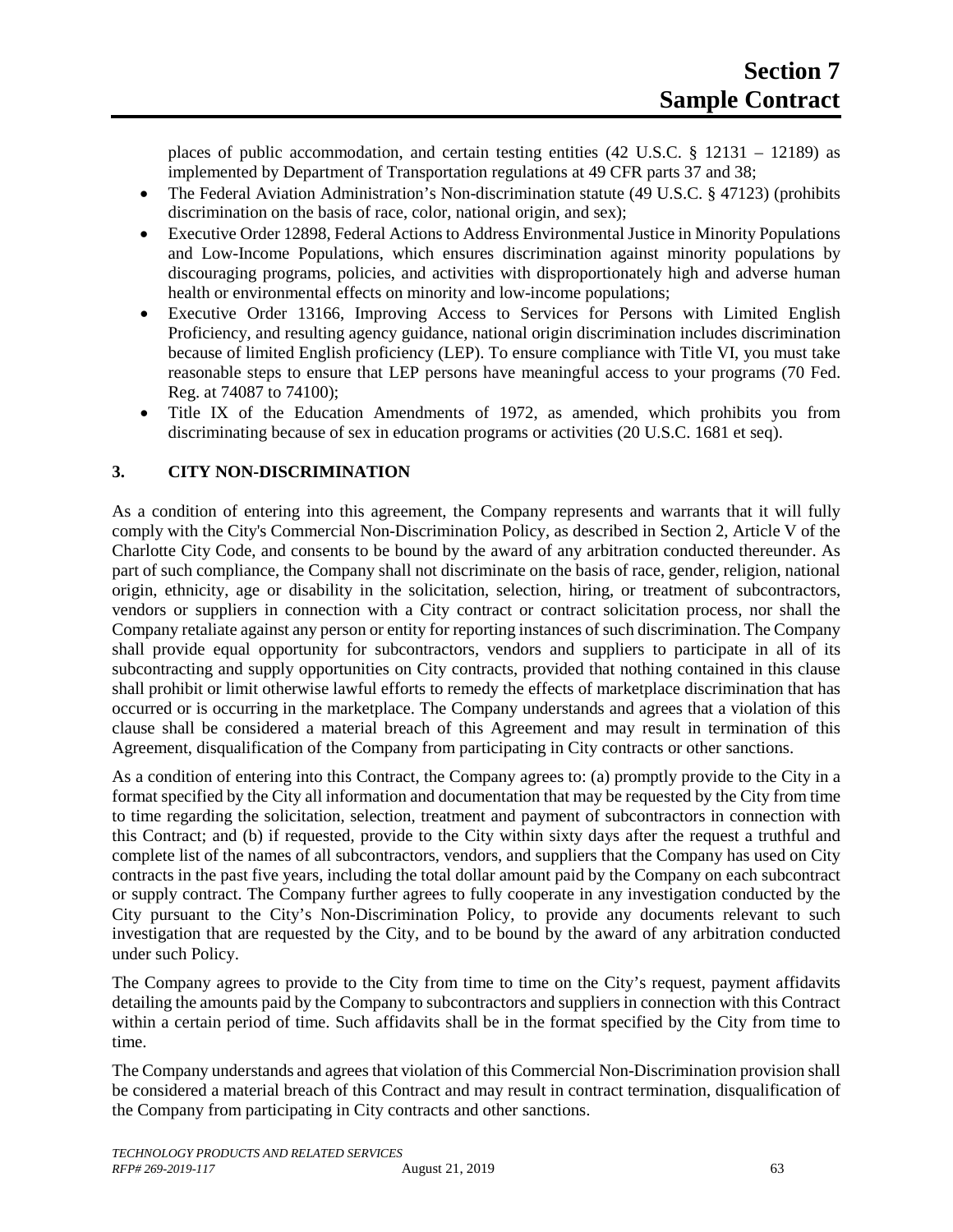# **4. E-VERIFY.**

Unless otherwise exempted, Company shall comply with the requirements of Article 2 of Chapter 64 of the General Statutes. Further, if Company utilizes a subcontractor, Company shall require the subcontractor to comply with the requirements of Article 2 of Chapter 64 of the General Statutes.

# **5. NC PROHIBITIONS ON CONTRACTS WITH COMPANIES THAT INVEST IN IRAN OR BOYCOTT ISRAEL.**

Company certifies that (i) it is not identified on the Final Divestment List or any other list of prohibited investments created by the NC State Treasurer pursuant to N.C.G.S. 147-86.58 (collectively, the "Treasurer's IDA List"); (ii) it has not been designated by the NC State Treasurer pursuant to N.C.G.S. 147-86.81 as a company engaged in the boycott of Israel (such designation being referred to as the "Treasurer's IB List"); and (iii) it will not take any action causing to appear on the Treasurer's IDA List or the Treasurer's IB List during the term of this Contract. In signing this Contract, Company further agrees, as an independent obligation, separate and apart from this Contract, to reimburse the City for any and all damages, costs and attorneys' fees incurred by the City in connection with any claim that this Contract or any part thereof is void due to Company appearing on The Treasurer's IDA List or the Treasurer's IB List at any time before or during the term of this Contract.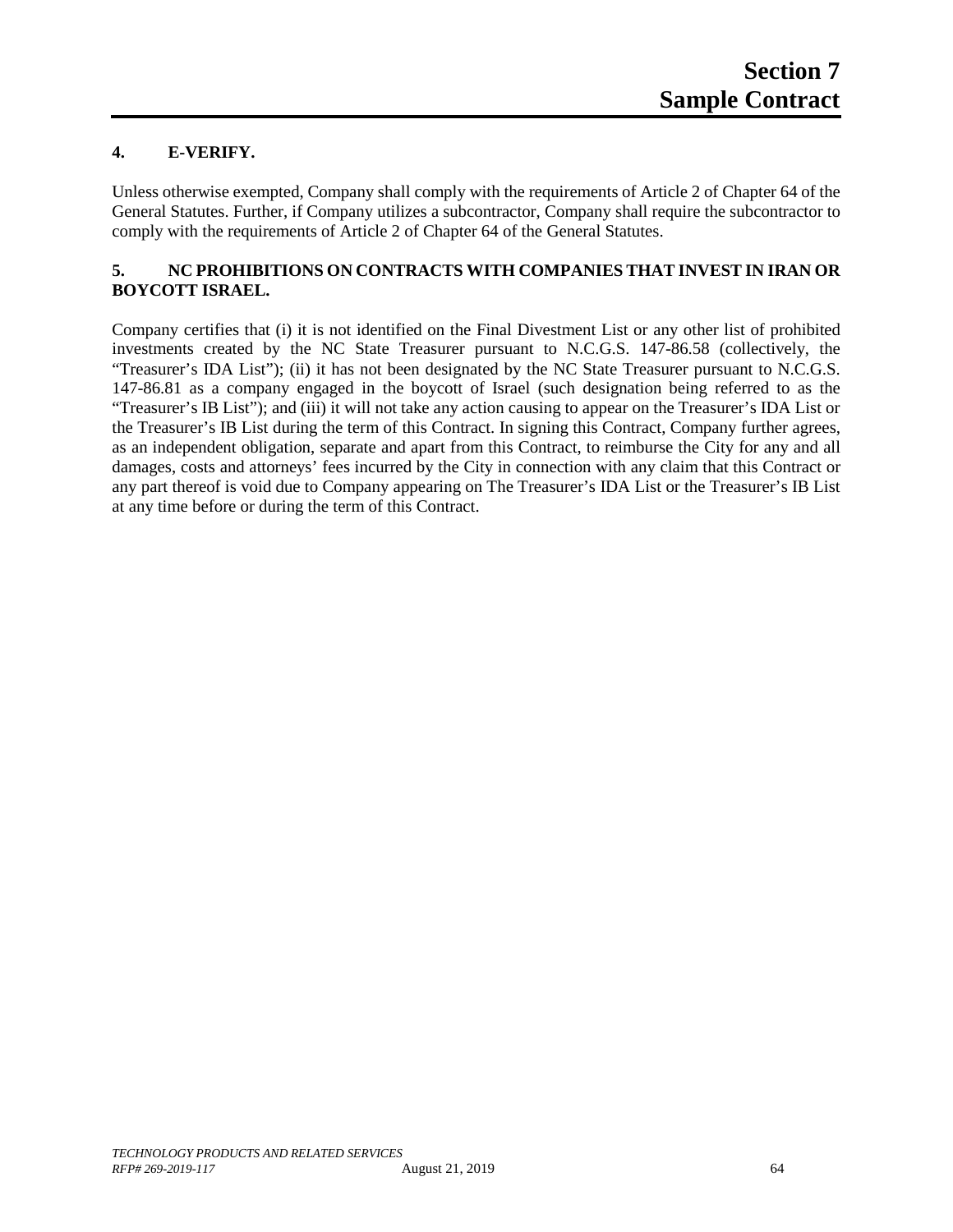

# **CBI FORM 4 - Letter of Intent**

\_\_\_\_\_\_\_\_\_\_\_\_\_\_\_\_\_\_\_\_\_\_\_\_\_\_\_\_\_\_\_\_\_\_\_\_\_\_\_\_\_\_\_\_\_\_\_\_\_\_\_\_\_\_\_\_\_\_\_\_\_\_\_\_\_\_\_\_\_\_\_\_\_\_\_\_\_\_\_\_\_\_\_\_\_\_\_\_\_\_\_\_\_\_\_\_\_\_\_\_\_\_\_

\_\_\_\_\_\_\_\_\_\_\_\_\_\_\_\_\_\_\_\_\_\_\_\_\_\_\_\_\_\_\_\_\_\_\_\_\_\_\_\_\_\_\_\_\_\_\_\_\_\_\_\_\_\_\_\_\_\_\_\_\_\_\_\_\_\_\_\_\_\_\_\_\_\_\_\_\_\_\_\_\_\_\_\_\_\_\_\_\_\_\_\_\_\_\_\_\_\_\_\_\_\_\_

| <b>Contract Goods or Services:</b>    |          |  |
|---------------------------------------|----------|--|
| To be completed by the Prime Company: |          |  |
|                                       |          |  |
| Name of Prime Company:                | Vendor#: |  |
| Address:                              |          |  |
| <b>Contact Person:</b>                | Email:   |  |
| Telephone:                            | Fax:     |  |

Identify in complete details the goods or services to be provided by the MWSBE Subcontractor:

Value of the goods or services committed to be purchased from the MWSBE Subcontractor: \$\_\_\_\_\_\_\_\_\_\_\_\_\_\_\_\_\_\_\_\_\_\_\_

| To be completed by MWSBE Subcontractor: |          |  |  |
|-----------------------------------------|----------|--|--|
| Name of MWSBE:                          | Vendor#: |  |  |
| Address:                                |          |  |  |
| <b>Contact Person:</b>                  | Email:   |  |  |
| Telephone:                              | Fax:     |  |  |

Upon execution of a Contract with the City for the above referenced goods or services, the Prime Company certifies that it intends to utilize the MWSBE listed above, and that the description and value of work to be performed by the MWSBE Subcontractor described above is accurate. The MWSBE Subcontractor certifies that it has agreed to provide such goods or services for the amount stated above.

| Prime Contractor:           |                     | Date: |  |
|-----------------------------|---------------------|-------|--|
| <b>MWSBE Subcontractor:</b> | Signature and Title | Date: |  |
|                             | Signature and Title |       |  |

 $\mathbf{r}$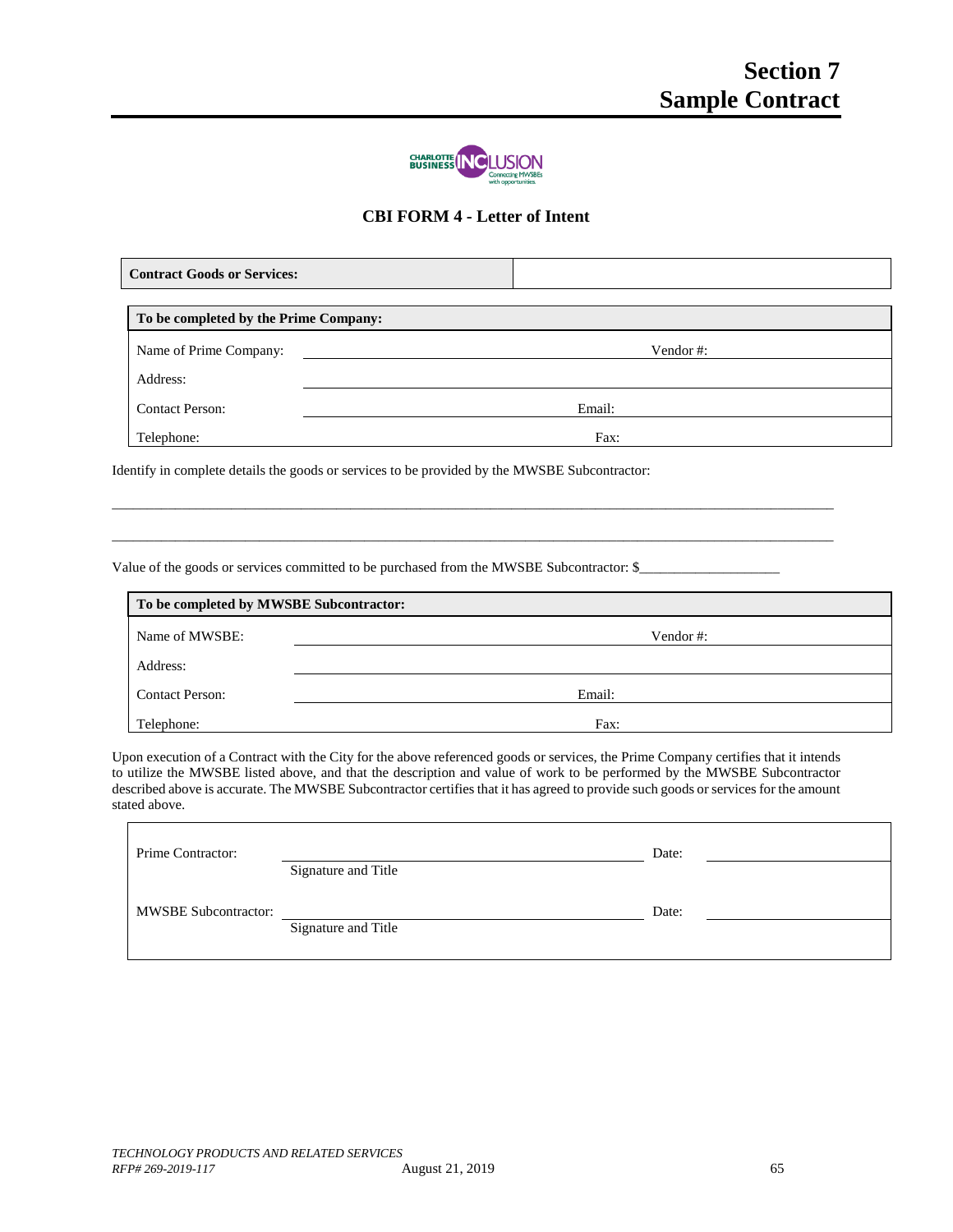

**CBI FORM 6: Payment Affidavit of Subcontractor Utilization**

The Company shall submit this form quarterly detailing aggregate payments to MWSBE Subcontractors.

Prime Company Name: \_\_\_\_\_\_\_\_\_\_\_\_\_\_\_\_\_\_\_\_\_\_\_\_\_\_\_\_\_\_\_\_\_ Contract #: \_\_\_\_\_\_\_\_\_\_\_\_\_\_\_\_\_\_\_\_\_\_\_\_\_\_\_\_\_\_\_\_\_\_\_

Contract Goods or Services: **Example 20** 

Payment Period: \_\_\_\_\_\_\_\_\_\_\_\_\_\_ to \_\_\_\_\_\_\_\_\_\_\_\_\_\_\_\_\_\_\_\_

City Department(s): \_\_\_\_\_\_\_\_\_\_\_\_\_\_\_\_\_\_\_\_\_\_\_\_\_\_\_\_\_\_\_\_\_\_\_\_\_\_\_\_\_\_\_\_\_\_\_\_\_\_\_\_\_\_\_\_\_\_\_\_\_\_\_\_\_\_\_\_\_\_\_\_\_\_\_\_\_\_\_\_\_\_\_\_\_

| Subcontractor | Certification<br>(MBE, WBE,<br>and/or SBE) | Vendor# | <b>Description of</b><br>Work<br>Performed | # of<br>Payments<br>this Period | <b>Payment Total</b> |
|---------------|--------------------------------------------|---------|--------------------------------------------|---------------------------------|----------------------|
|               |                                            |         |                                            |                                 |                      |
|               |                                            |         |                                            |                                 |                      |
|               |                                            |         |                                            |                                 |                      |
|               |                                            |         |                                            |                                 |                      |
|               |                                            |         |                                            |                                 |                      |
|               |                                            |         |                                            |                                 |                      |

| Please indicate the total amount invoiced to the City during this period: \$ |  |
|------------------------------------------------------------------------------|--|
|------------------------------------------------------------------------------|--|

The undersigned Company certifies the preceding chart is a true and accurate statement of all payments that have been made to MWSBE subcontractors on this Contract, and that all Suppliers providing goods under this contract have been listed in the Sales Tax Statements submitted to the City in connection with this Payment Affidavit. If no subcontractors or suppliers are listed on the preceding chart or Sales Tax Statements, the Company certifies that no subcontractors or suppliers were used in performing the Project/Contract for the payment period indicated. Failure to provide accurate and truthful information is a violation of the Charlotte Business INClusion Policy and may result in the sanctions prescribed therein.

| . .                                                               |    |                                                 |   |
|-------------------------------------------------------------------|----|-------------------------------------------------|---|
| Signature                                                         |    | Print Name and Title                            |   |
| To be completed by City:<br>Total Paid<br>Prime<br>to<br>Company: | Ş  | <b>Overall MWSBE Goal:</b>                      | % |
|                                                                   |    | Overall<br><b>MWSBE</b>                         |   |
| <b>Total Paid to MWSBEs:</b>                                      | \$ | Commitment:                                     | % |
|                                                                   |    | <b>MWSBE</b><br>Goal<br>Attainment this period: | % |

This day of 20